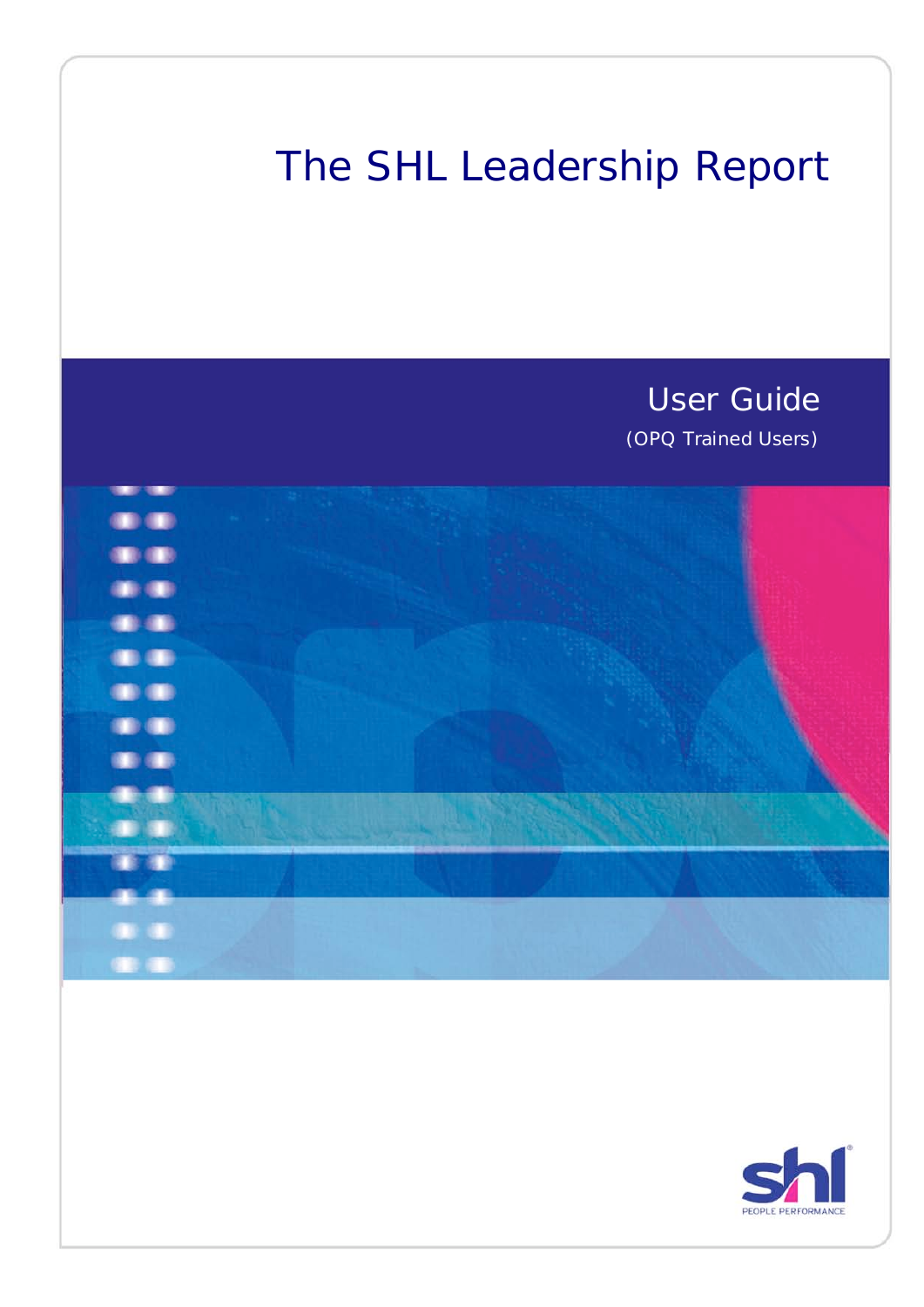# **Contents**

| $\mathbf{1}$   |      |                                                                                                |  |
|----------------|------|------------------------------------------------------------------------------------------------|--|
| 2              |      |                                                                                                |  |
| 3              |      |                                                                                                |  |
| 4              |      | How can you encourage your Organisation to buy into using the SHL Leadership Report? 6         |  |
| 5              | 5.1  |                                                                                                |  |
|                | 5.2  |                                                                                                |  |
|                | 5.3  |                                                                                                |  |
| 6              |      |                                                                                                |  |
|                | 6.1  | Case Study 1: Using the SHL Leadership Report to inform a Selection Decision  17               |  |
|                | 6.2  | Case Study 2: Using the SHL Leadership Report to support Individual Development Activities. 22 |  |
|                | 6.3  | Case Study 3: Using the SHL Leadership Report to support Organisational Development            |  |
|                | 6.4  | Case Study 4: Using the SHL Leadership Report for Team Development Activities 32               |  |
| $\overline{7}$ |      |                                                                                                |  |
| 8              |      |                                                                                                |  |
| 9              |      |                                                                                                |  |
| 10             | 10.1 | APPENDIX 1: SHL Leadership Model Business Impact (Risk Factors) Paper 41                       |  |
|                | 10.2 |                                                                                                |  |
|                | 10.3 |                                                                                                |  |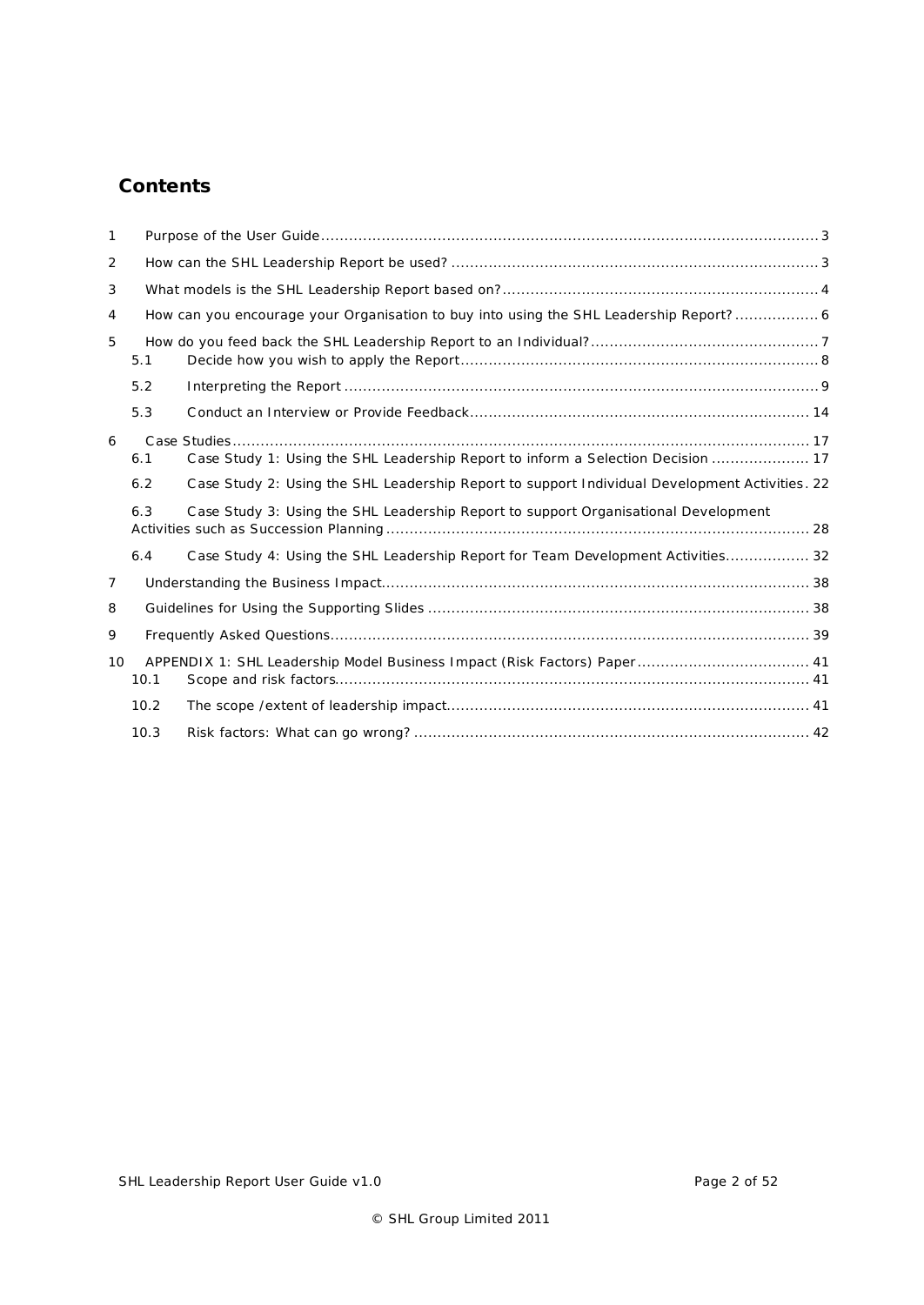# <span id="page-2-0"></span>**1 Purpose of the User Guide**

The purpose of this User Guide is to support you, the Occupational Personality Questionnaire (OPQ) trained user, in the interpretation and practical application of the SHL Leadership Report and to help you get the most out of the information available to you.

If you are already familiar with the SHL Leadership Report, you may find it beneficial to use the contents page to direct you to the section of most interest to you. For instance, each of the four case studies included give practical examples of how the SHL Leadership Report has been used to 1. [inform a selection decision](#page-16-1) 2. [support individual](#page-21-0)  [development](#page-21-0) 3. [support organisational development](#page-27-1) 4. for team development.

However if you are completely new to the SHL Leadership Report, you may find that reading through this guide will not only help you to understand the theoretical foundations of the report but also the different context in which it may be practically applied.

# <span id="page-2-1"></span>**2 How can the SHL Leadership Report be used?**

The SHL Leadership Report is a report designed for OPQ trained users to apply in selection, team building and individual and organisational development situations. The Report uses the comprehensive SHL Corporate Leadership model to provide an objective assessment of leadership attributes. This holistic approach provides relevant and practical information about leadership capabilities in an organisation. It has been designed for the early identification of leadership talent and is an ideal aid in the establishment of talent pools for development and succession planning purposes.

In a **selection context,** this information can be used:

- to identify potential areas of strength and development in line with the individual's preferences and tendencies that may impact on their performance.
- for making interviewers aware of the areas that may need further probing.
- as a basis for suggesting and creating relevant interview questions.
- to indicate the level of 'fit' between the individual's preferences and tendencies and the requirements of the role (e.g. transactional versus transformational focus).

In a **development context**, this information can be used:

- to identify potential areas of strength and development need in line with the individual's preferences and tendencies in relation to each of the leadership functions that may impact on their performance.
- to identify areas of strength and development on each of the leadership functions in terms of future leadership potential.
- as the basis for identifying focus areas for development and development planning.
- for discussing fit to future roles and career planning (succession planning).

In a **team building context,** this information can be used:

- to identify common areas of potential strength and development within teams that may impact on their current and future team performance.
- as a basis for identifying common areas for development when considering team training and development needs.
- to identify potential 'gaps' within a team which should be taken into account when setting criteria for future selection activities.

SHL Leadership Report User Guide v1.0 **Page 3 of 52** Page 3 of 52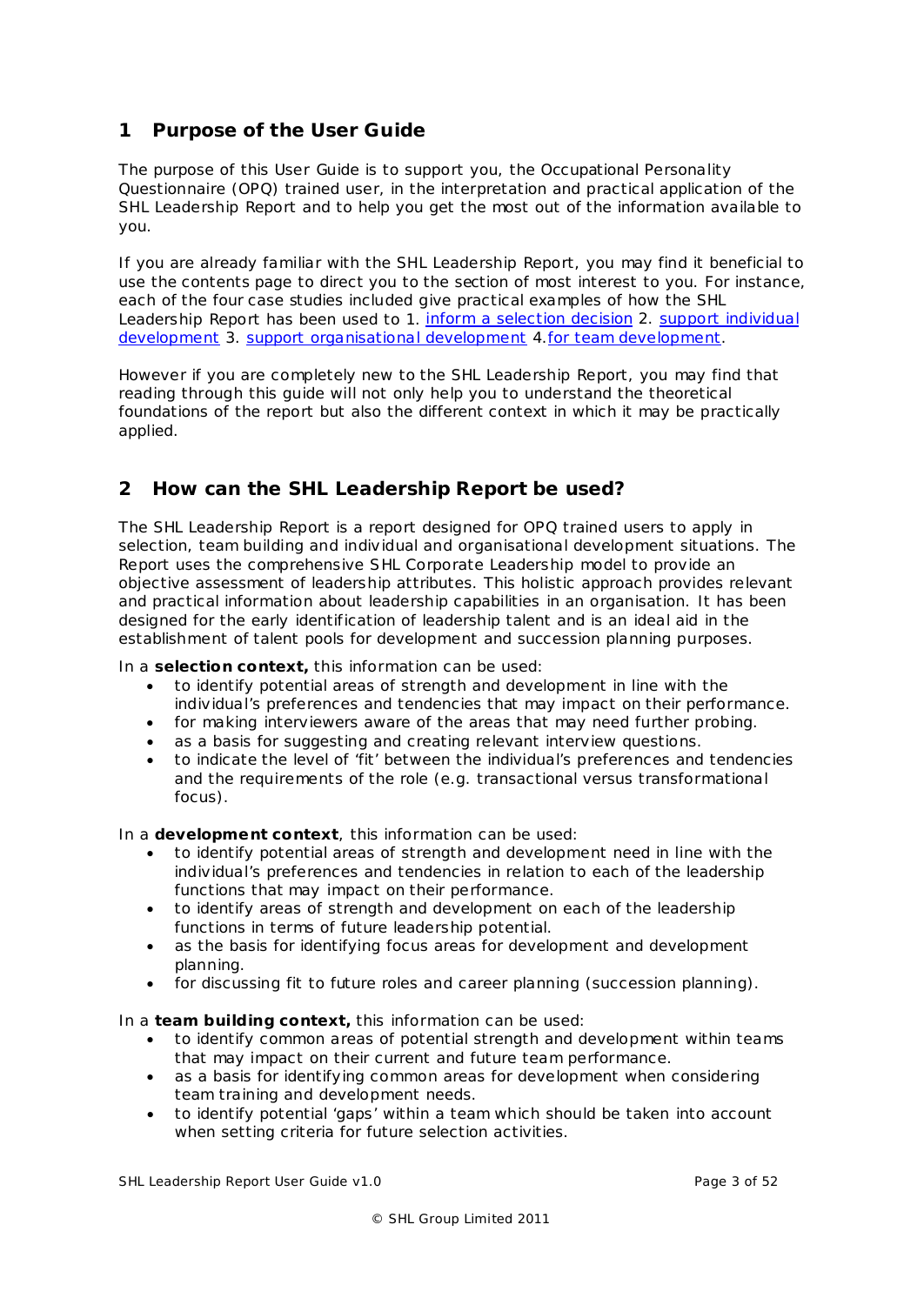• for a shared understanding within a team of colleagues' preferences and tendencies in order to promote harmonious team working behaviours.

# <span id="page-3-0"></span>**3 What mode ls is the SHL Leadership Report based on?**

SHL has a robust, scientific and business-relevant Corporate Leadership model that enables clients to define what kind of leaders are required in their business. Our model enables clients to identify leaders (internally or externally), to focus their development and to track their progress over time. It also allows everyone to understand what is required in a leader: allowing open dialogue, honest feedback and clarity on how to be a better leader in a given organisation.

The Leadership Report uses the SHL Corporate Leadership Model, this was derived from the generic model of the world of work described in Bartram, Robertson and Callinan (2002) and Kurz and Bartram (2002), and differentiates between the widely accepted and regarded **transactional** and **transformationa l** leadership styles, to provide an accurate assessment of the individual's approach to leadership.

## *Key Point*

*Leadership is about influencing people such that they come to share common goals, values and attitudes, and work more effectively towards the achievement of the organisation's vision.*

*An effective leader is one who makes a demonstrable impact on one or more of these criteria in a positive way by influencing the behaviour and performance of others (Bartram, D. 2002).*

Management is about keeping an existing system running effectively and efficiently (transactional leadership), whereas leadership is about creating it, developing it or changing its direction (transformational leadership). Confusion is sometimes generated by the fact that it is difficult to conceive of a person who has leadership skills without that same person also having management skills. While they may be conceptually distinct, they are in practice found side by side (Bartram, D., 2002). For that reason, the SHL Corporate Leadership Model considers, and hence the Leadership Report assesses, both.

The SHL Leadership Model covers four leadership functions critical to leadership effectiveness in any organisation. Each of these functions can be considered in terms of a management (transactional) focus and a leadership (transformational) focus. Each function has its characteristic types of behaviour:

- 1. **Developing the Vis ion**: the strategy domain
- 2. **Sharing the Goa ls**: the communication domain
- 3. **Gaining Support**: the people domain
- 4. **Delivering Success**: the operational domain

In line with the Leadership Model, the Leadership Report builds a detailed profile of an individual's personal style and their leadership potential. It provides an in depth understanding of the individual's preferred style across the four leadership functions listed above. The Leadership Report allows organisations to capture management skills

SHL Leadership Report User Guide v1.0 **Page 4 of 52** Page 4 of 52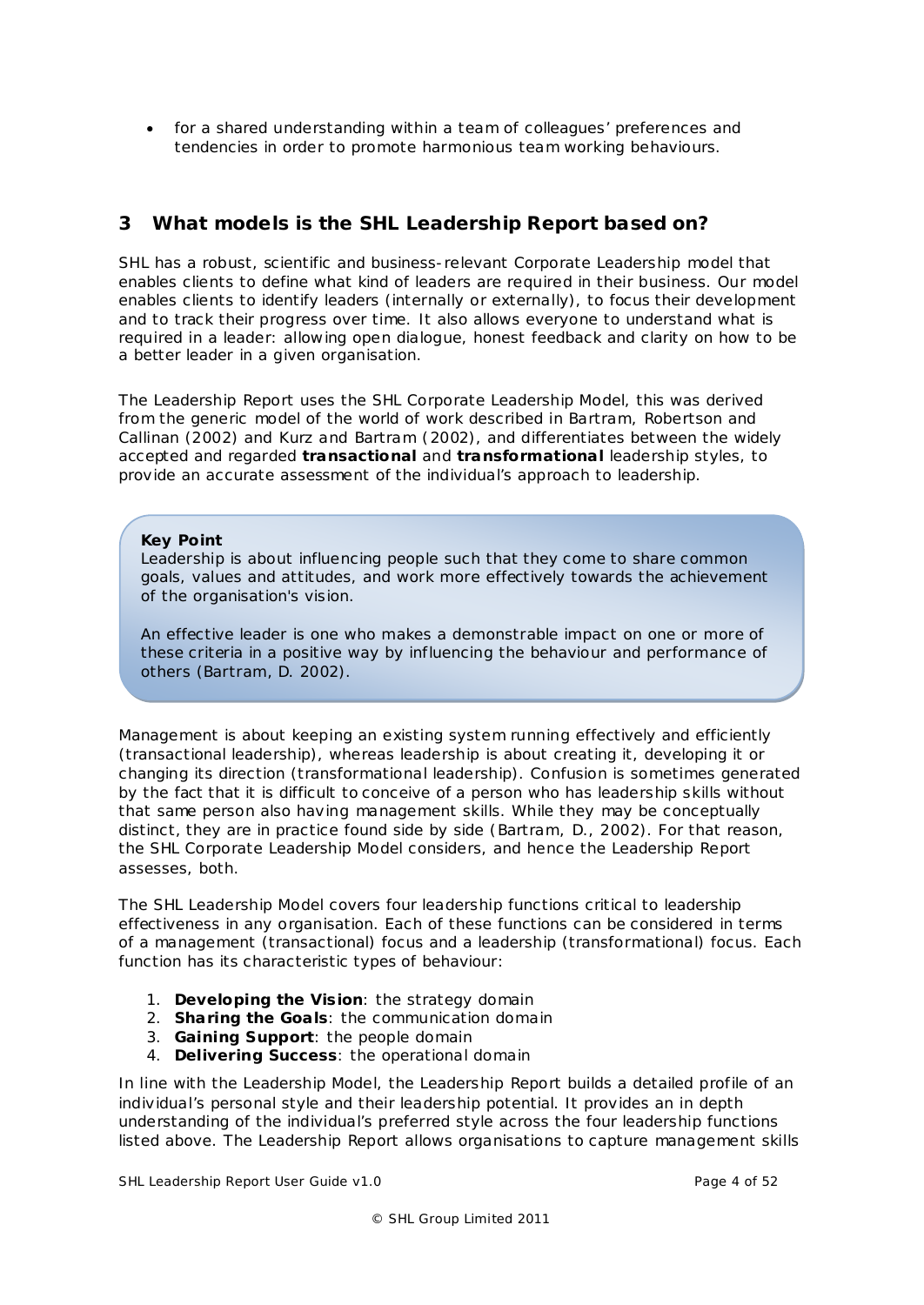(transacting) and leadership skills (transforming) in their potential leaders. Each leadership function is associated with two competencies, based on the SHL Universal Competency Framework (UCF) Great 8 Competency Factors: one which is transformational and one which is transactional in focus (see Figure 3.1 below). Research has shown that these eight factors not only provide a parsimonious but complete account of work behaviours, but they have also been consistently shown to effectively predict successful leadership behaviour. For further information regarding the theoretical basis of the SHL Corporate Leadership Model please refer to the SHL White Paper on the SHL Corporate Leadership Model.

Figure 3.1. The SHL Leadership Model detailing the four functions and their related management and leadership focused competencies.

|                                     |                                                                                                                                                                              |                                                                                                          | Competencies                                                                                  |  |  |
|-------------------------------------|------------------------------------------------------------------------------------------------------------------------------------------------------------------------------|----------------------------------------------------------------------------------------------------------|-----------------------------------------------------------------------------------------------|--|--|
| Leadership<br><b>Function</b>       | <b>Definition</b>                                                                                                                                                            | <b>Management Focus</b><br>(Transactional)                                                               | <b>Leadership Focus</b><br>(Transformational)                                                 |  |  |
| <b>Developing</b><br>the Vision     | This involves the critical<br>analysis of the current<br>situation, and the<br>generation of ideas to<br>move forward (Strategy).                                            | Analysing &<br>Interpreting<br>Analysing complex<br>information and<br>applying expertise.               | Creating &<br>Conceptualising<br>Producing innovative<br>ideas and thinking<br>strategically. |  |  |
| Sharing the<br><b>Goals</b>         | This involves persuasively<br>communicating the vision<br>to others, as well as<br>personally adapting to the<br>changes that the new<br>strategy brings<br>(Communication). | <b>Adapting &amp; Coping</b><br>Responding and<br>adapting well to<br>change and pressure.               | Interacting &<br>Presenting<br>Communicating with,<br>persuading and<br>influencing others.   |  |  |
| Gaining<br><b>Support</b>           | This involves gaining other<br>people's support by<br>motivating and<br>empowering them to<br>implement the actions<br>needed to deliver the<br>strategy (People).           | Supporting &<br>Co-operating<br>Supporting others and<br>working effectively with<br>people.             | Leading & Deciding<br>Initiating action, giving<br>direction and taking<br>responsibility.    |  |  |
| <b>Delivering</b><br><b>Success</b> | This involves using<br>operational efficiency and<br>commercial acumen to<br>effectively implement the<br>strategy (Operations).                                             | Organising &<br>Executing<br>Planning, working in<br>an organised manner<br>and focusing on<br>delivery. | <b>Enterprising &amp;</b><br>Performing<br>Focusing on results and<br>on achieving goals.     |  |  |

The Leadership Report gives an indication of the individual's likely leadership style for each leadership function and its related competencies and aids interpretation by providing illustrative examples of situations that may bring out the best in individuals and situations that they may find more challenging.

SHL Leadership Report User Guide v1.0 **Page 5 of 52** Page 5 of 52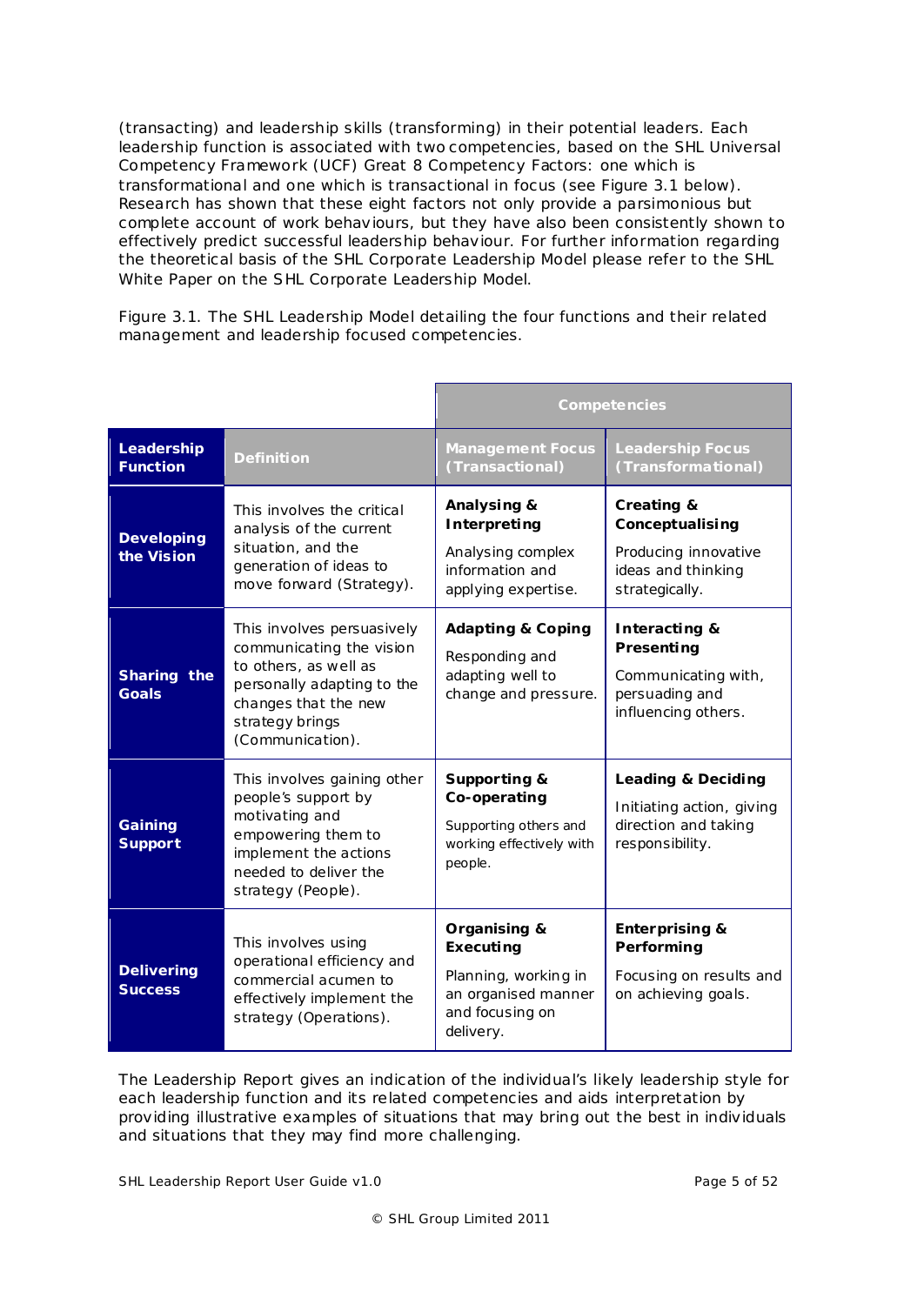Many organisations share similar concerns around 'leadership', for example:

- There is no clear or consistent view on what we need from the leaders/managers in our business.
- We need a common language in our business to define what we mean by leadership.
- We don't have a useful framework to assess leadership potential against.

## *Key Point*

*In response to the above the SHL Leadership Model has been developed over years of research and working with many different clients in different industries and sectors. As such it is a robust, and scientifically tested business-relevant Leadership model that enables organisations to define what kind of leaders are required to enable their business to succeed. It spans all levels of management and leadership.*

# <span id="page-5-0"></span>**4 How can you encourage your Organisation to buy into using the SHL Leadership Report?**

It can often be a challenge to convince organisations to invest in 'leadership' as it is not a particularly tangible concept and can mean different things to different people both within and across organisations. Therefore it is imperative at the outset of any leadership initiative (be it for selection, development or team building purposes) that the importance of accurately measuring leadership behaviour is widely understood and accepted at an organisational level. It is widely appreciated that nurturing future leadership potential is key to organisational success, be it through selection, development or team building initiatives but it must be based on accurate diagnosis. This is where the Leadership Report is able to add significant value.

There are many benefits of using the Leadership Report in each of these scenarios:

- $\checkmark$  It is based on a comprehensive and well researched model.
- $\checkmark$  It is a proven and robust method for the identification of leadership potential.
- $\checkmark$  It has been externally validated and benchmarked (locally and internationally).
- $\checkmark$  It can be implemented quickly and easily (on an SHL On Demand system or through the Bureau service).
- $\checkmark$  It is a cost-efficient & effective solution.
- $I$  It can be applied in order to aggregate team preferences.

Organisations often share the following similar issues which may be capitalised upon when convincing others to buy into using the Leadership Report:

- We can't continue to rely on 'buying-in' our leaders it's **too expens ive** and it takes too long to get them up to speed".
- We need to be better at **recognis ing who has the potential** to be a leader in our organisation - this applies to both our recruitment and development activity.

## *Key Point*

*The SHL Leadership Report enables you to identify your future leaders (internally or externally) by assessing them against your current leadership and business requirements.*

SHL Leadership Report User Guide v1.0 **Page 6 of 52** Page 6 of 52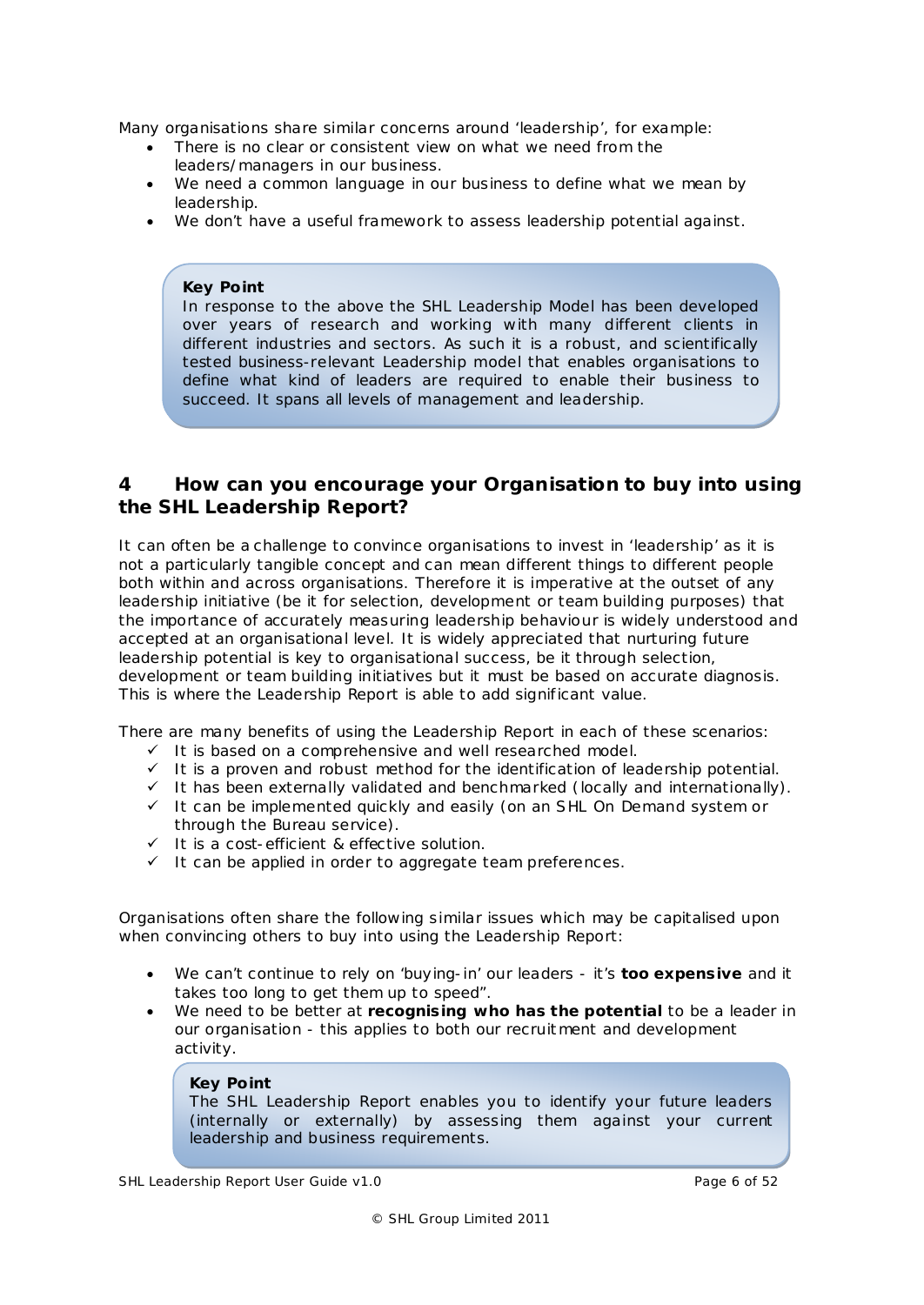- Our leaders have been promoted into their positions without much thought given to how they are going to handle their new responsibilities. Where do we start?
- We are losing our 'rising stars'.
- Our leaders are clearly lacking in some areas (e.g. soft skills, strategic planning, communication, motivating their teams, setting direction etc .). How do we best focus our development efforts?

## *Key Point*

*By using the Leadership Report you are able to highlight an individual's areas of strength and development, you are able to focus the development of your current leaders and to track their developmental progress over time.*

- Our leadership team has gone through a lot of change and turnover. We need to regroup and understand our strengths.
- We need to understand how to work better together as a leadership team.
- We have a clear direction in our business. But how capable is our leadership team of driving and executing the strategy?

## *Key Point*

*The SHL Leadership Report really comes alive when you start to aggregate the leadership team results. It allows you to spot gaps in the team and identify themes that could inhibit your leadership team performing effectively. It is invaluable in helping you to identify team development needs and unlocking its potential.*

In addition to communicating the above there is nothing more powerful when convincing others to see the benefits of the Leadership Report than asking them to complete it for themselves. Some key tactics include:

- Invite key individuals to complete the Leadership Report and receive one to one feedback with an OPQ trained individual.
- Design and deliver a facilitated workshop with the Senior Leadership team following the generation of reports.
- Conduct a pilot study on a small sample of individuals within the target group.

# <span id="page-6-0"></span>**5 How do you feed back the SHL Leadership Report to an Individual?**

To use the report appropriately and effectively, we strongly recommend you follow the three-step process outlined below.

- Decide how you wish to apply the Report
- Interpret the Report
- Conduct an interview or provide feedback

SHL Leadership Report User Guide v1.0 **Page 7** of 52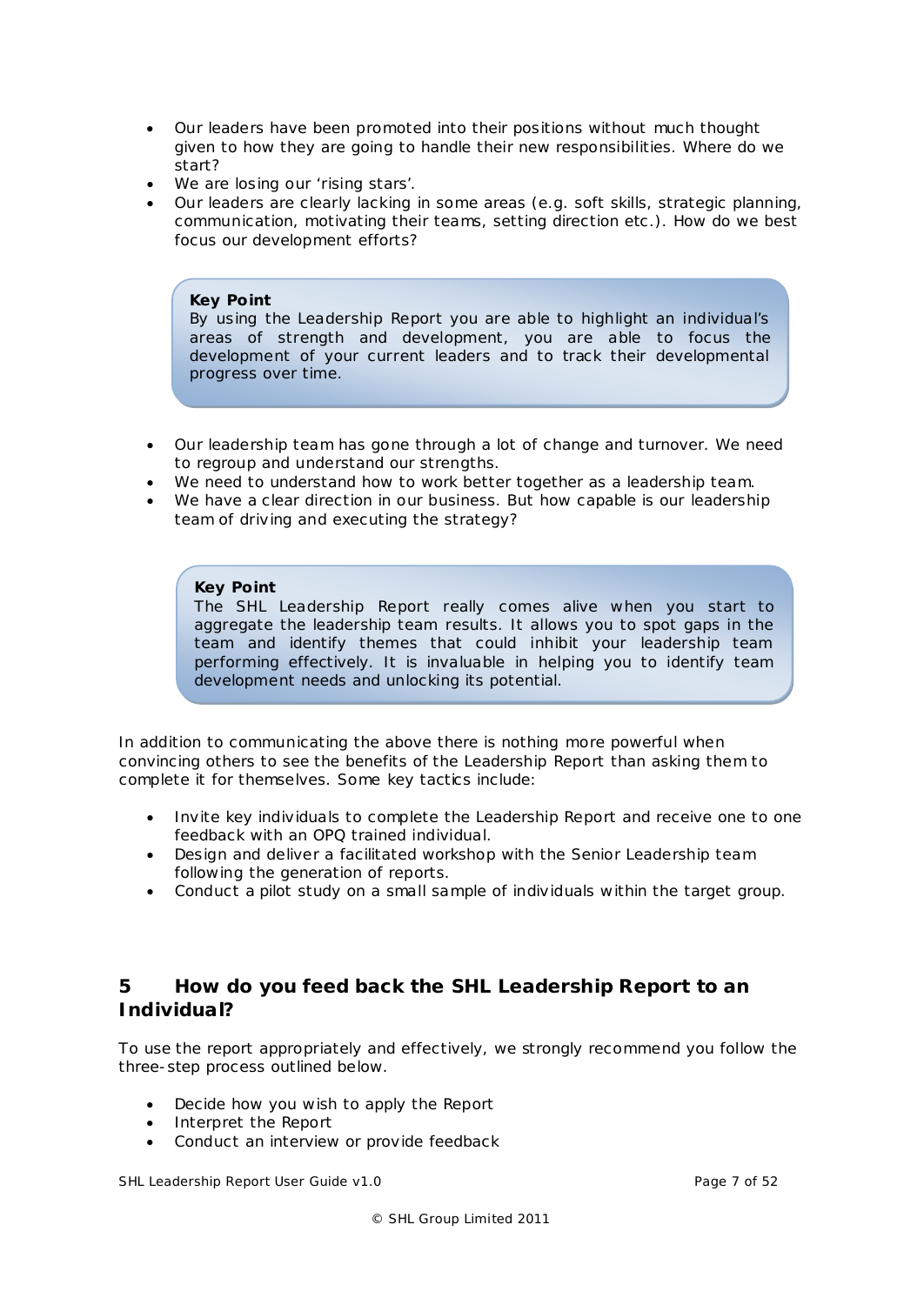## <span id="page-7-0"></span>**5.1 Decide how you wish to apply the Report**

Before you start using the report the first questions must be 'why am I using the report?' and 'what do I intend to use the output for?'.

The way in which you interpret and feed back the report will differ slightly depending on whether you are using it within a selection, development or team building context.

#### **Selection context**

Here it is important to identify which of the 'Great 8' competencies are most relevant to the role in question. Does the role have more of a transactional or transformational focus on each of the leadership functions? When using the Leadership Report for selection purposes, it is important to first understand what a desirable profile would look like in terms of the leadership preferences and tendencies that you are ideally looking to recruit.

This can be done by gathering information, such as existing job descriptions and documentation about the role or talking with people who have good visibility of the role and a good understanding of the core objectives and role requirements.

## **Development context**

First you need to identify what the purpose of the development activity is.

- If the purpose is to address performance issues in an individual's current role, seek to understand what competencies are relevant to the role and what the key areas of concern are.
- If the purpose is to help the individual develop towards more senior roles (including succession planning activities), seek to understand which competencies may be relevant for the more senior roles so that you can establish where the development gaps are likely to be in relation to each of the leadership functions. You can also discuss this when you meet with the individual, as they will have a view on which roles they would like to develop towards. You can then focus the discussion with the individual on these areas of the report.

## **Team building context**

Again first seek to identify the purpose of the activity.

- If the purpose is to investigate and address team performance issues seek to understand what competencies are relevant to the team and what the key areas of concern are.
- If the purpose is to help teams to regroup and work together more effectively, and develop a greater understanding of strengths and development areas of self and others in relation to each of the leadership functions, understand what an ideal 'spread' of scores for the team across the Nine Box Model would look like (e.g. what is the benefit of having a spread of styles within a leadership team? is there a predominant style that would benefit the team?).
- If the purpose is to identify common areas of strength and development in order to initiate team development activities, again seek to understand what competencies are relevant to the team and what the key areas of concern are.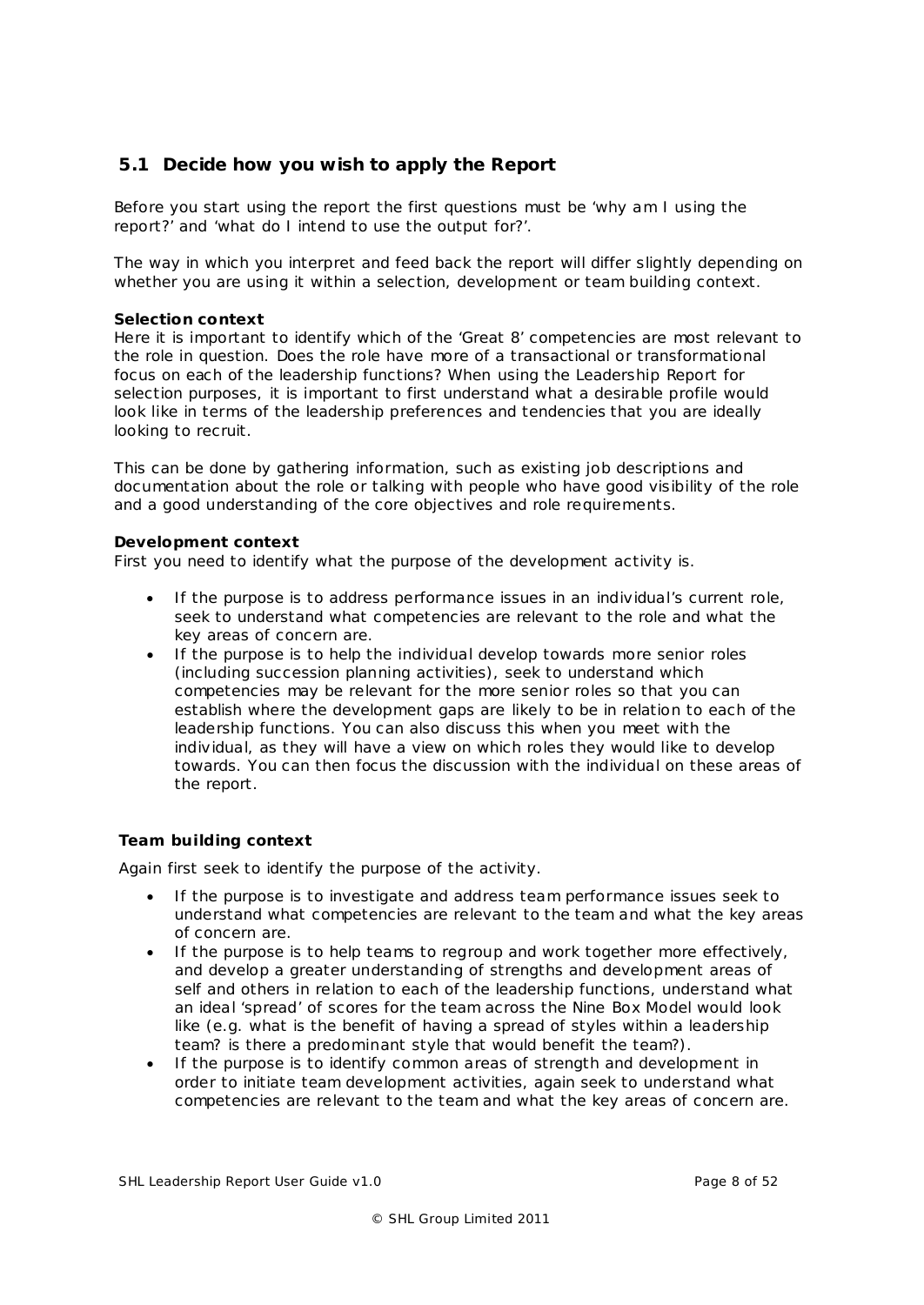# <span id="page-8-0"></span>**5.2 Interpreting the Report**

There are four sections in the Report and it is recommended that you refer to each of them in turn:

- [Introduction](#page-8-1)
- **[Executive Summary](#page-8-2)**
- [Leadership Potential Detail](#page-9-0)
- [Leadership Potential Summary.](#page-13-1)

## <span id="page-8-1"></span>**Introduction**

First, read through this section of the output report in order to familiarise yourself with the background to the report and the SHL Corporate Leadership Model on which it is based.

## <span id="page-8-2"></span>**Executive Summary**

This section provides a summary of the layout of the report and an 'at a glance' top level view of the individual's style overall and their potential on each of the four leadership functions. An example is provided in Figure 5.2.1.

## *Key Point*

*Remember, this information is generated from the individual's OPQ responses.*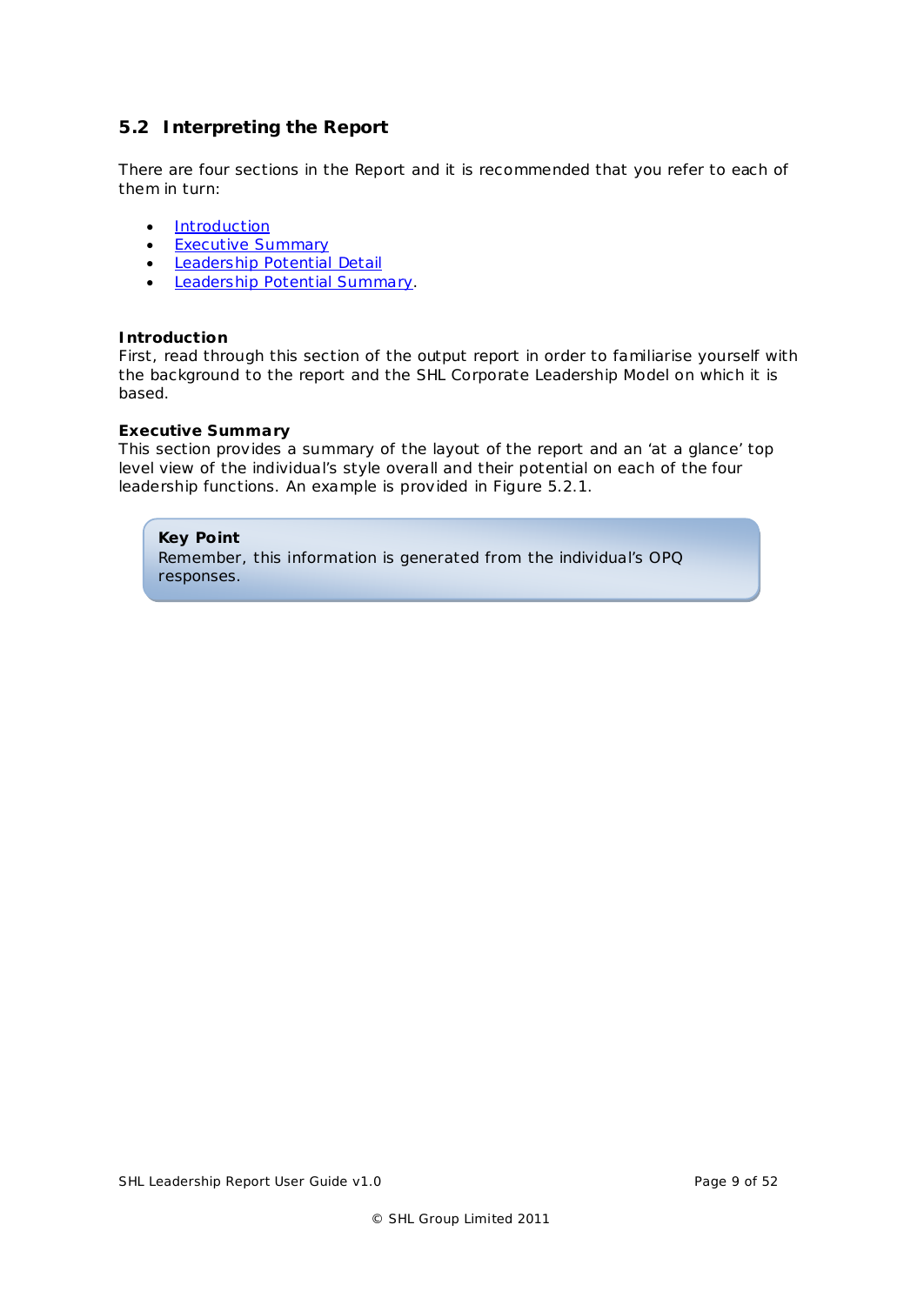Figure 5.2.1. Example of an individual executive summary of responses against management versus leadership focus and the four functions.

| Leadership<br><b>Function</b> | <b>Transactional</b>                                                 | ess        |                     | $\mathbf 0$<br><u>ō</u> | <b>Transformational</b>                                                                               | ess                  |        | $\mathbf 0$<br>$\overline{5}$ | <b>Preferred</b><br>Leadership<br><b>Style</b> |  |
|-------------------------------|----------------------------------------------------------------------|------------|---------------------|-------------------------|-------------------------------------------------------------------------------------------------------|----------------------|--------|-------------------------------|------------------------------------------------|--|
| <b>OVERALL</b>                | <b>MANAGEMENT</b>                                                    |            |                     |                         | <b>LEADERSHIP</b>                                                                                     |                      |        |                               | Manager                                        |  |
|                               | Delivering<br>performance and reaching<br>operative objectives.      | dependable |                     |                         | Inspiring both people and the<br>organisation<br>to<br>proactive<br>and<br>to<br>beyond expectations. | become<br>achieve    |        |                               |                                                |  |
| <b>Developing</b>             | Analysing &                                                          |            |                     |                         | Creating &                                                                                            |                      |        |                               | <b>Balanced Mix</b>                            |  |
| the Vision                    | Interpreting                                                         |            |                     |                         | Conceptualising                                                                                       |                      |        |                               | of Creating                                    |  |
|                               | Analysing<br>information<br>and<br>expertise.                        |            | complex<br>applying |                         | Producing innovative ideas and<br>thinking strategically.                                             | and<br>Analysing     |        |                               |                                                |  |
| Sharing the                   | <b>Adapting &amp;</b>                                                |            |                     |                         | Interacting &                                                                                         |                      |        |                               | Adjuster                                       |  |
| <b>Goals</b>                  | Coping                                                               |            |                     |                         | Presenting                                                                                            |                      |        |                               |                                                |  |
|                               | Responding and adapting<br>well<br>to<br>change<br>pressure.         |            |                     | and                     | Communicating<br>persuading<br>and<br>others.                                                         | with,<br>influencing |        |                               |                                                |  |
| Gaining                       | Supporting &                                                         |            |                     |                         | Leading &                                                                                             |                      |        |                               | People                                         |  |
| <b>Support</b>                | Co-operating                                                         |            |                     |                         | Deciding                                                                                              |                      |        |                               | Leader/Team                                    |  |
|                               | Supporting<br>effectively<br>working<br>people.                      | others     |                     | and<br>with             | Initiating<br>action,<br>direction<br>and<br>responsibility.                                          |                      |        | giving<br>taking              | Player                                         |  |
| <b>Delivering</b>             | Organising &                                                         |            |                     |                         | <b>Enterprising &amp;</b>                                                                             |                      |        |                               | Idealist/                                      |  |
| <b>Success</b>                | Executing                                                            |            |                     |                         | Performing                                                                                            |                      |        |                               | Implementer                                    |  |
|                               | Planning,<br>working<br>organised<br>manner<br>focusing on delivery. |            | in                  | an<br>and               | Focusing on results<br>achieving goals.                                                               |                      | and on |                               |                                                |  |

## **Key to competency symbols**

*This is a more preferred style, competency more likely to be a strength. This is a moderately preferred style, competency may be a moderate strength.*

*This is a less preferred style, competency less likely to be a strength.*

## <span id="page-9-0"></span>**Leadership Potential Detail section**

This section provides further detail on the individual's preferred leadership style overall (management versus leadership) and against each of the four functions. The initial management versus leadership focus and each of the four functions are broken down into two levels of detail.

First you are presented with the candidate's position within a Nine Box Model. This is presented both graphically and in text format. The text describes behaviours which are *typical* of the individual's preferred leadership style in terms of where they are positioned within the nine box grid. The text goes on to describe examples of situations

SHL Leadership Report User Guide v1.0 **Page 10 of 52** Page 10 of 52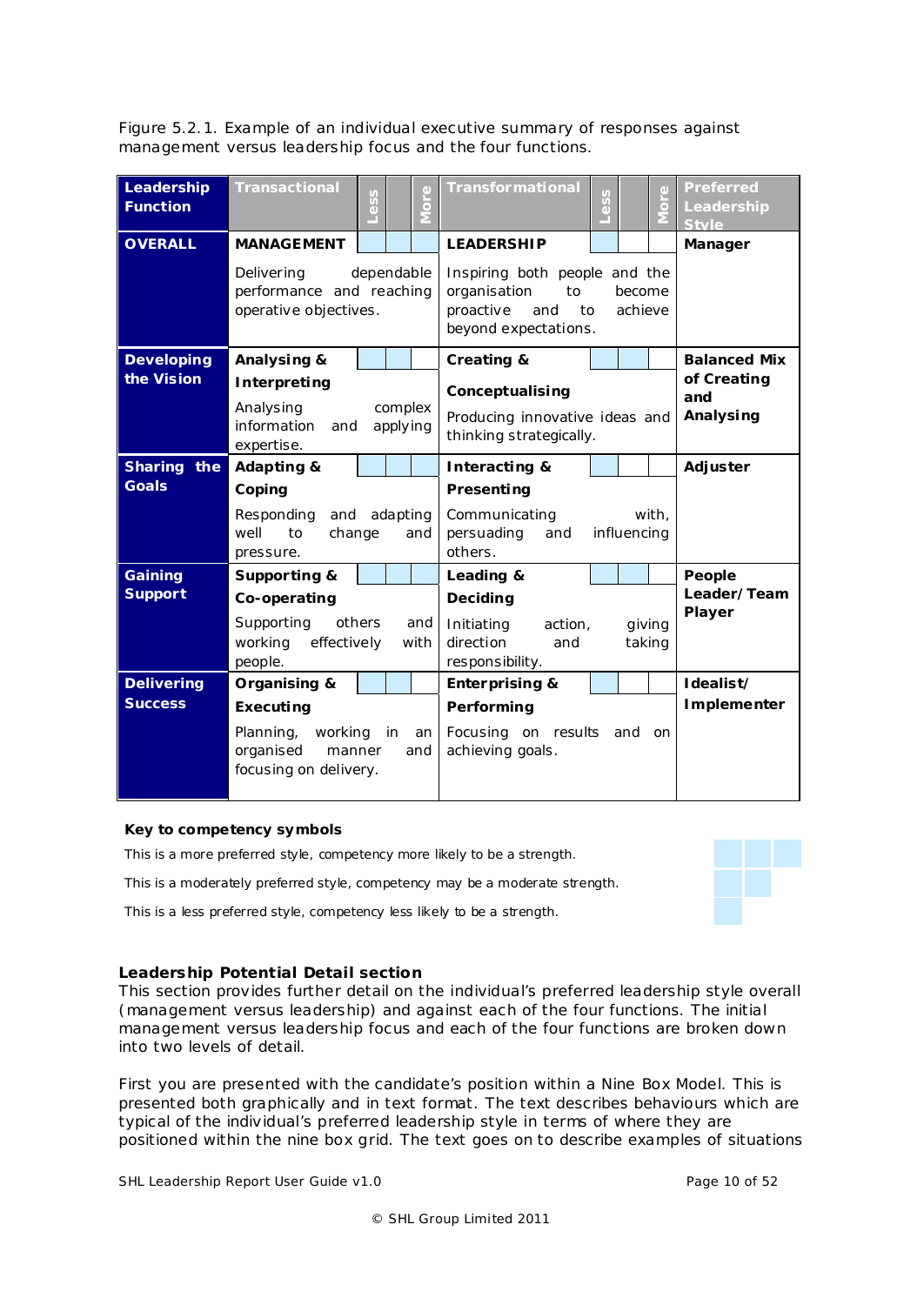that individuals who display this style typically find themselves at their best in and situations they may find more challenging. It is important to note here that the description of the preferred leadership style and the At Their Best / May Find Challenging text is automatically generated on the basis of the individual's outcome style overall and not their specific results on individual OPQ dimensions. Therefore as an example, all individuals falling within the Conservator box in relation to the **Developing The Vis ion** function will have the same output text generated for their At their Best / May Find Challenging output regardless of any differences in their individual OPQ dimension results.

#### *Key Point*

*The narrative text is based on the individual's preferred leadership style for a given leadership function. It reflects typical behaviours/situations for that style. Use the information on the individual's specific behavioural preferences from the OPQ dimensions to drive further interpretation and understanding of how this applies to the individual.*

The graphic shows the transactional (management) focus or competency on the horizontal axis and the transformational (leadership) focus or competency on the vertical axis for each function. The individual's preferred style is plotted and indicated by a coloured square on the grid, with the relevant leadership style title shown in bold. See Figure 5.2.2 below for an example. In this example, the individual's preferred style is "Manager". When using this report for selection or succession planning purposes, you should have some knowledge of the 'preferred style(s)' most appropriate for the role that the individual is aiming for. This allows you to compare their preferred style with the style most appropriate for the role.

Be mindful that as the report is based on the individual's personality profile, with targeted development activities it may be possible to move the individual's behaviour away from their current natural style to some degree (for example moving 2-4 small boxes within the grid), however it may not be possible even with development to change their behaviour drastically (for example flipping from bottom left corner to top right within the grid). The possibility of such 'style stretch' should be discussed with the individual during feedback. Please note, it is not always the case that the role in questioned has been profiled against the SHL Leadership model prior to interpreting the Leadership Report. In this case your role is to use the report to guide your thinking in terms of questions to ask during feedback/interview in order to probe areas of strength and potential development in further detail.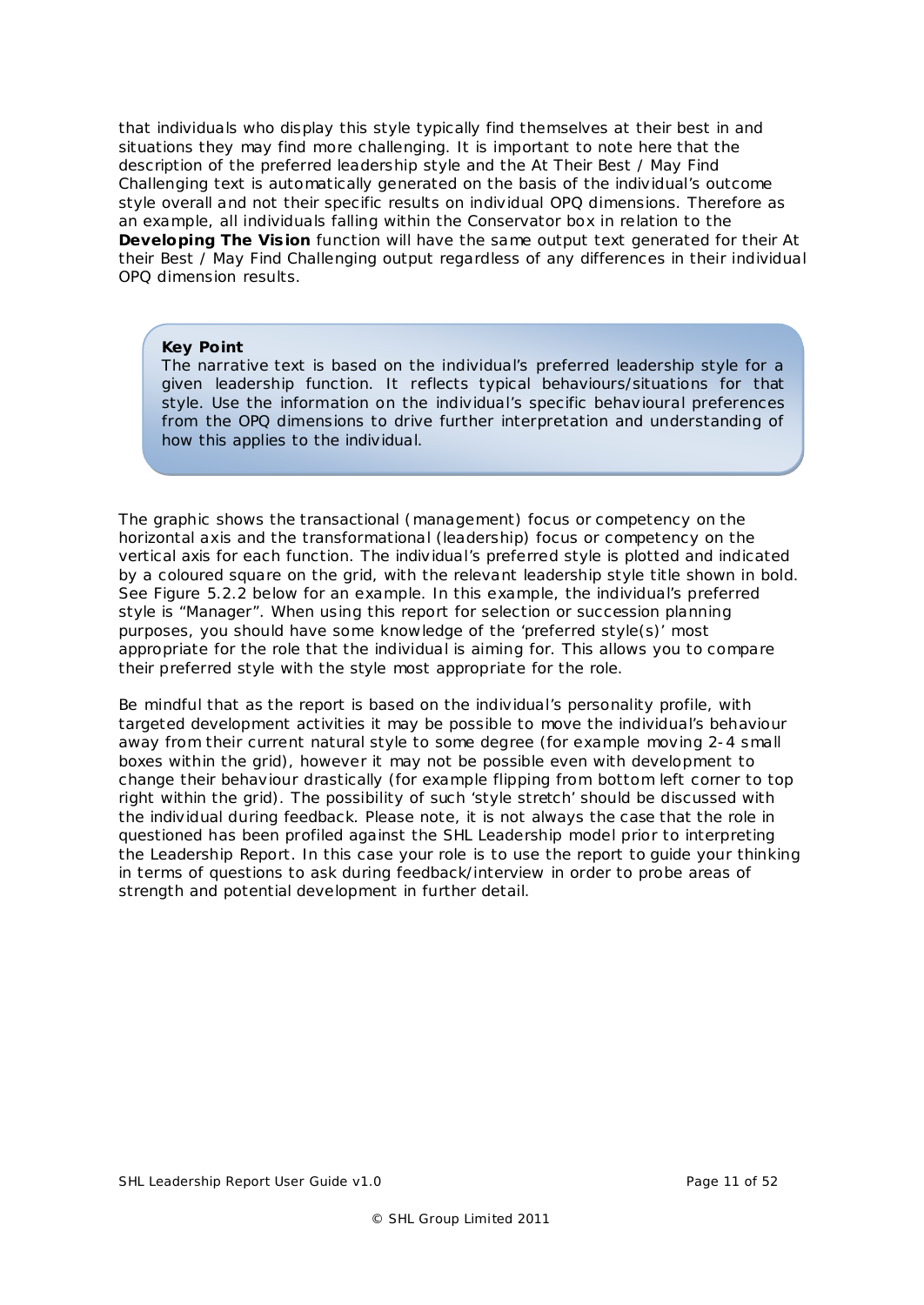Figure 5.2.2. Example 9 box model detailing Overall Management Versus Leadership Focus.



*Transactional*

The second element of detail for each function following the Nine Box Model grid within the Leadership Report is the OPQ dimensions relating to each function (**Developing the Vision**; **Sharing the Goa ls**; **Gaining Support** and **Delivering Success**) or for the overall focus (**Management Versus Leadership**) the Great 8 competencies. The purpose of the dimensions is for the OPQ trained user to add richness to the generic textual feedback on the previous page (described above). See Figure 5.2.3 for an example OPQ dimension output relating to the Developing the Vision function.

## *Key Point*

*Review the OPQ dimensions relating to the function being considered and discuss these with the individual to explore what this might look like for them, as an individual, during the feedback session. This conversation will be similar to that of a typical OPQ validation interview.*

Depending on how you are intending to use the report, this detailed information can help you to:

- $\checkmark$  Identify areas to be probed further during the feedback session (if for development purposes) or at interview (if for selection purposes).
- Prepare interview questions around the competencies relevant to the role.
- $\checkmark$  Identify key areas of strength and of development, and start to consider potential development activities.

SHL Leadership Report User Guide v1.0 **Page 12 of 52** Page 12 of 52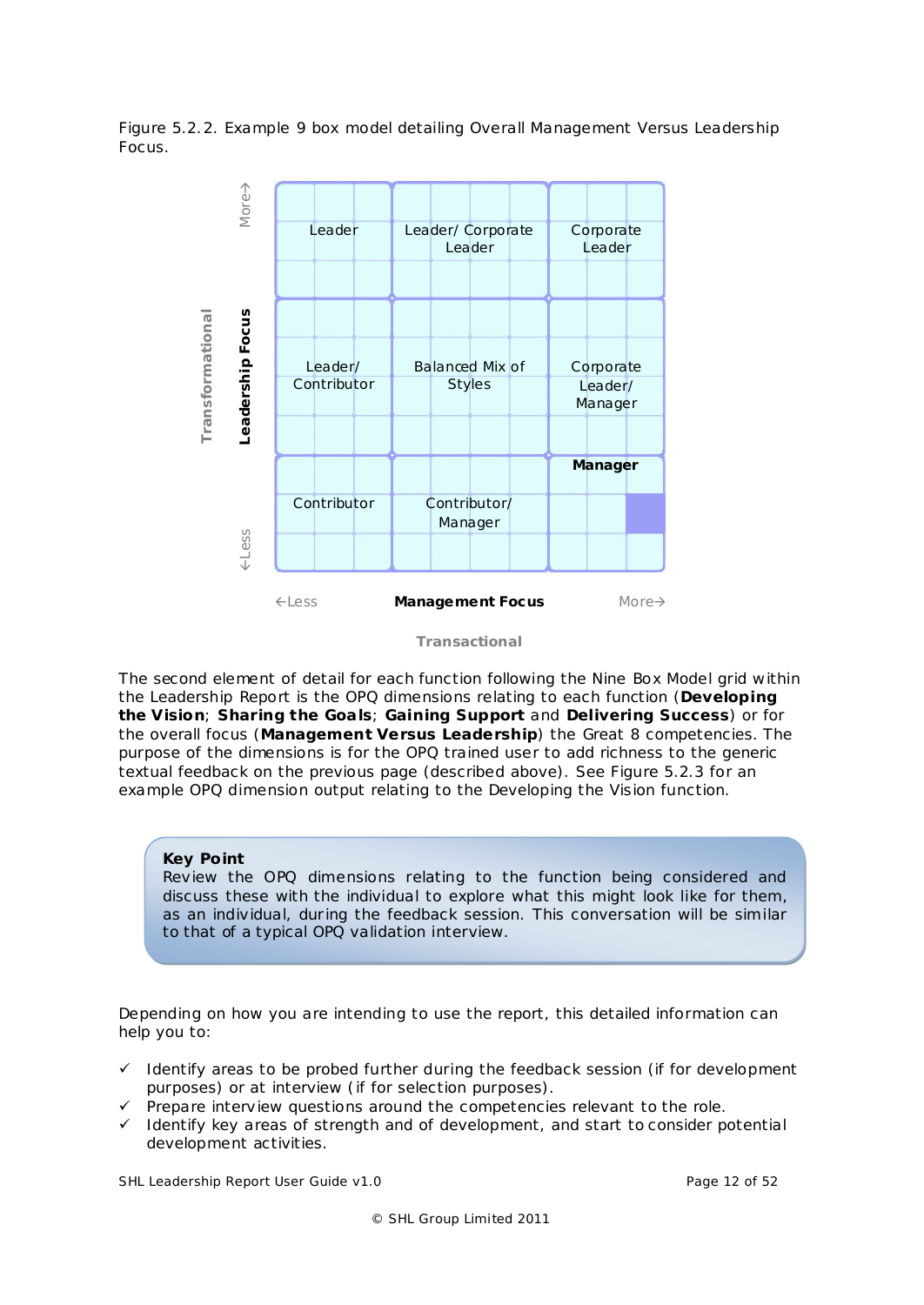## Figure 5.2.3. Example OPQ dimension output for Developing the Vision

# **Developing the Vision**

| <b>Transactional Focus</b>                                                                                                                       |  |     |                      |  |  |              |  |  |  |  |                                                                                                                                                                                                                                |
|--------------------------------------------------------------------------------------------------------------------------------------------------|--|-----|----------------------|--|--|--------------|--|--|--|--|--------------------------------------------------------------------------------------------------------------------------------------------------------------------------------------------------------------------------------|
| <b>Analysing &amp; Interpreting</b>                                                                                                              |  | 2 3 |                      |  |  | 4 56 7 89 10 |  |  |  |  |                                                                                                                                                                                                                                |
| Applies practical thinking to the resolution<br>of problems. Less inclined towards<br>quantitative analysis, more likely to follow<br>intuition. |  |     |                      |  |  |              |  |  |  |  | Shows evidence of clear analytical thinking.<br>Gets to the heart of complex problems and<br>issues. Applies own expertise effectively<br>and quickly takes on new technology. May<br>be inclined to over analyse a situation. |
| _ _ _ _ _ _ _ _                                                                                                                                  |  |     | $\sim$ $\sim$ $\sim$ |  |  | .            |  |  |  |  |                                                                                                                                                                                                                                |

|   | Related OPQ scales are:                                                                                                       |  |  |                         |  | 1   2   3   4   5   6   7   8 <u>9   10</u> |                                                                                                                  |
|---|-------------------------------------------------------------------------------------------------------------------------------|--|--|-------------------------|--|---------------------------------------------|------------------------------------------------------------------------------------------------------------------|
| 9 | prefers dealing with opinions and feelings<br>rather than facts and figures, likely to avoid<br>using statistics              |  |  | Data Rational           |  |                                             | likes working with numbers, enjoys<br>analysing statistical information, bases<br>decisions on facts and figures |
| 3 | does not focus on potential limitations,<br>dislikes critically analysing information,<br>rarely looks for errors or mistakes |  |  | <b>Evaluative</b>       |  |                                             | critically evaluates information, looks for<br>potential limitations, focuses upon errors                        |
| 6 | prefers to deal with practical rather than<br>theoretical issues, dislikes dealing with<br>abstract concepts                  |  |  | Conceptual <sup>1</sup> |  |                                             | interested in theories, enjoys discussing<br>abstract concepts                                                   |

|  | <b>Transformational Focus</b> |
|--|-------------------------------|
|  |                               |

| Works most effectively in situations<br>Works well in situations requiring openness<br>to new ideas and experiences. Seeks out<br>requiring the application of established<br>methods and ways of working. Tends to<br>learning opportunities. Handles situations<br>and problems with innovation and<br>apply tried and tested approaches to the<br>4<br>resolution of problems. Upholds the status<br>creativity. Supports and drives<br>organisational change. May overlook<br>quo.<br>positive aspects of the status quo. | <b>Creating &amp; Conceptualising</b> |  | $2 \overline{3}$ |  |  |  | $14$ 5 6 7 8 9 10 |  |
|-------------------------------------------------------------------------------------------------------------------------------------------------------------------------------------------------------------------------------------------------------------------------------------------------------------------------------------------------------------------------------------------------------------------------------------------------------------------------------------------------------------------------------|---------------------------------------|--|------------------|--|--|--|-------------------|--|
|                                                                                                                                                                                                                                                                                                                                                                                                                                                                                                                               |                                       |  |                  |  |  |  |                   |  |

|   | <b>Related OPQ scales are:</b>                                                                               |  |  | 12345678910             |  |  |                                                                                                       |
|---|--------------------------------------------------------------------------------------------------------------|--|--|-------------------------|--|--|-------------------------------------------------------------------------------------------------------|
| 4 | more likely to build on than generate ideas,<br>less inclined to be creative and inventive                   |  |  | Innovative              |  |  | generates new ideas, enjoys being creative,<br>thinks of original solutions                           |
| 6 | prefers to deal with practical rather than<br>theoretical issues, dislikes dealing with<br>abstract concepts |  |  | Conceptual <sup>1</sup> |  |  | interested in theories, enjoys discussing<br>abstract concepts                                        |
| 5 | more likely to focus upon immediate than<br>long-term issues, less likely to take a<br>strategic perspective |  |  | <b>Forward Thinking</b> |  |  | takes a long-term view, sets goals for the<br>future, more likely to take a strategic<br>pers pective |
|   | favours changes to work methods, prefers<br>new approaches, less conventional                                |  |  | Conventional *          |  |  | prefers well established methods, favours a<br>more conventional approach                             |

1 The Conceptual dimension is relevant to both "Analysing and Interpreting" (e.g. applying theories to solve complex issues or develop expertise) and "Creating and Conceptualising" (e.g. using theories to develop new ideas/innovation).

*\* Dimensions marked with an asterisk are treated differently to the other dimensions. For these dimensions only, a left hand side preference (lower sten) is preferable for this competency and contributes more to the overall competency potential sten. A right hand side preference (higher score) is less preferable and contributes less to the overall competency potential sten.*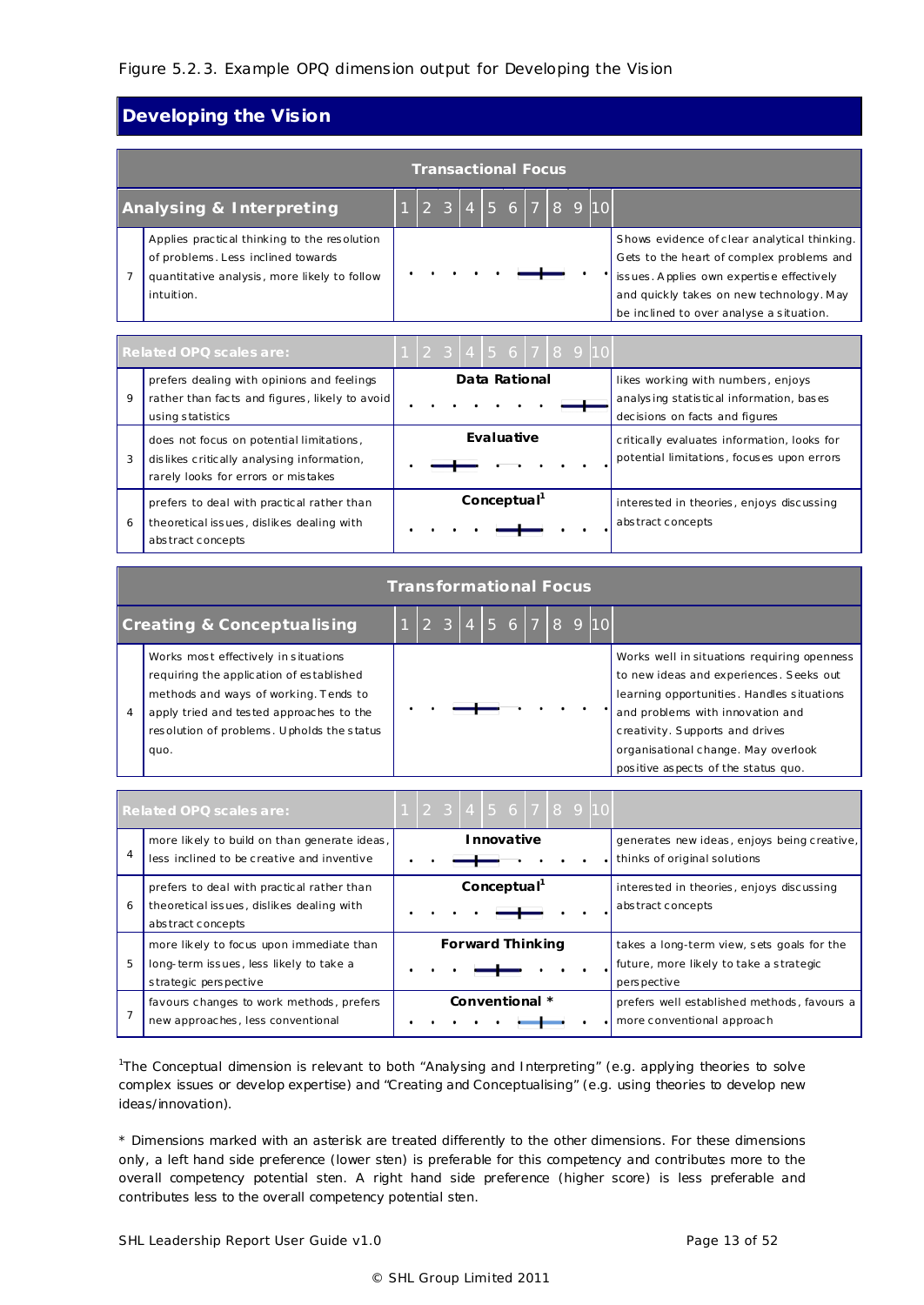#### <span id="page-13-1"></span>**Leadership Potential Summary Section**

Featured at the back of the Report, this section is designed to be given directly to the individual who completed the OPQ, ideally as part of a feedback session. This section begins by summarising the individual's preferred styles for each function and is followed by one page per function which details the Nine Box Model and the automatically generated textual information relating to their preferred style. There is also a section for the individual to make notes throughout the feedback session.

## *Key Point*

*The leadership potential summary section DOES NOT contain data on the OPQ dimensions as this would not be meaningful information for the individual if they are not themselves OPQ trained.*

## <span id="page-13-0"></span>**5.3 Conduct an Interview or Provide Feedback**

You may be conducting an interview with the individual(s) who completed the OPQ as part of the assessment process. This user guide is not intended to provide detailed guidance on conducting interviews or feedback sessions. If you would like further information or training in interview techniques, please seek guidance from someone within your organisation who has experience in this area or contact SHL. We have a range of best practice guidelines and accredited training courses to meet your needs.

Alternatively you may be providing feedback either directly to the individual who completed the OPQ (in the context of assessment or development) or to their line manager/interview panel who will then be conducting an interview with the individual.

Giving feedback on the Leadership Report within selection and development contexts will typically be a one to one situation between yourself and the individual.

Feedback as part of a team building exercise can also involve one to one feedback but also amalgamated group feedback as part of a structured workshop. When feeding back outputs to the team as a whole, it is useful to produce power point slides which detail the team spread of scores across the Nine Box Models for each function. This can be used to generate discussions around how the team works together and identify any potential common areas of strength and development.

## *Key Point*

*Prior to the workshop, a decision will need to be made as to whether it would be appropriate to show individual names against scores or kept anonymous in order to demonstrate the spread of scores.*

*From a team perspective, it can sometimes be distracting to link outputs to individuals directly. That said, it is useful to share individual style outputs in some occasions, as where a team is being encouraged to appreciate the different styles of others in order to nurture more effective team working behaviours.*

An outline for structuring a developmental feedback session to an individual is provided on next page. You will need to modify this structure as appropriate, depending on the context in which you are providing feedback.

SHL Leadership Report User Guide v1.0 Page 14 of 52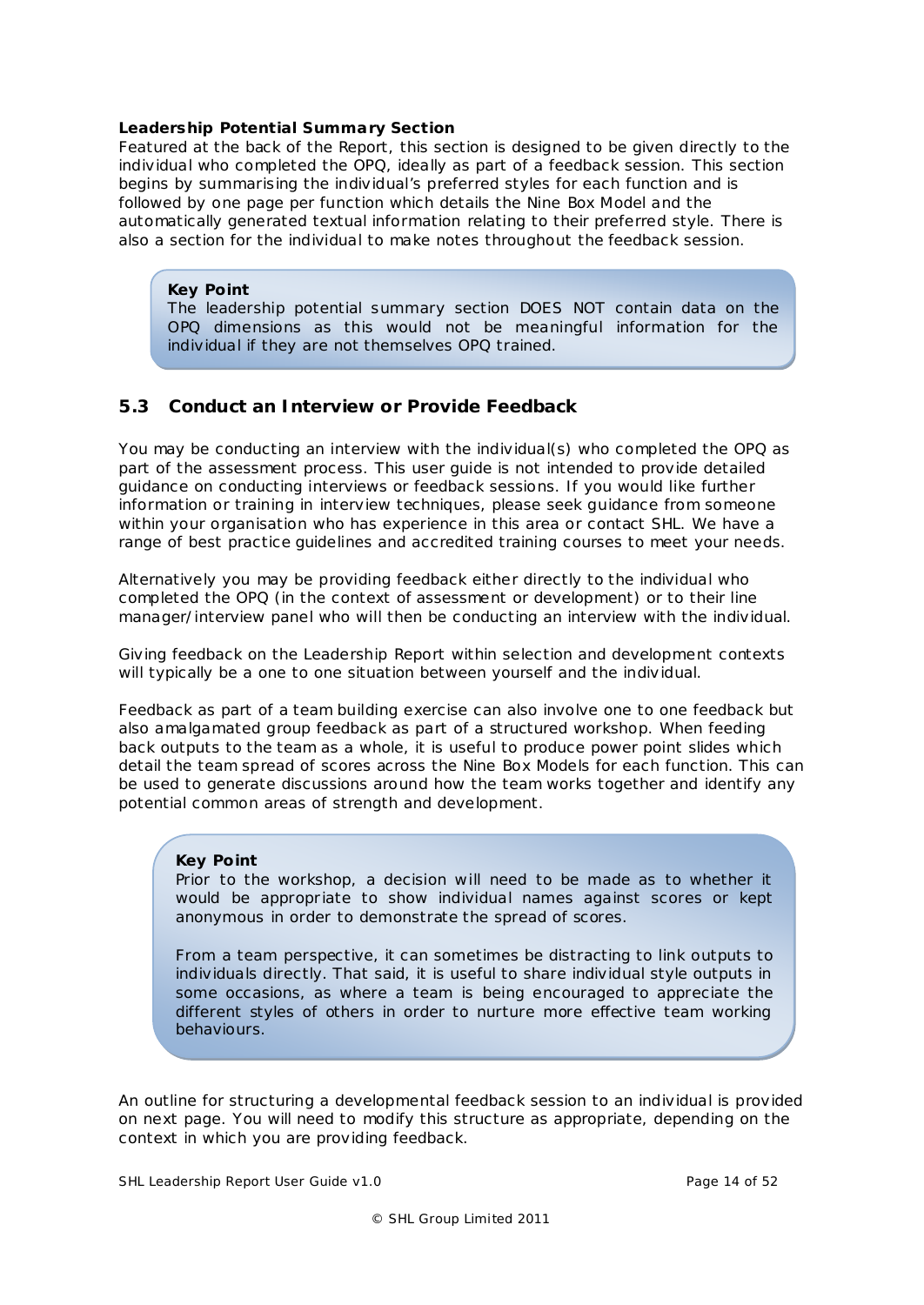| <b>Step</b>                                                                                                                                                | <b>Details</b>                                                                                                                                                                                                                                                                                                                                                                                                                                                                                                                                                                                                                                                                                                                                                                                                                                                     |
|------------------------------------------------------------------------------------------------------------------------------------------------------------|--------------------------------------------------------------------------------------------------------------------------------------------------------------------------------------------------------------------------------------------------------------------------------------------------------------------------------------------------------------------------------------------------------------------------------------------------------------------------------------------------------------------------------------------------------------------------------------------------------------------------------------------------------------------------------------------------------------------------------------------------------------------------------------------------------------------------------------------------------------------|
| 1. Introduce the<br>feedback<br>session                                                                                                                    | Introduce yourself<br>$\bullet$<br>Ask the individual their expectations of the feedback session<br>and set clear expectations with them<br>Explain and agree the process/agenda/timings for the<br>feedback session                                                                                                                                                                                                                                                                                                                                                                                                                                                                                                                                                                                                                                               |
| Introduce the<br>2.<br>report                                                                                                                              | Emphasise that the report has been generated from their<br>$\bullet$<br>responses to the OPQ questionnaire.<br>Explain briefly the SHL leadership model that the Leadership<br>Report is based upon (the 4 functions; each with a<br>transactional and transformational focus forming the 'Great<br>8')<br>Outline confidentiality and how the results will be used                                                                                                                                                                                                                                                                                                                                                                                                                                                                                                |
| Start with<br>3.<br>overall<br>summary page<br>over-viewing<br>the individual's<br>style over all<br>and on each of<br>the four<br>leadership<br>functions | In a selection context, focus only on those competencies<br>$\bullet$<br>most key to the role in question (e.g. more of a<br>transformational or transactional focus on each function?)<br>In a development context, confirm with the individual the<br>$\bullet$<br>functions/competencies to focus on during the session (e.g.<br>those relevant to current or future roles). Ideally and where<br>appropriate, the functions/competencies to focus on will have<br>been agreed before the session so that sufficient time can be<br>allocated to agreeing a SMART development plan (Specific,<br>Measurable, Achievable, Relevant and Time bound)<br>In a team building context ask individuals to reflect on their<br>own summary page and then if appropriate share the<br>amalgamated team results.<br>Share the executive summary page with the individual. |
| 4. Work through<br>the report<br>function by<br>function                                                                                                   | Hand the candidate section of the report to the individual (if<br>appropriate, otherwise hand out this section at the end of the<br>feedback session for them to take away and reflect upon at<br>their leisure).<br>Begin by discussing their style overall in terms of leadership<br>versus management focus, followed by their style in relation<br>to each of the four functions.<br>Encourage the individual to ask questions and take notes<br>throughout should they wish.                                                                                                                                                                                                                                                                                                                                                                                  |
| Structure the<br>5.<br>feedback                                                                                                                            | Start by indicating the position of the individual within the 9<br>box model (as shown by the coloured square).<br>Then ask the individual to reflect on the definition of their<br>indicated preferred style.<br>Begin the feedback by discussing the 'are at their best'<br>scenarios<br>Moving on to the ' may find challenging' scenarios.<br>In line with best practice, ensure the feedback ends on a positive<br>note for each section in order to engage and motivate the<br>individual receiving the feedback.                                                                                                                                                                                                                                                                                                                                            |
| Drill down in<br>6.                                                                                                                                        | Once the individual's preferred style has been reflected upon<br>$\bullet$                                                                                                                                                                                                                                                                                                                                                                                                                                                                                                                                                                                                                                                                                                                                                                                         |

SHL Leadership Report User Guide v1.0 **Page 15 of 52** Page 15 of 52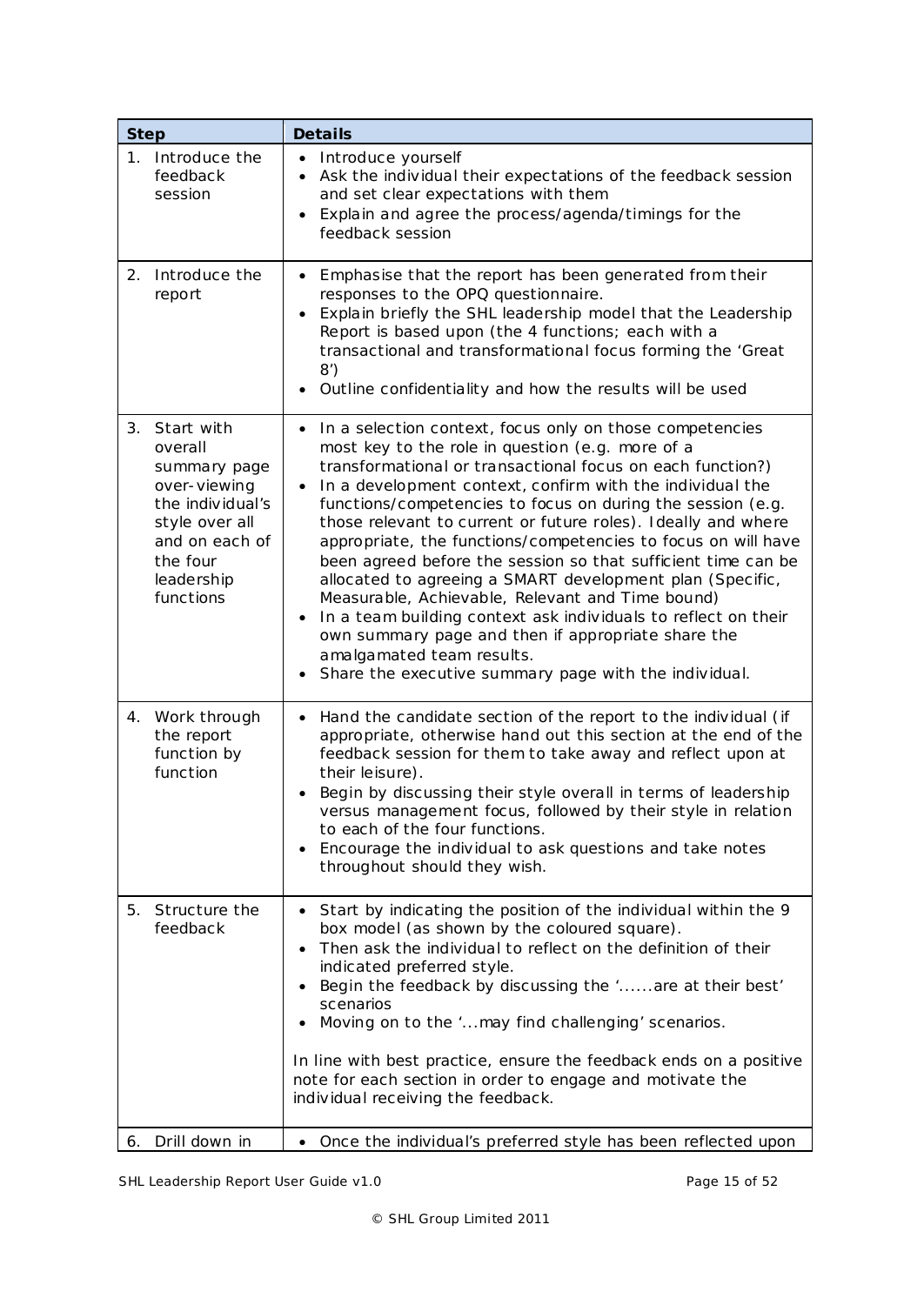| the detailed<br>behavioural<br>statements                         | and discussed in general terms, feedback the detailed OPQ<br>output for the function being discussed. This provides detail<br>and depth to the automated output on the previous page.<br>In particular when interpreting the OPQ dimension scores,<br>explore any extreme scores or trends that may corroborate<br>or counter the description of their preferred style. Also think<br>about how their OPQ preferences might impact on their<br>leadership behaviour in relation to each function. For<br>example in relation to 'Developing the Vision': "Your profile<br>indicates a definite preference for focusing on short term<br>rather than strategic issues. How does this influence your<br>approach to developing a new vision or strategy?"<br>Ask questions to gain further evidence<br>Gain examples from the respondent |
|-------------------------------------------------------------------|----------------------------------------------------------------------------------------------------------------------------------------------------------------------------------------------------------------------------------------------------------------------------------------------------------------------------------------------------------------------------------------------------------------------------------------------------------------------------------------------------------------------------------------------------------------------------------------------------------------------------------------------------------------------------------------------------------------------------------------------------------------------------------------------------------------------------------------|
| 7. Summarise<br>once you have<br>reviewed all of<br>the functions | • Agree on the points raised in the discussion<br>Agree any development actions if appropriate (encourage the<br>individual to summarise their actions for you to check<br>understanding and encourage ownership of the actions).                                                                                                                                                                                                                                                                                                                                                                                                                                                                                                                                                                                                      |

When providing feedback to an individual, they are likely to ask questions in relation to their profile. Some frequently asked candidate questions are listed below with suggested responses.

## **Q) Can I see my OPQ profile?**

Explain that the profile information should only be used by OPQ trained users and that it is being used by yourself to guide the feedback conversation. State that as part of their feedback session, you will be feeding back their OPQ profile verbally, linking the information where appropriate.

## **Q) What style is the best to have? Is that a bad profile?**

Explain that there is no 'right or wrong' when it comes to personality as it reflects your natural preferences and tendencies – which are different for different people. However, some behaviour may be more appropriate in some contexts than others and some preferences may aid behaviours related to the Great 8 competencies and other preferences may hinder these behaviours. Explain that with some targeted development, it is possible to overcome certain tendencies and preferences to a degree but that is dependent on the degree of 'style stretch' required (as discussed previously). If within a selection or succession context, it may well be the case that you have an 'ideal' profile for the role being assessed, but depending on when the feedback is delivered (before or after selection decisions have been made) it may or may not be appropriate to share this information at this stage.

## **Q) Are high scores (on the OPQ) better?**

As with any OPQ feedback, explain that it depends on the competencies that are being assessed as to whether a high, average or a low score is most preferable.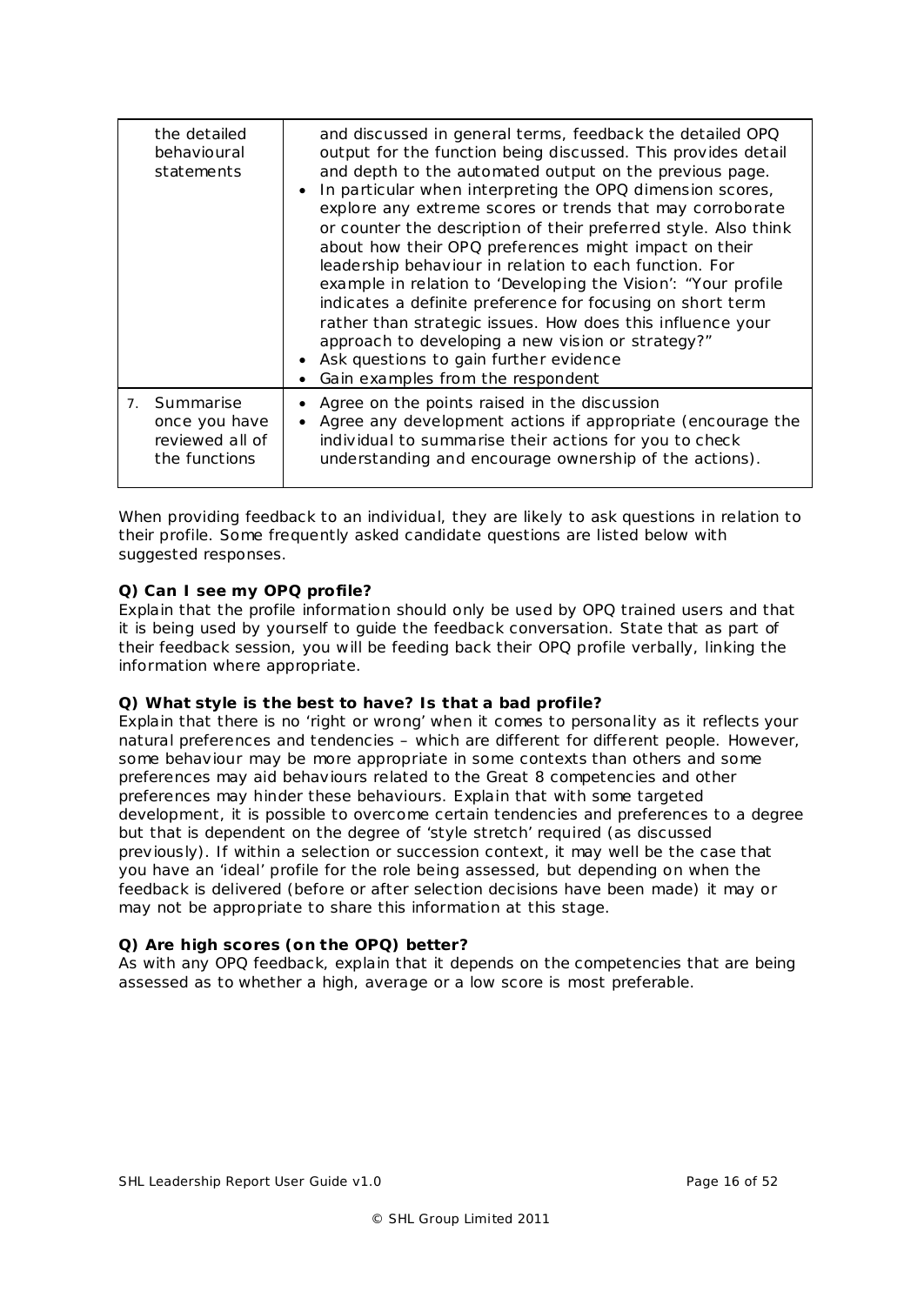# <span id="page-16-0"></span>**6 Case Studies**

Below are a number of example situations detailing the practical application of the SHL Leadership Report in different contexts.



## <span id="page-16-1"></span>**6.1 Case Study 1: Using the SHL Leadership Report to inform a Selection Decision**

## **Context**

Organisation X needed to recruit a Finance Director. The HR Manager who was the OPQ trained professional involved in supporting the recruitment and selection process began the process by facilitating an initial workshop with key senior stakeholders (the members of the Senior Leadership Team) in order to identify the critical behaviours and competencies required for effective performance in the Finance Director role. The workshop also included a visionary component where the Senior Leadership Team (SLT) were asked to adopt a future focus and think about what changes the organisation and role might undergo in the next 3-5 years which could potentially impact upon the behaviours required for effective performance in the role going forward. The UCF20 competencies identified as being critical during the visionary workshop for the Finance Director role included:

- Entrepreneurial & Commercial Thinking
- Persuading & Influencing
- Formulating Strategies & Concepts
- Deciding & Initiating Action
- Analysing
- Adapting & Responding to Change

The Senior Leadership team also provided feedback on the previous role incumbent stating that:

*"She was very good with numbers and was very precise in her work, working long hours to get the job done, we could definitely rely on her to achieve her objectives and produce good quality outputs. She focused heavily on profit and loss and ensured that we kept our heads above water through the recession...What she wasn't so good at was inspiring others to buy into her ideas, she tended to base her arguments on presenting the facts rather than building compelling arguments that really meant something to them.....When we recruit this time we definitely need someone who is not only technically very astute but someone who will influence and energise the organisation to get behind their ideas...we certainly have some challenging times ahead that the new recruit will have to help to guide us through, bringing people along with them as they go."*

The previous job incumbent had not completed an OPQ before they left the organisation, therefore it was not possible to see their Leadership Report for reference. However the outputs from the SLT workshop indicated that they were definitely looking for someone with a more transformational focus than the previous role holder, but still with a high level of analytical ability. Following the workshop the HR Manager mapped the critical UCF20 competencies listed above to the Great 8 in order to focus attention on key aspects of the Leadership Report during the interview and decision making process. The HR Manager also went on to identify Developing the Vision, Sharing the

SHL Leadership Report User Guide v1.0 **Page 17 of 52** Page 17 of 52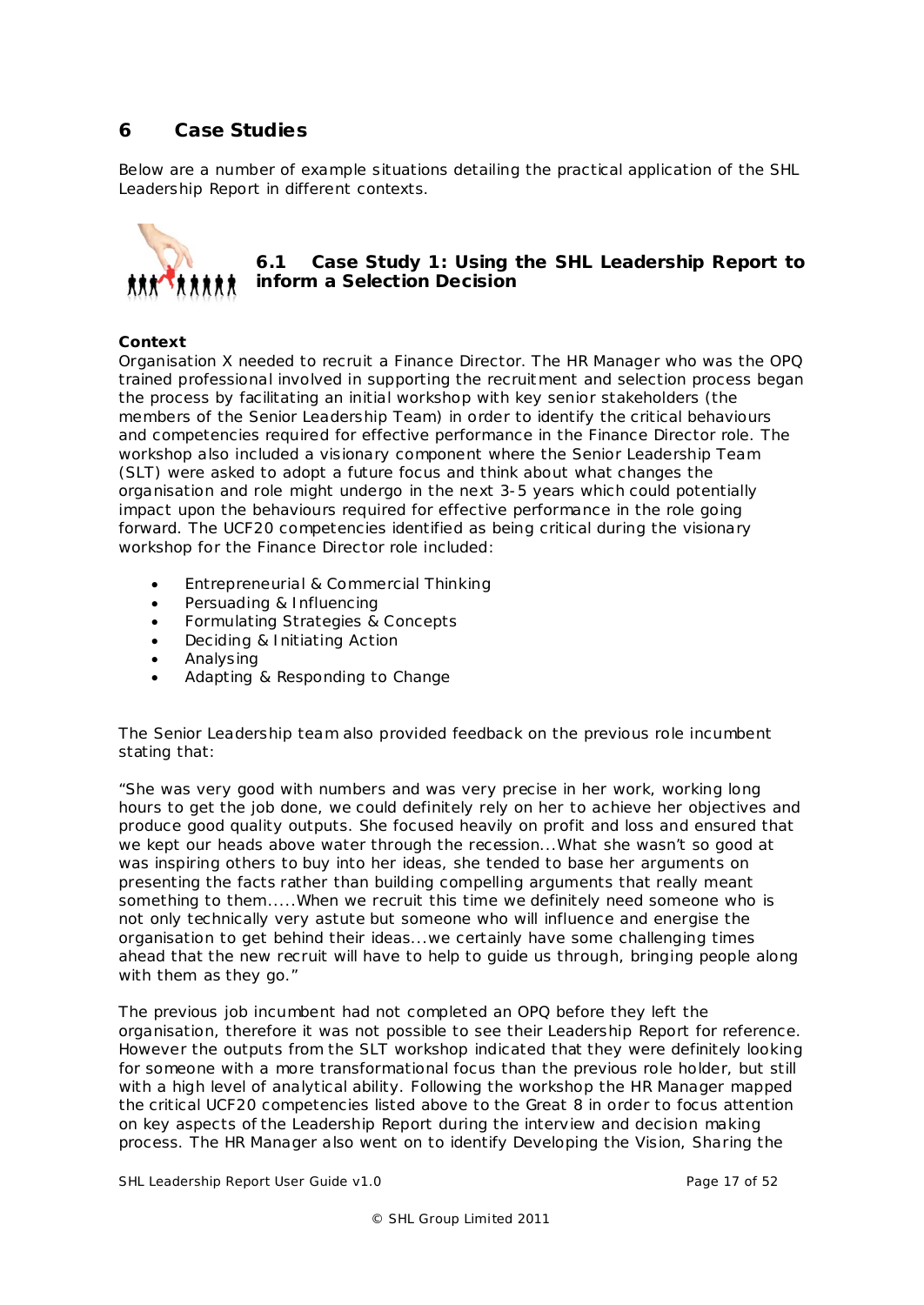Goals and Gaining Support as being the key leadership functions for the Finance Director role.

Following the planning and design phase outlined above, a short-list of three candidates was drawn up by the organisation based on CV's, ability tests and initial interviews. The candidates on the short-list were invited to complete the OPQ prior to attending a panel interview with the Managing Director and the HR Director. The Managing and HR Directors used the Leadership Report to prepare for these interviews.

#### **Using the SHL Leadership Report**

As the Leadership Report was intended to provide a basis for guiding questions during the panel interview, it was important to ensure that time was built into the process for the HR Manager to feed back the candidate outputs to the panel prior to the actual interviews. Once the candidates had completed their questionnaires and the reports had been generated, the HR Manager reviewed the reports, and then met with the Managing Director and HR Director (two days prior to the panel interviews) to feed back the outputs.

When feeding back the Leadership Report output to the Directors, each candidate was considered in turn following the same process, and in line with best practice, the HR Manager emphasised that the purpose of the feedback session was to compare each candidate against the competencies and requirements for the role and to generate questions to ask at the interviews, rather than to compare candidates against each other.

Figure 6.1.1. Preferred style for each of the three candidates in terms of overall management versus leadership focus (depicted by the numbered coloured boxes).



The same process was conducted for all three candidates. The HR Manager began by

SHL Leadership Report User Guide v1.0 **Page 18 of 52** Page 18 of 52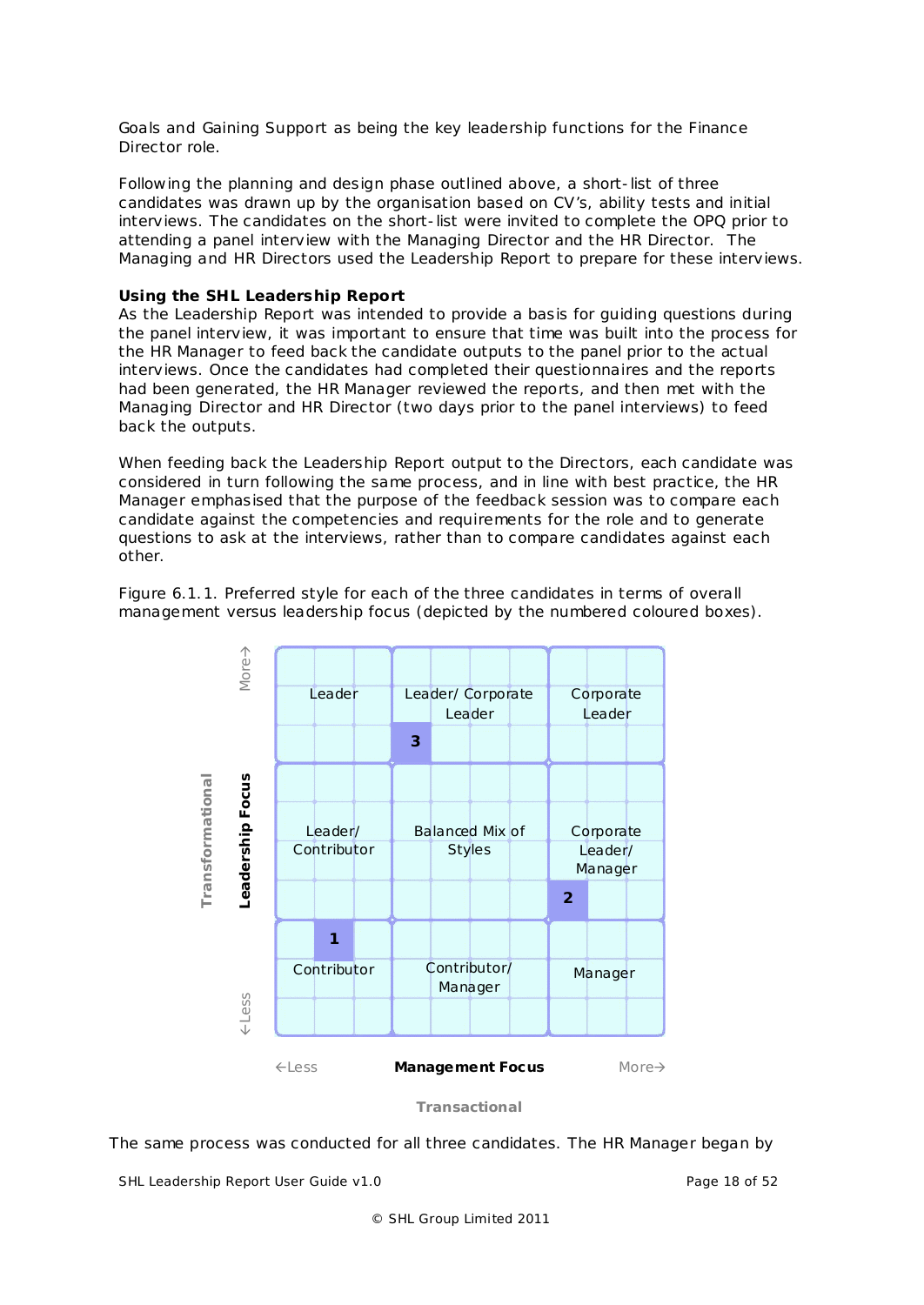explaining the structure of the Leadership Report, giving an overview of the SHL leadership model and describing the transformational versus transactional competencies that related to each of the functions. Each of the three candidates was then discussed in turn. The HR Manager talked the Directors through the executive summary and then went on to discuss each function in more detail. As the HR Manager had only been allotted 15 minutes to discuss each candidate, she planned her feedback to cover the main areas of strength and potential areas of development and business risk associated with the candidate's preferred style in relation to their overall management versus leadership style and the following four functions. The HR Manager had also planned one or two potential interview questions in relation to each function in order to guide the Directors' thinking when planning their interviews.

| Leadership<br><b>Function</b> | <b>Transactional</b>                                            | ess        |          | $\Phi$   | <b>Transformational</b>                                                                               | ess |                   | More   | <b>Preferred</b><br>Leadership<br><b>Style</b> |
|-------------------------------|-----------------------------------------------------------------|------------|----------|----------|-------------------------------------------------------------------------------------------------------|-----|-------------------|--------|------------------------------------------------|
| <b>OVERALL</b>                | <b>MANAGEMENT</b>                                               |            |          |          | <b>LEADERSHIP</b>                                                                                     |     |                   |        | Contributor                                    |
|                               | Delivering<br>performance and reaching<br>operative objectives. | dependable |          |          | Inspiring both people and the<br>organisation<br>to<br>proactive<br>and<br>to<br>beyond expectations. |     | become<br>achieve |        |                                                |
| <b>Developing</b>             | Analysing &                                                     |            |          |          | <b>Creating &amp;</b>                                                                                 |     |                   |        | Creator/                                       |
| the Vision                    | Interpreting                                                    |            |          |          | Conceptualising                                                                                       |     |                   |        | Conservator                                    |
|                               | Analysing                                                       |            | complex  |          | Producing innovative ideas and                                                                        |     |                   |        |                                                |
|                               | information<br>and<br>expertise.                                |            | applying |          | thinking strategically.                                                                               |     |                   |        |                                                |
| Sharing the                   | <b>Adapting &amp;</b>                                           |            |          |          | Interacting &                                                                                         |     |                   |        | Communicator                                   |
| <b>Goals</b>                  | Coping                                                          |            |          |          | Presenting                                                                                            |     |                   |        |                                                |
|                               | Responding<br>and                                               |            |          | adapting | Communicating                                                                                         |     |                   | with,  |                                                |
|                               | well<br>to<br>change<br>pressure.                               |            |          | and      | persuading<br>and<br>others.                                                                          |     | influencing       |        |                                                |
| Gaining                       | Supporting &                                                    |            |          |          | Leading &                                                                                             |     |                   |        | <b>People Leader</b>                           |
| <b>Support</b>                | Co-operating                                                    |            |          |          | Deciding                                                                                              |     |                   |        |                                                |
|                               | Supporting                                                      | others     |          | and      | Initiating<br>action,                                                                                 |     |                   | giving |                                                |
|                               | working<br>effectively                                          |            |          | with     | direction<br>and                                                                                      |     | taking            |        |                                                |
| <b>Delivering</b>             | people.<br>Organising &                                         |            |          |          | responsibility.<br><b>Enterprising &amp;</b>                                                          |     |                   |        | Implementer                                    |
| <b>Success</b>                | Executing                                                       |            |          |          | Performing                                                                                            |     |                   |        |                                                |
|                               | Planning,<br>working                                            |            | in       | an       | Focusing on results and on                                                                            |     |                   |        |                                                |
|                               | organised<br>manner                                             |            |          | and      | achieving goals.                                                                                      |     |                   |        |                                                |
|                               | focusing on delivery.                                           |            |          |          |                                                                                                       |     |                   |        |                                                |

|  | Figure 6.1.2. Candidate 1 Executive Summary. |  |  |
|--|----------------------------------------------|--|--|
|--|----------------------------------------------|--|--|

Immediately after glancing at the executive summary for candidate one, the Managing Director stated that he would definitely not be a suitable candidate as he did not 'score well' on either the management or leadership focus (the overall management versus leadership focus). The HR Manager responded that the management/leadership focus output was an amalgamation of different responses to the OPQ and that it was only one element of the Leadership Report. She went on to draw the Directors' attention to the fact that the candidate's comparative area of strength was within the **Ga ining** 

SHL Leadership Report User Guide v1.0 **Page 19 of 52** Page 19 of 52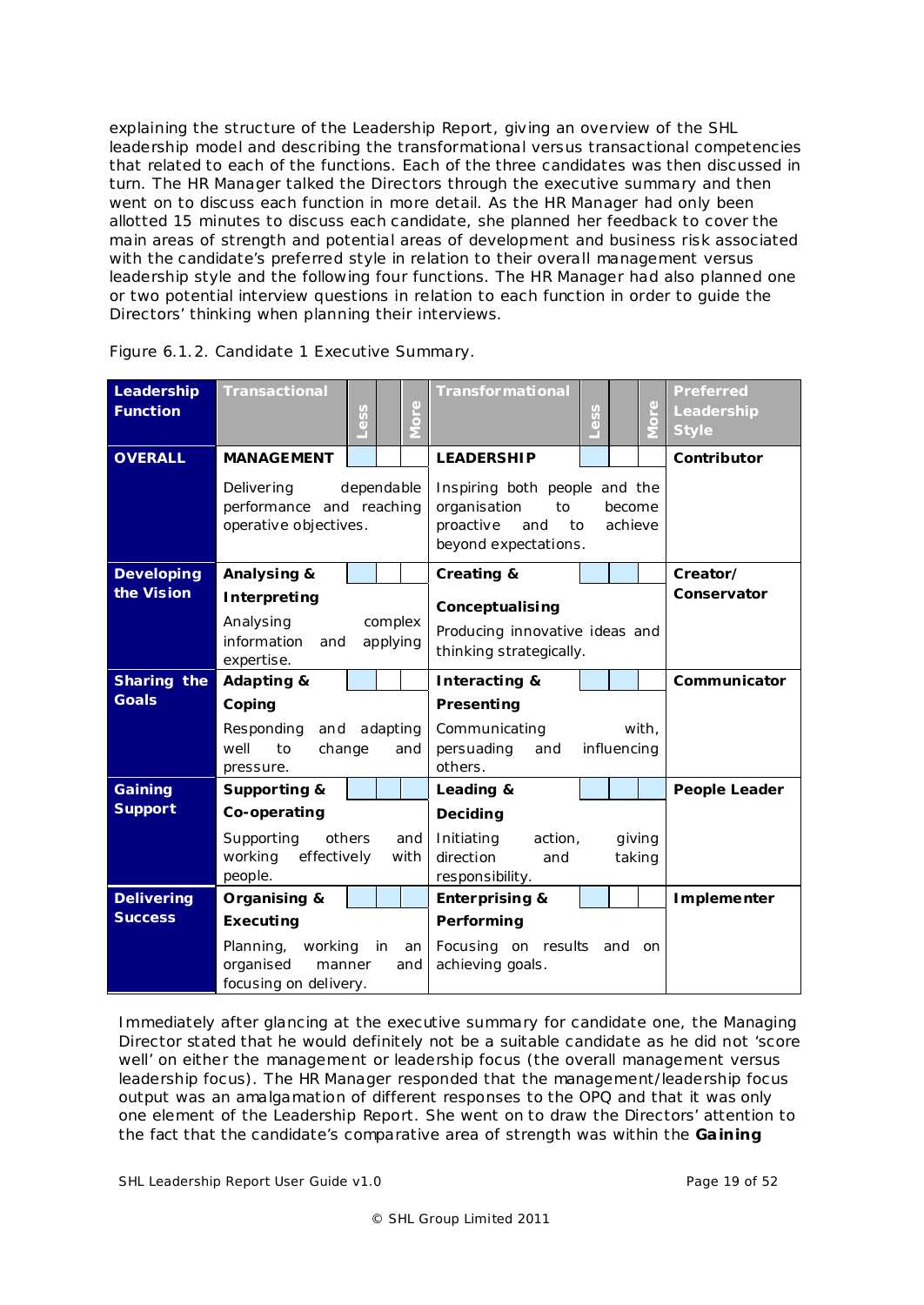**Support** function which had been identified as being key during the visionary workshop, for 'winning the hearts and minds' of others.

The HR Manager encouraged both Directors to reserve judgement until the report had been discussed in more detail, and all functions had been considered. The HR Manager went on to emphasise that the Leadership Report was one aspect of the entire selection process and that it should be used to guide the questions at interview and contribute to the final decision making process at the end of the selection process rather than being used to drive decisions at this stage.

The HR Manager went on to discuss each function in more detail. Particular areas were identified as being critical for the Directors to explore at interview for candidate one.

- **Management Versus Leadership** focus. Low scores on both the management and leadership areas needed to be explored in more detail when considering each of the four leadership functions.
- **Developing the Vis ion**. At the visionary workshop it was identified that that Finance Director would still need high levels of analytical ability, however candidate one's output was particularly low on the transactional competency, Analysing & Interpreting, which can pose a potential business risk in terms of inaccurate analysis of the situation when developing the vision and setting strategy.
- **Sharing the Goals**. Low scores on the Adapting & Coping competency indicated a potential tendency to find it difficult to cope personally with the personal pressures of organisational change. The associated business risk could be that the individual may have avoided change situations in order to manage personal stress.
- **Gaining Support**. High scores on both Leading & Deciding and Supporting & Cooperating indicated a people focused approach which was very important for the new Finance Director role. However the Finance Director would still be responsible for making unpopular decisions, therefore it was important to investigate how comfortable the candidate would be when making tough decisions that may have negative impacts upon others.
- **Delivering Success**. A high score on Organising & Executing but a low score on Enterprising & Performing indicated the candidate might miss potential commercial opportunities which would be key for the Finance Director role. It also indicated that such a strong preference for a planned approach may make the candidate uncomfortable if they were required to work in a more flexible manner.

The HR Manager suggested the following potential interview questions relating to candidate one's profile:

## **Overall Management Versus Leadership Focus:**

- Describe your leadership style: what kind of leader are you?
- Give me an example of a time when you have inspired others to achieve strategic objectives.

## **Developing the Vis ion**:

• Tell me about a strategy or vision you have developed. What information did you take into account?

## **Sharing the Goa ls**:

• Describe a situation where you have had to implement a difficult change. How did you manage the impact of change on others? What effect did the changes have on you?

SHL Leadership Report User Guide v1.0 **Page 20 of 52** Page 20 of 52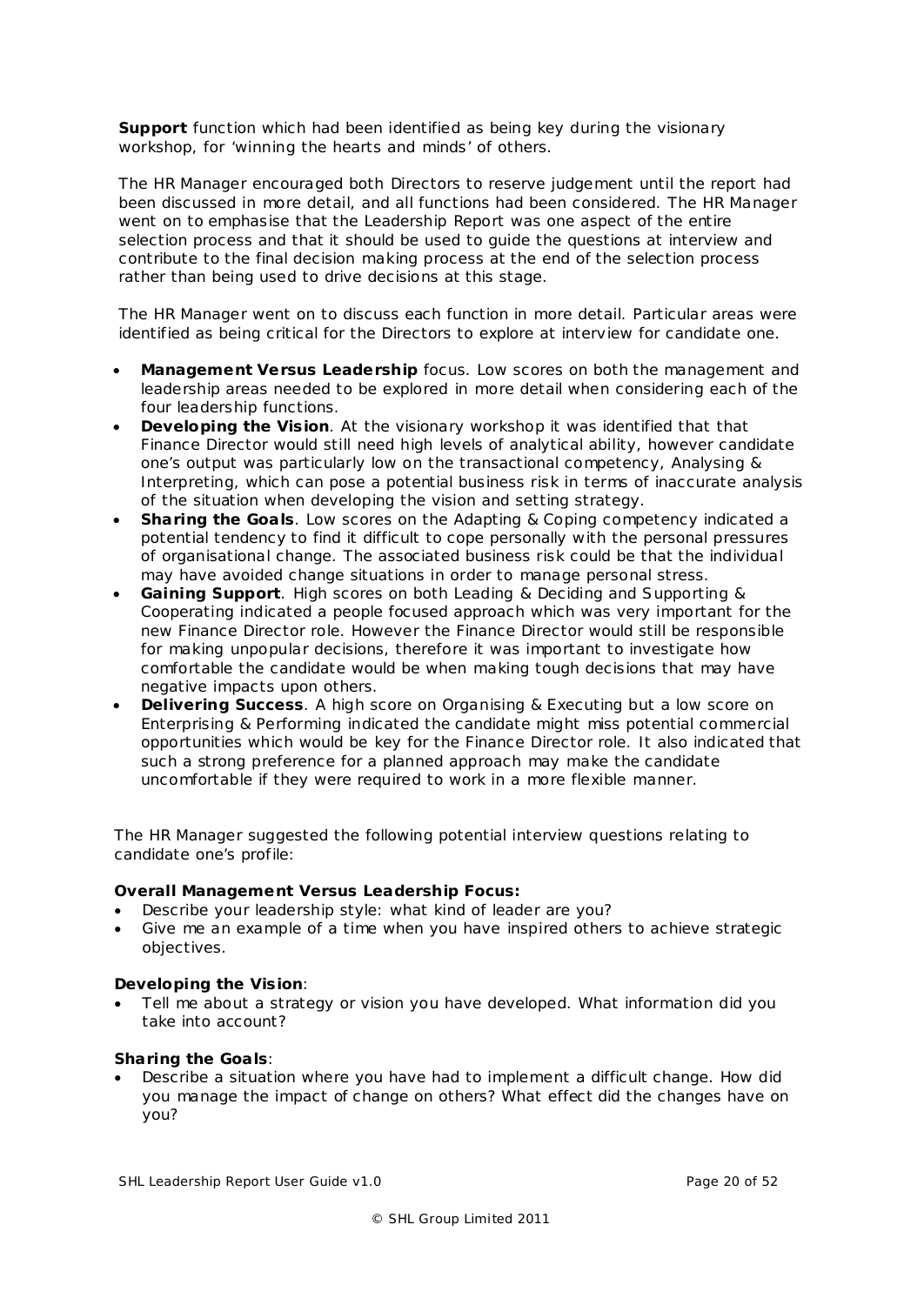## **Gaining Support**:

• Tell me about a time when you have had to make a difficult decision that had negative consequences for others.

## **Delivering Success**:

- Describe a situation where you have proactively identified a commercial opportunity for your organisation.
- How have you previously managed competing priorities and objectives?

The HR Manager went on to follow the same process with candidates Two and Three, highlighting areas of strength, development and potential business risk along with suggesting interview questions in relation to the leadership functions.

#### **Outcomes**

The Managing Director and HR Director conducted the interviews, based on the questions they had prepared, gathering evidence from the candidates. After the interviews they reviewed all the information gathered across each of the selection stages and confirmed which leadership functions and job relevant competencies (transactional versus transformational) were most likely to be areas of strength and weakness for each candidate.

In doing this the Directors' aim was to select the candidate who was the best fit for the Finance Director role. As the OPQ was only an element of the process, they decided to appoint candidate Three. Candidate Three, they felt, provided the strongest transformational leadership focus while maintaining sound analytical ability.

The Managing Director said:

*"The Leadership Report really helped me to focus on each candidate's likely style of leadership which really brought to life how they might typically behave in the role. It is also very reassuring when hiring to such a high risk role, that the Leadership Report is proven to predict future leadership behaviour so well. By identifying potential areas of concern from the Leadership Report output, I could identify which areas needed further probing at interview and prepare focused competency-based interview questions for each candidate. This helped me to structure the interview, making best use of time and getting the most information from each candidate. It was an invaluable aid to objectively collect information and select the candidate most likely to succeed in the Finance Director role."*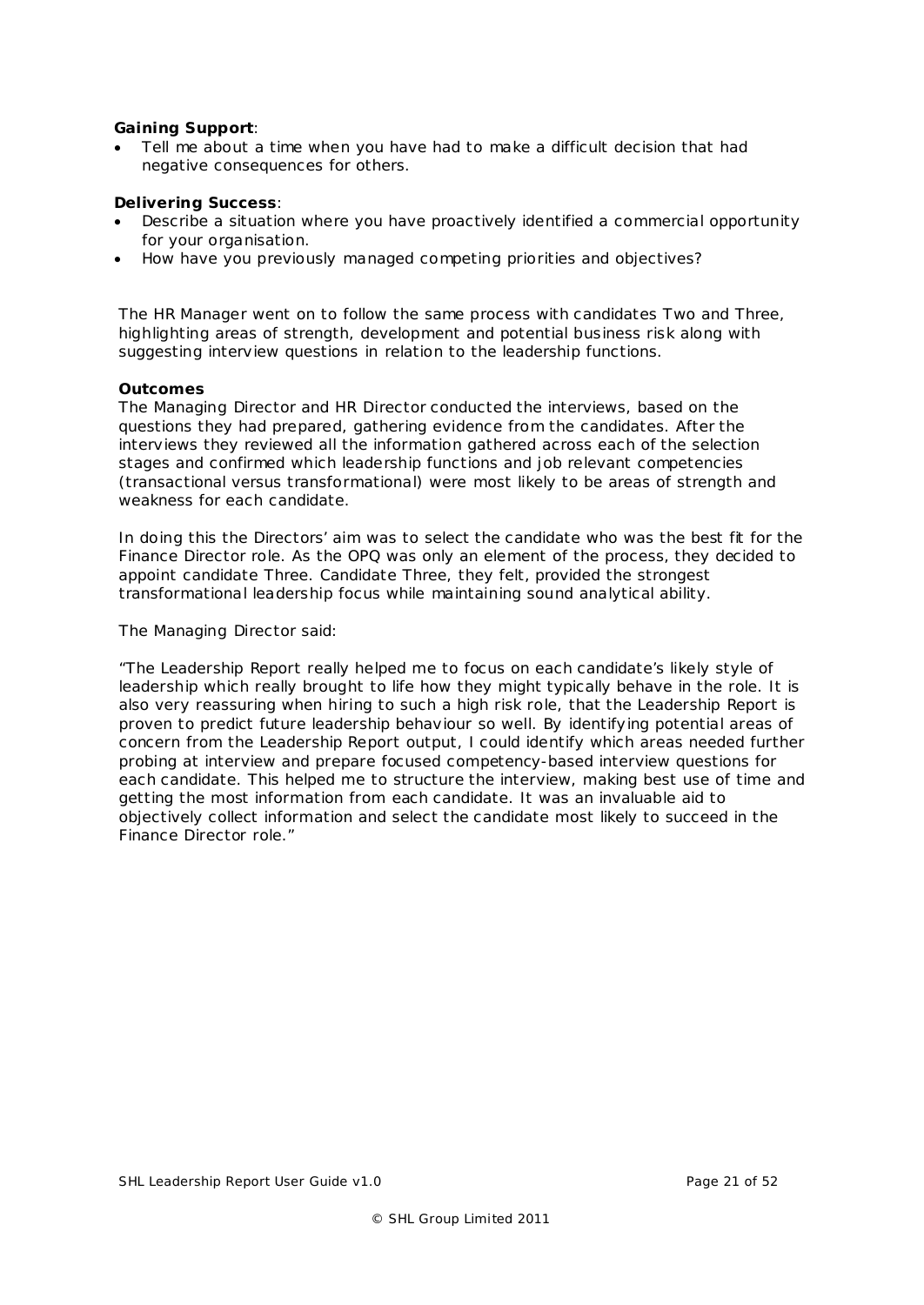

## <span id="page-21-0"></span>**6.2 Case Study 2: Using the SHL Leadership Report to support Individual Development Activities**

## **Context**

A General Manager (GM) within the organisation identified in her annual appraisal that she would like to partake in some focused personal development and that one day she would like to move into a more senior role, but that she was having difficulties in identifying the areas that she should focus her development on. Her line manager (the Regional Director) had previously completed the OPQ and had received feedback on the Leadership Report which he found very useful in terms of identifying areas for development in line with management and leadership behaviours. The Regional Director therefore referred the General Manager to HR who was able to administer the OPQ and generate the Leadership Report from their own SHL On Demand system. This was a pure development activity and as such it was not intended for the Leadership Report output to be compared against a specific role (as would occur if intended for succession planning purposes – see Study 3 below). However, prior to the feedback session, the HR Manager spoke to the GM's line manager who emphasised that anyone progressing to a Director position within the organisation would be required to 'live and breathe change' and be able to 'win hearts and minds' due to the amount of organisational changes that were planned for the next three -five years.

#### **Using the SHL Leadership Report**

After completing the OPQ questionnaire online the General Manager met with an OPQ trained HR Manager who was responsible for delivering the feedback session based on the Leadership Report output. Ahead of the feedback session, the HR Manager spent an hour familiarising himself with the Leadership Report, highlighting areas that he may wish to explore in detail during the feedback session. For example, areas that stood out as being key to explore were particularly in relation to the Gaining Support function where the GM displayed a low score on the Supporting & Cooperating competency indicating that she may not always provide the support required by others in order to help them through change processes.

The extract from the Leadership Report below shows the overall summary for the GM across all functions.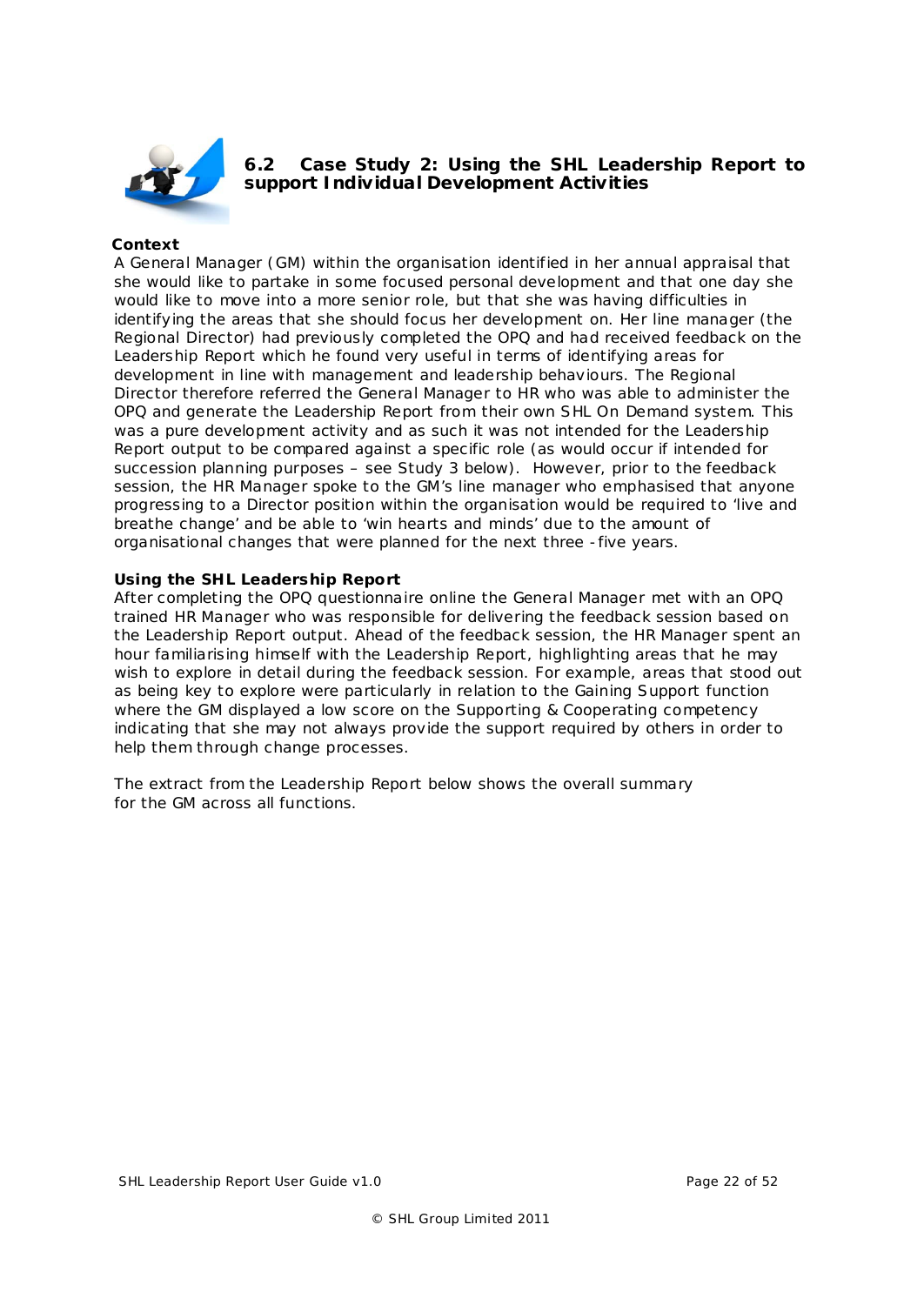Figure 6.2.1. Overall summary for the GM across all functions.

| Leadership<br><b>Function</b> | <b>Transactional</b>                                                          | ess |    | ρ<br>C                                                                       | <b>Transformational</b>                                                                                                    | ess |        | စု<br>$\overline{\circ}$ | Preferred<br>Leadership<br><b>Style</b> |  |  |  |
|-------------------------------|-------------------------------------------------------------------------------|-----|----|------------------------------------------------------------------------------|----------------------------------------------------------------------------------------------------------------------------|-----|--------|--------------------------|-----------------------------------------|--|--|--|
| <b>OVERALL</b>                | <b>MANAGEMENT</b>                                                             |     |    |                                                                              | <b>LEADERSHIP</b>                                                                                                          |     |        |                          | <b>Balanced Mix</b><br>of Styles        |  |  |  |
|                               | Delivering<br>dependable<br>performance and reaching<br>operative objectives. |     |    |                                                                              | Inspiring both people and the<br>organisation<br>to<br>become<br>proactive<br>achieve<br>and<br>to<br>beyond expectations. |     |        |                          |                                         |  |  |  |
| <b>Developing</b>             | Analysing &                                                                   |     |    |                                                                              | <b>Creating &amp;</b>                                                                                                      |     |        |                          | <b>Balanced Mix</b>                     |  |  |  |
| the Vision                    | Interpreting                                                                  |     |    | Conceptualising<br>Producing innovative ideas and<br>thinking strategically. |                                                                                                                            |     |        | of Styles                |                                         |  |  |  |
|                               | Analysing<br>complex<br>information<br>applying<br>and<br>expertise.          |     |    |                                                                              |                                                                                                                            |     |        |                          |                                         |  |  |  |
| Sharing the                   | Adapting &                                                                    |     |    |                                                                              | Interacting &                                                                                                              |     |        |                          | Change                                  |  |  |  |
| <b>Goals</b>                  | Coping                                                                        |     |    | Presenting                                                                   |                                                                                                                            |     |        | Ambassador               |                                         |  |  |  |
|                               | Responding<br>and adapting                                                    |     |    | Communicating<br>with,                                                       |                                                                                                                            |     |        |                          |                                         |  |  |  |
|                               | well<br>to<br>change<br>and<br>pressure.                                      |     |    |                                                                              | persuading<br>influencing<br>and<br>others.                                                                                |     |        |                          |                                         |  |  |  |
| Gaining                       | Supporting &                                                                  |     |    |                                                                              | Leading &                                                                                                                  |     |        |                          | <b>Decision</b>                         |  |  |  |
| <b>Support</b>                | Co-operating                                                                  |     |    |                                                                              | Deciding                                                                                                                   |     |        | <b>Maker</b>             |                                         |  |  |  |
|                               | Supporting<br>others                                                          |     |    | and                                                                          | Initiating<br>action,                                                                                                      |     |        | giving                   |                                         |  |  |  |
|                               | working<br>effectively<br>people.                                             |     |    | with                                                                         | direction<br>and                                                                                                           |     | taking |                          |                                         |  |  |  |
| <b>Delivering</b>             | Organising &                                                                  |     |    |                                                                              | responsibility.<br><b>Enterprising &amp;</b>                                                                               |     |        |                          | Entrepreneur                            |  |  |  |
| <b>Success</b>                | Executing                                                                     |     |    |                                                                              | Performing                                                                                                                 |     |        |                          | / Business                              |  |  |  |
|                               | working<br>Planning,                                                          |     | in | an                                                                           | Focusing on results and on                                                                                                 |     |        |                          | <b>Driver</b>                           |  |  |  |
|                               | organised<br>manner                                                           |     |    | and                                                                          | achieving goals.                                                                                                           |     |        |                          |                                         |  |  |  |
|                               | focusing on delivery.                                                         |     |    |                                                                              |                                                                                                                            |     |        |                          |                                         |  |  |  |

As the purpose of the feedback session was to explore the GM's individual style and preferences and in turn identify potential areas for her development in terms of effective leadership behaviours, the HR Manager began by asking some general questions in order to encourage the GM to self reflect and gauge her level of self awareness in order to help him to position the feedback. This was important, not only to get the individual thinking proactively about their potential areas of strength and development but by identifying how the individual perceived themselves it was possible for the HR Manager to appropriately position the feedback; for example if some of the feedback directly conflicted with the individual's self perception (which is described below).

In order to encourage the GM to reflect on their leadership style before going into the detail of the Leadership Report, the HR Manager asked:

- What do you consider to be your strengths as a leader?
- What kind of leader are you?
- What contexts do you prefer to lead in?

SHL Leadership Report User Guide v1.0 **Page 23 of 52** Page 23 of 52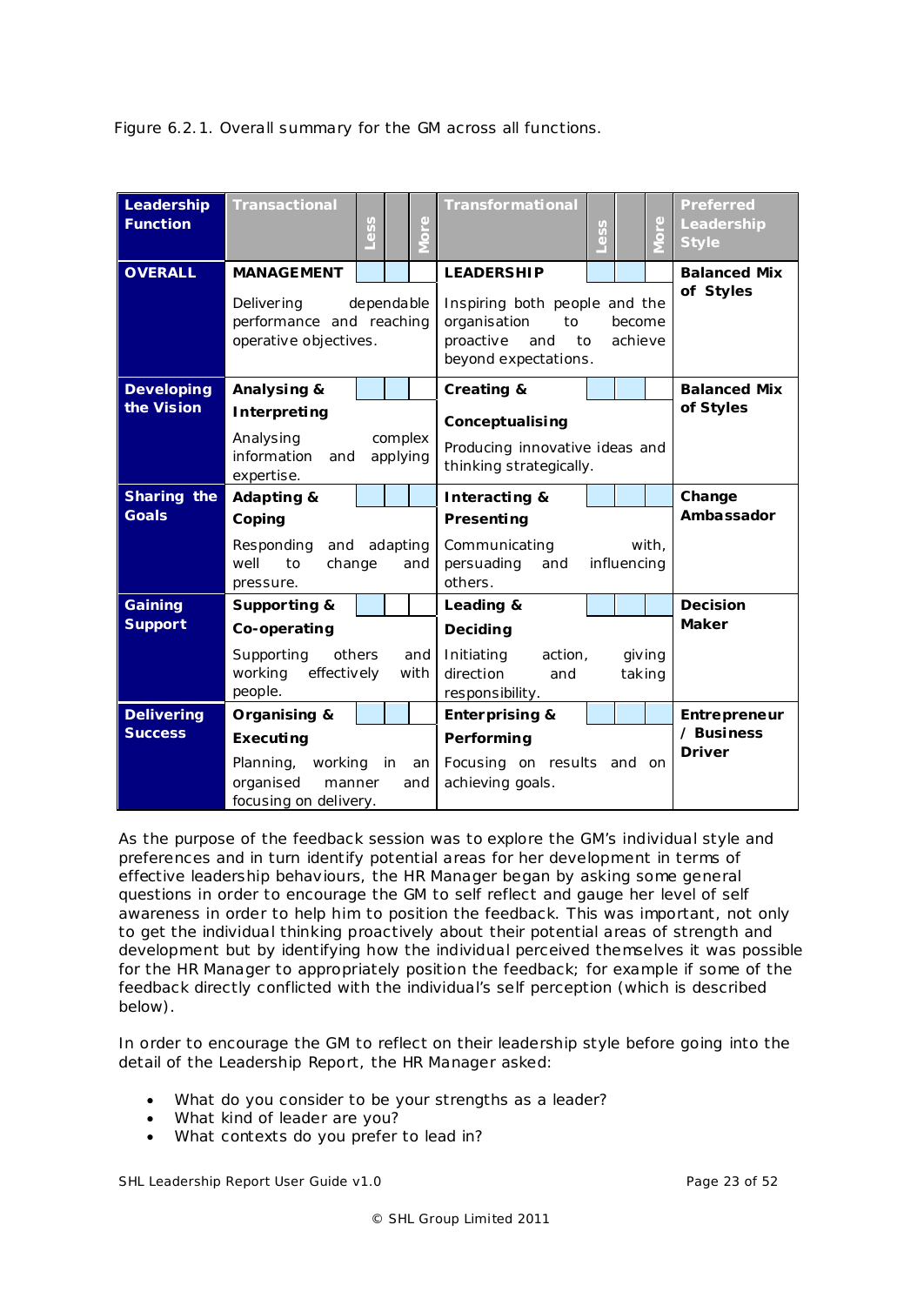• Where do you think you would like to focus your development in terms of leadership behaviours?

The GM stated that she perceived herself as being a 'people person' who works well with others and has an inclusive style. She reflected that she had received a lot of feedback from colleagues in other departments to say they appreciated her friendly approach and that they found her very personable to deal with. She said that she really enjoyed taking charge of her team and has enjoyed a very successful year where her team had achieved and even exceeded all of their targets and objectives.

The HR Manager then went on to discuss the detail of the Leadership Report with the GM. He began by first explaining the structure of the report, and then went on to discuss each section of the report in turn, beginning with the overall management versus leadership focus output. The HR Manager structured the feedback by first drawing the individual's attention to their position on the Nine Box Model grid, and then to the textual description of their 'preferred style'. The HR Manager then asked the individual the following questions:

- What are your thoughts on the description of your indicated preferred style?
- Do you recognise the description in yourself and the way you approach your work?
- Is there anything you don't agree with? why?

The HR Manager then went on to say:

"Okay well let's look at your responses to the OPQ in a little bit more detail".

He fed back the interesting outputs from the OPQ (such as any particularly high or low scores or where he had previously identified patterns in the outputs between the related competencies), asking for the individual to give real life examples in order to validate the outputs. The HR Manager completed the feedback for each section within the report by asking the individual to reflect on the At their Best and May Find Challenging statements, again asking the individual to think about which of the statements they recognised within themselves and any that they disagreed with and why.

Some of the most interesting findings from each of the report sections are summarised below:

## **Developing the Vis ion**

The GM's preferred style was within the Balanced Mix of Creating & Analysing area. As stated above, the HR Manager asked the GM to reflect on the definition and feed back if there was anything that she did/did not particularly agree with. As the GM did not display any extreme scores within her OPQ output, the HR Manager went on to ask:

- What do you think your strengths are in terms of 'developing the vision'?
- What would you say are your areas for development?
- Tell me about a time where you have generated a completely new idea or vision for the future? What information did you base it on? How did you know it could be achieved?

The GM shared that she enjoyed analysing information and using it in different ways to identify new and improved ways of working, but that she tended to find 'blue sky thinking' where she would be required to generate completely new ideas from scratch more challenging. From this conversation it was then agreed that a potential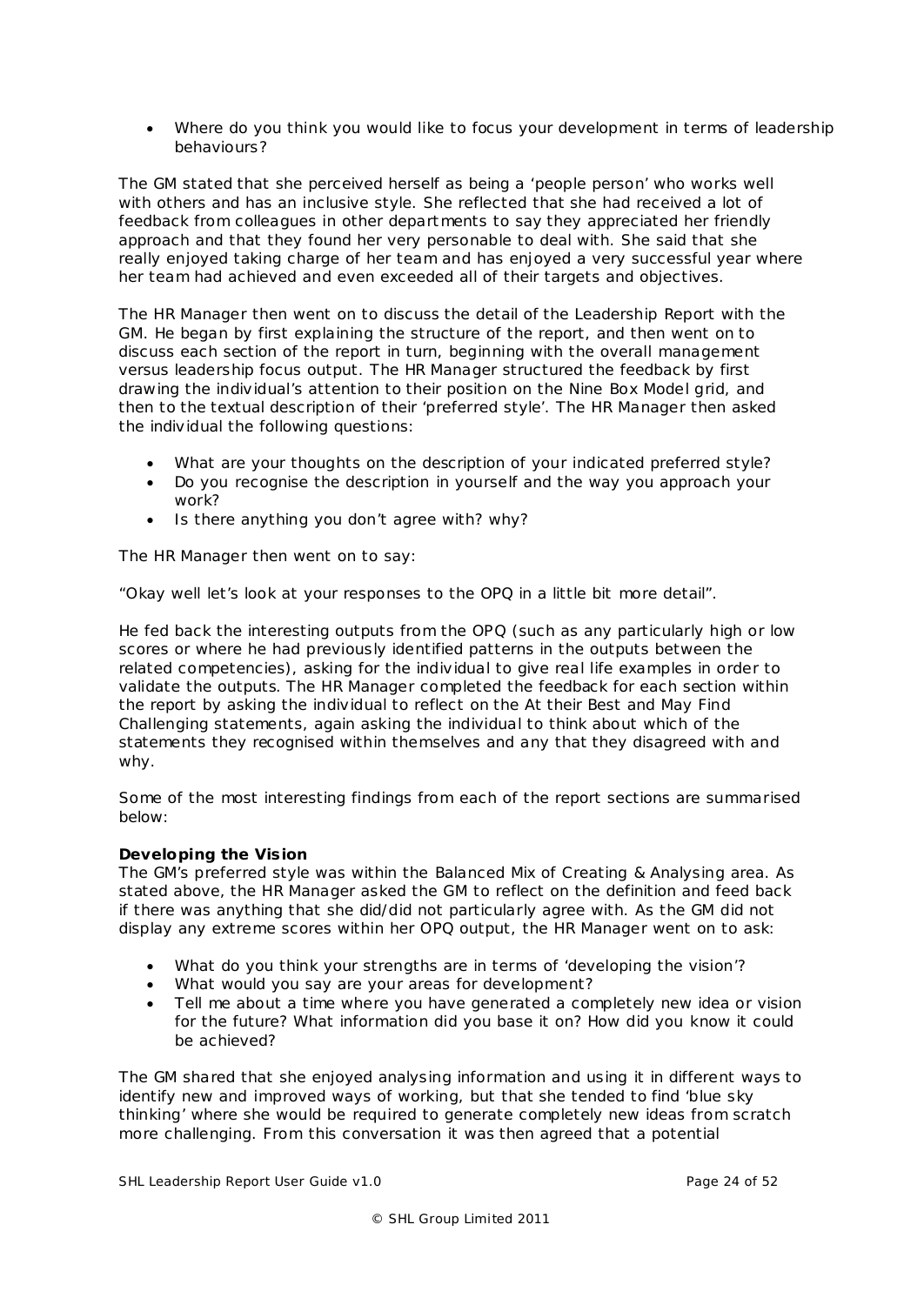development focus for the GM would be to become involved in a management strategy development group which met each quarter to review the business performance and strategies to enable it to reach its goals. This would expose the GM to situations where she would be required to contribute to strategic and visionary conversations alongside her Senior colleagues.

## **Sharing the Goa ls**

The GM's preferred style was 'change ambassador' indicating a high score on both the Adapting & Coping and Interacting & Presenting competencies. The GM agreed that she enjoyed interacting with others, and saw her communication and persuasion skills as being some of her strongest attributes. She reflected that she enjoys change situations and worked well under pressure or in difficult or uncertain situations.

When the HR Manager looked into her OPQ output in more detail, he saw that the GM scored sten 8 on the Independent Minded dimension. As this was marked with an asterisk on the report, he knew that in this instance a high score was less preferable for the Adapting & Coping competency. As a result he asked the GM:

• Tell me about a time when you have accepted a majority decision and followed the consensus.

The GM found it quite difficult to answer this question and stated that if she disagreed with something she would let people know how she felt, even if she was in the minority. The HR Manager pointed out that as was indicated within the 'may find challenging' box – the GM potentially may not always realise that others may not be coping as well with change situations as she does (due to her high levels of resilience, optimism and calm approach). Therefore, even though she was positioned within the top right hand box of the Nine Box Model grid, there were still development actions:

- Take time to consider the pro's and con's of both her own approach and the suggestions of others, identifying when it may be more beneficial to go with the ma jority, especially in order to help drive change forward (rather than blocking others ideas with her own views).
- When driving forward a change initiative, take time to talk to those affected, gathering feedback on how they are coping and adapting to the changes to ensure she was offering an appropriate level of support.

## **Gaining Support**

Interestingly the GM's preferred style came out strongly as a decision maker, indicating a very high score on Leading & Deciding and a low score on Supporting & Cooperating. When positioning the feedback, the HR Manager was aware that at the beginning of the feedback session, the GM had reflected that she believed others perceived her as a warm and personable colleague. He was therefore mindful that taken at face value, the low score on Supporting & Cooperating may conflict with her own self perception. However he realised that it was possible that she may adopt a more direct style when leading her own team. As with the previous functions, he asked the GM to reflect on the decision maker definition and talk through her thoughts, stating:

*"Your responses to the questionnaire indicate that you fall within the 'decision maker' box....read through the definition and tell me your thoughts – do you recognise this?"*

She immediately agreed that she very much enjoyed taking control of situations and leading from the front, but was a little surprised that she came out so strongly task rather than people focused on the Supporting & Cooperating competency. The HR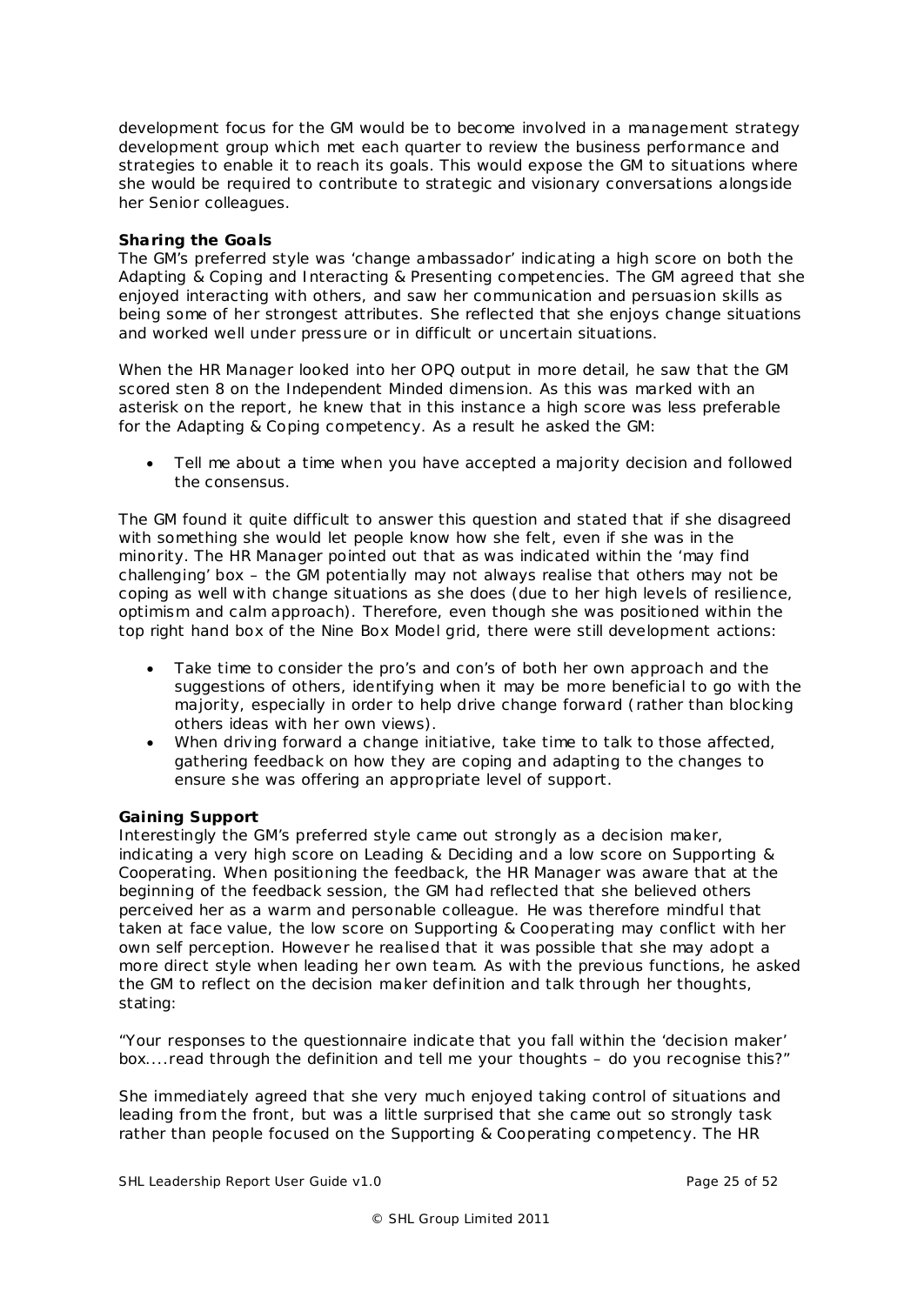Manager then went on to say:

"*Okay lets go into a bit more detail....your OPQ responses indicate a strong preference for taking decisions quickly combined with a definite tendency to make decisions alone in the absence of consultation. With that in mind, how do you go about gaining the buy in and support of others for your decisions and ideas?"*

The GM appeared to be very sales focused in her approach and at times due to her action orientation and decisive nature, could 'forget' to ensure adequate attention was given to others views and opinions. She actually stated:

*"I get frustrated with consultation for consultation's sake....if I'm the ultimate decision maker then in those situations I will get on with it and take a decision myself. But if I'm not the expert I will ask other people for their opinion"*

The HR Manager asked the individual to reflect on how this approach could be impacting on her work, and she agreed that she could potentially involve others more in making decisions. The HR Manager suggested that she may potentially develop her supporting and cooperating behaviours by:

- When making decisions that involve/impact upon others, ask at least three people their opinions and share her decision making process with them.
- Before initiating action on a task or project, draw up a project plan detailing all other individuals that could be impacted/should be involved and engage in discussions with these key stakeholders from the outset.

The HR Manager also encouraged the GM to think of ways in which she could support and cooperate with others more, such as introducing regular one to one sessions with each of her team members in order to proactively offer support and guidance should they require it.

## **Delivering Success**

The GM's preferred style was positioned within the Entrepreneur/Business Driver area, indicating a high score on the Enterprising & Performing competency and a mid range score on the Organising & Executing competency. The HR Manager asked the GM to reflect on their preferred style and in response to this she stated that she recognised herself as being highly competitive and driven to achieve goals and objectives stating:

*"for me failure isn't an option".*

The HR Manager asked the GM to think about how this could impact both positively and negatively on how she leads her team. In response to this she stated that at times she can become fixated on the end goal and can become frustrated if members of her team do not share the same degree of enthusiasm and commitment as herself.

## **Outcomes**

The HR Manager agreed development actions with the individual and was able to link the different outputs from the Leadership Report into a meaningful developmental plan for the GM. After the completion of the feedback session, it was clear that the GM was very results oriented and committed to achieving goals and objectives. A confident communicator and someone who was at ease making fast and difficult decisions, her key area of focus was ensuring that she was investing enough time and effort in communicating to, involving and supporting others who may be impacted by her decisions and actions.

As the Leadership Report was generated purely for development purposes, the GM's

SHL Leadership Report User Guide v1.0 **Page 26 of 52** Page 26 of 52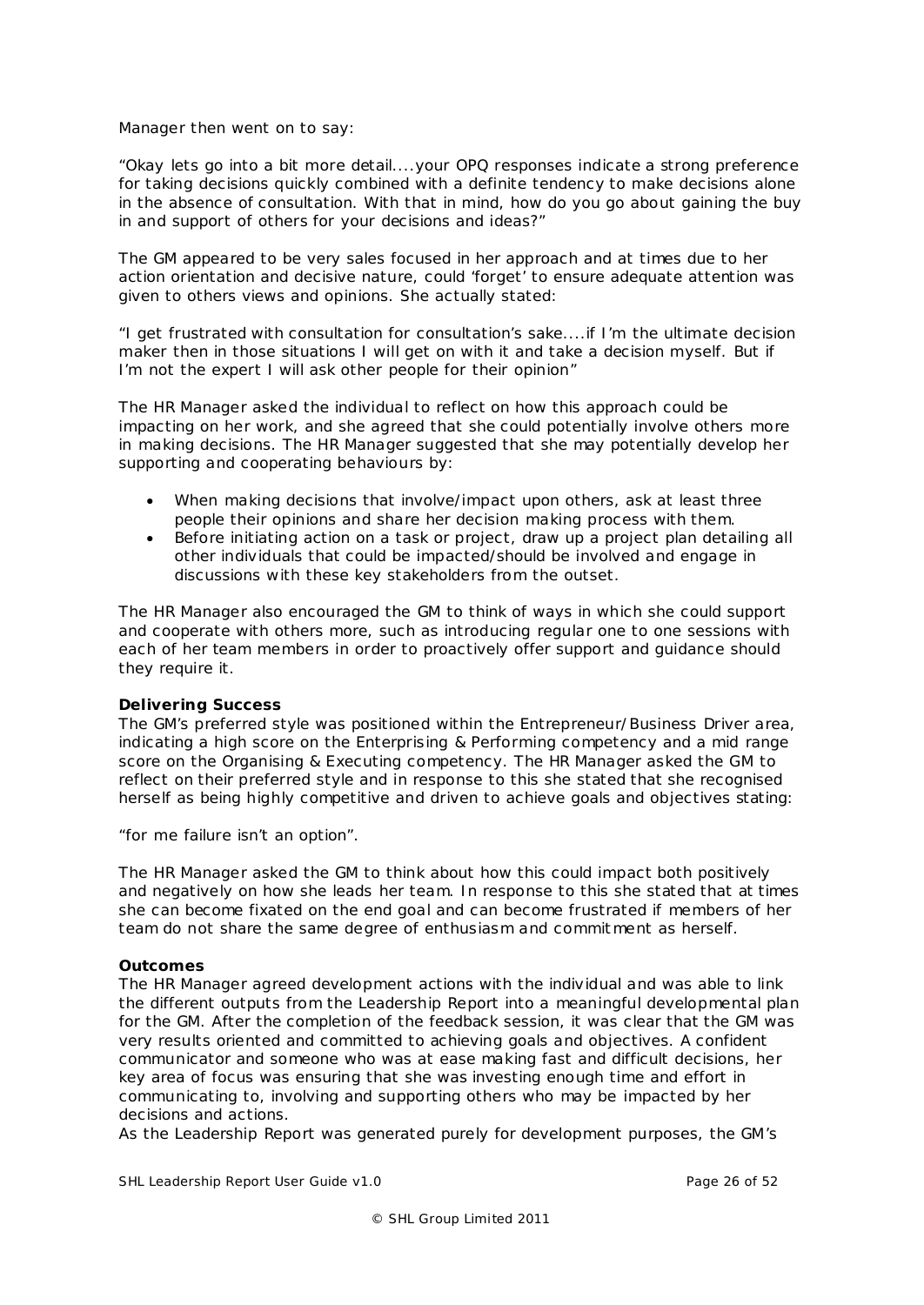line manager did not have automatic access to the report – the report was the property of the GM. Therefore the GM was encouraged to set up a meeting with their line manager in order to discuss an appropriate course of action in terms of initiating development activity and review.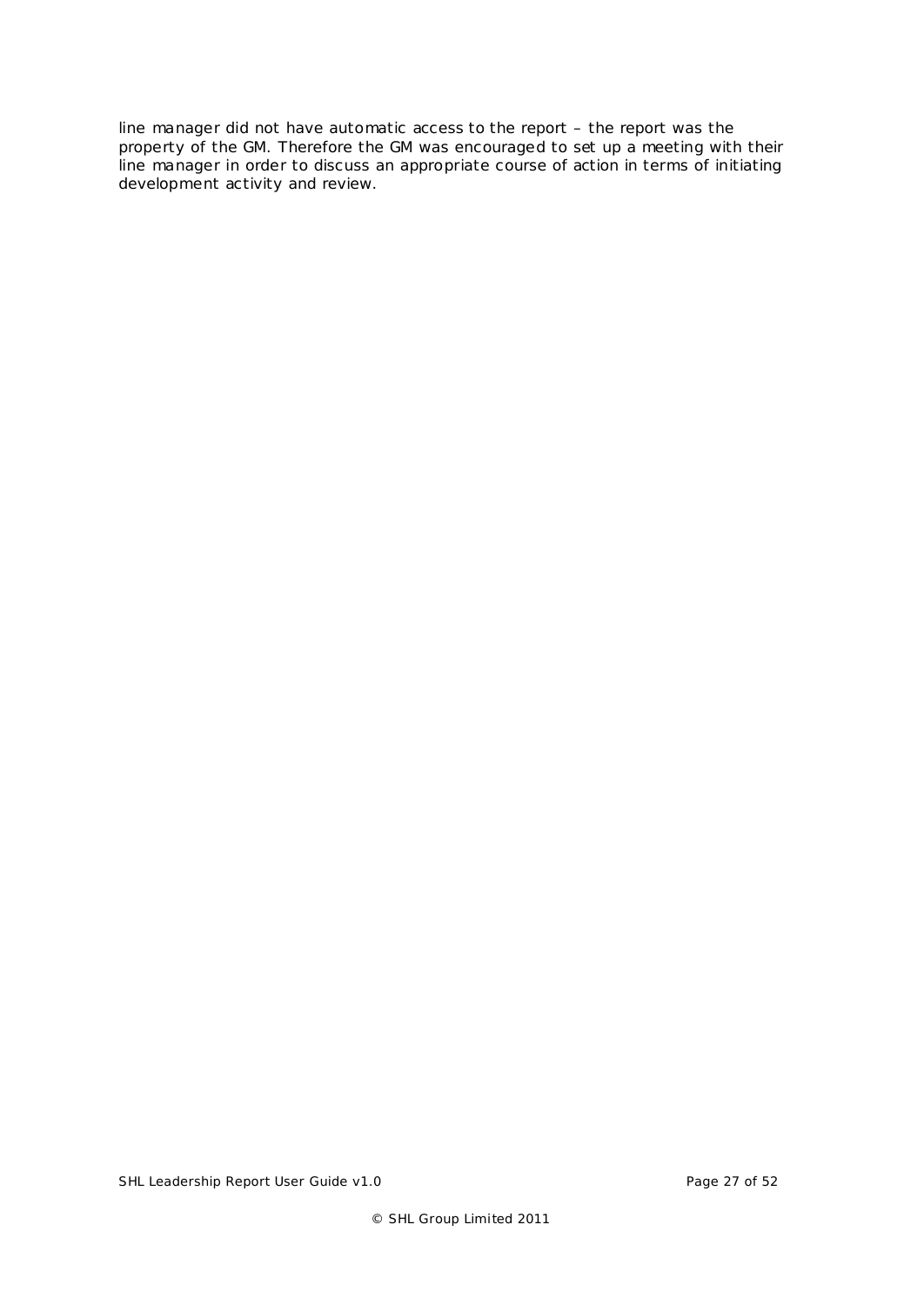<span id="page-27-1"></span>

## <span id="page-27-0"></span>**6.3 Case Study 3: Using the SHL Leadership Report to support Organisational Development Activities such as Succession Planning**

Organisation Z did not have any development processes or systems in place in terms of being able to proactively identify employee development needs, nor any way of identifying the current pool of talent within their organisation in terms of who was ready (and willing) to progress into a more Senior role. Therefore a need was identified by their Organisational Development (OD) Manager to develop and implement an 'endto-end' talent management and succession planning system which enabled the organisation to identify their future leaders as well as identify the development requirements of their employees. The organisation was keen to identify and develop their own future leaders because they understood it would be less costly and time consuming to develop and promote from within than it would be if they were to hire externally to future vacancies. Internal promotion would also ensure the protection and maintenance of organisational knowledge as well as being a great method for engaging and motivating staff through investing in their development and planning for their progression. The identification of future leadership potential was even more important for Organisation Z at this time because they had identified that three out of the six Senior Managers (including the Managing Director) within the Senior Leadership Team (SLT) would be due for retirement within the next two to three years and there was currently no-one recognised within the organisation who could potentially fill these roles within the timeframes.

The OD Manager therefore proposed to begin the succession planning process by assessing leadership capability against the Managing Director level (the most senior managerial level within the organisation). He was interested in identifying who, if anyone within the SLT might be ready or ready with some development to move into the Managing Director role once he retired in two and a half years time.

Before the assessment of leadership potential could be conducted, it was first imperative for the OD Manager to understand the requirements (in terms of competencies and behaviours) of the Managing Director role in order to assess the SLT against them. The OD Manager did this by conducting a job analysis and role profiling exercise of the Managing Director role, identifying the key behaviours required for effective performance in the role. The OD Manager also conducted a visionary interview with the Managing Director in order to clarify the strategic aims of the business going forward and identify any potential changes that may affect the nature and requirements of the Managing Director role over the next three-five years.

The critical UCF20 competencies for the Managing Director role were:

- Formulating Strategies & Concepts
- Entrepreneurial & Commercial Thinking
- Leading & Supervising
- Persuading & Influencing
- Creating & Innovating
- Coping with Pressures & Setbacks

The OD Manager mapped the UCF20 competencies (above) to the Great 8 which highlighted the need for a strong transactional focus on all of the leadership functions, apart from Sharing the Goals which required an equally strong transactional and transformational focus due to the need to be able to influence and persuade as well as being able to respond well and adapt to pressure and change.

SHL Leadership Report User Guide v1.0 **Page 28 of 52** Page 28 of 52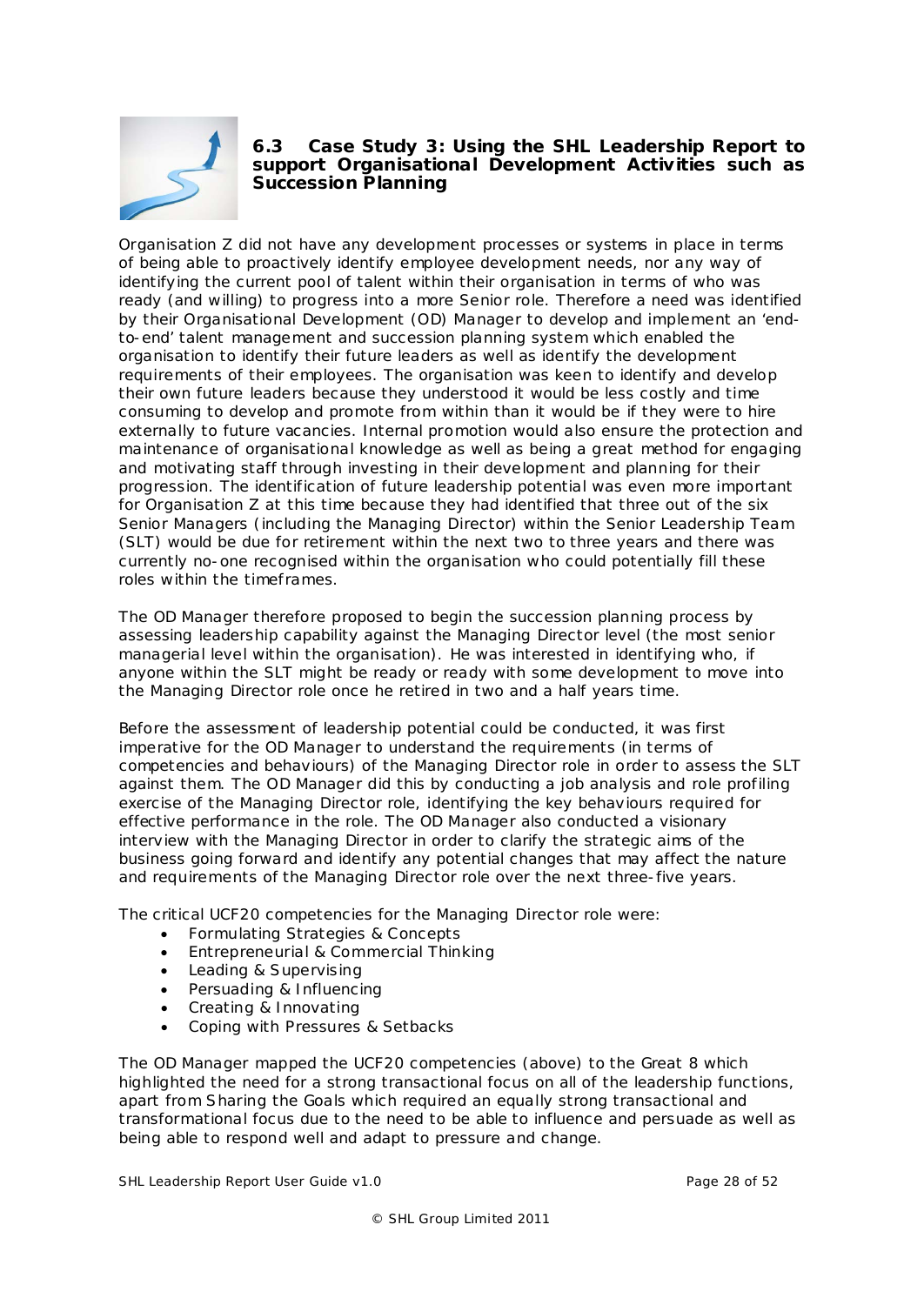Once the job analysis was complete and critical competencies and behaviours for the Managing Director role had been identified, the assessment process was designed by the OD Manager. The assessment was to include: completion of the OPQ, generation of the Leadership Report, an OPQ feedback/validation interview and a strategic level analysis and presentation exercise. The SLT completed the OPQ online prior to the face to face assessment. Once the questionnaire was complete, the OD Manager who was OPQ qualified, generated the Leadership Report and used this report to guide the questioning at the interview stage, utilising the interview as an opportunity to validate the participant's responses and indicated preferred styles against the leadership functions within the Leadership Report.

#### **Using the Report**

Ahead of the face to face validation interviews with the members of the SLT, the OD Manager read each of the Leadership Reports in order to identify in advance potential areas of strength and development need and plan the questions/areas to probe for the validation interviews.

The OD Manager used the Managing Director competency profile in order to focus his interpretation of the Leadership Reports. He was looking for evidence to demonstrate areas of strength/development in relation to the Managing Director competencies (for example high scores on Creating & Conceptualising within the Developing the Vision function; high scores on Adapting & Coping within the Sharing the Goals function), however he was also looking at the preferred style on each function overall as very high scores on one of the competencies and very low scores on another would potentially carry with it certain business risks (see Appendix 1 for more information on business impacts).



Figure 6.3.1. Developing the Vision function for one SLT member

*Transactional*

SHL Leadership Report User Guide v1.0 **Page 29 of 52** Page 29 of 52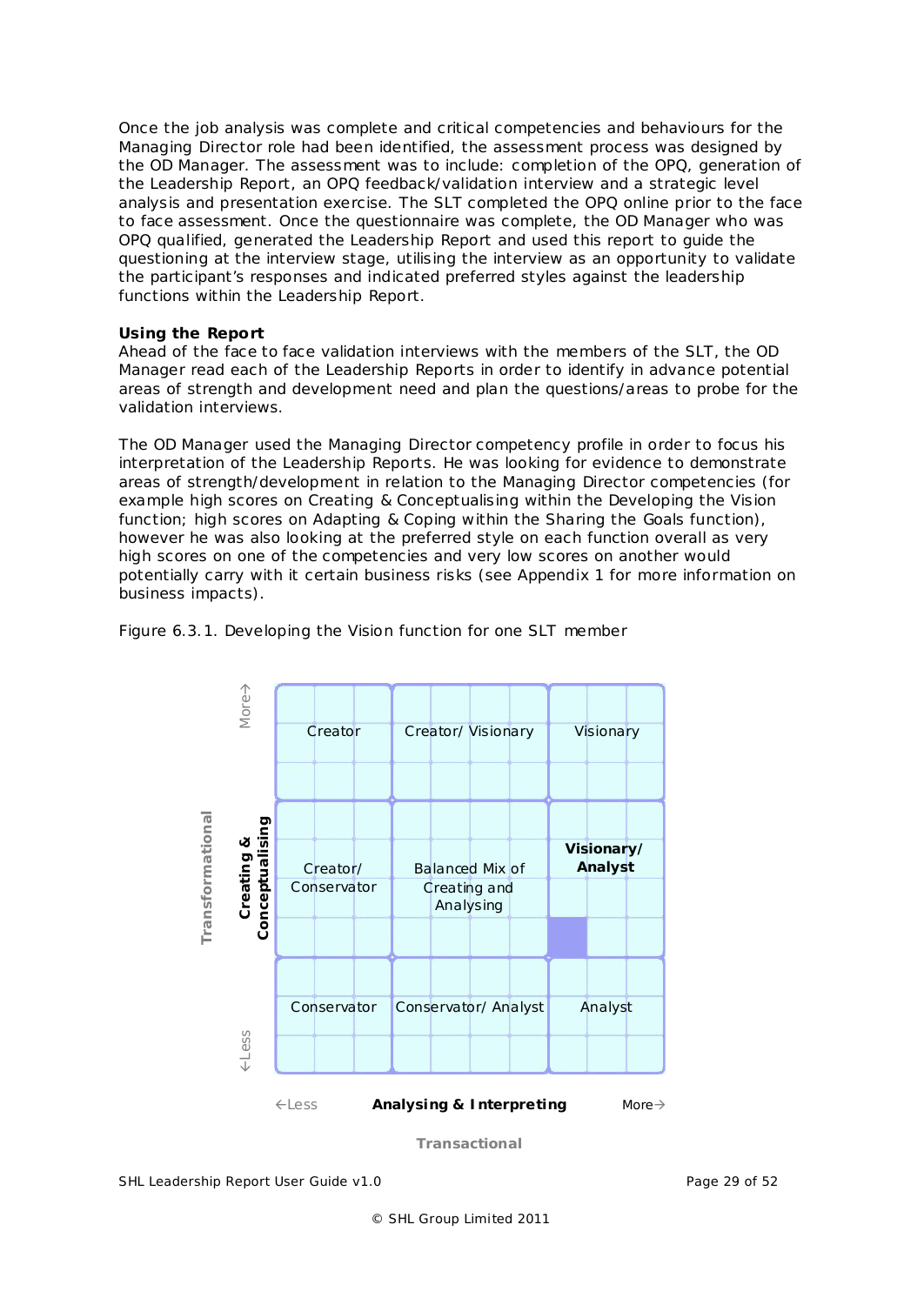The OD Manager knew from the job analysis of the Managing Director role that creativity and innovation was an important behaviour required for effective performance in the Managing Director role. This SLT member however had an indicated preferred style of Visionary/Analyst which reflected a relatively high score on Analysing & Interpreting and a moderately low score on Creating & Conceptualising. In terms of the Developing the Vision function this suggested that the individual may struggle to generate new ideas and/or generate inadequate solutions due to limited consideration of alternatives. This was supported by the results on the Innovative OPQ dimension sten 3, suggesting that the individual has a strong tendency to build on other people's ideas and is less likely to be creative and inventive. The OD Manager therefore decided to probe further at the validation interview by asking the question:

• Describe a situation where you have generated a vision for your department or team. Why was it necessary to develop this vision? What alternatives did you consider?

Another SLT member's preferred style on Developing the Vision was Creator. Even though this individual was clearly demonstrating preferences for generating new ideas and challenging the status quo which was in line with the need for a Creative & Innovative individual, this also meant a relatively low score on Analysing & Interpreting which carried its own risks for the Managing Director role in terms of potentially inaccurately analysing the situation which could result in the development of an inappropriate strategy or vision for the situation. In this instance the OD Manager planned to ask the following question at the validation interview:

• Describe a situation when you have generated a vision or strategy for your department or team. What information did you consider? How did you reach your conclusions?

The validation interviews were conducted on a one to one basis and the OD Manager followed the same process for all members of the SLT. He began by encouraging the SLT member to self reflect on their leadership style and preferences ahead of delving into the report, asking questions such as:

- What kind of leader are you?
- What would you say are your main areas of strength and development need in terms of leadership behaviours?

As with any best practice Leadership Report feedback session, he then progressed into the detail of the report, beginning by explaining the structure of the report and the leadership functions. He then went on to explore each function in more detail, asking for the SLT member to reflect on their preferred style, and utilising the OPQ output to gather more in depth reflection and evidence in order to validate their preferred leadership style in relation to each function.

Following the Leadership Report feedback on each function the OD Manager asked each SLT member where they would like to focus their development within each leadership area and discussed suggestions for activities that could help them move in that direction. However in some instances he had to manage the expectations of the individual, for example when one individual expressed desire to move from the Implementer area of the Delivering Success function to the Entrepreneur/Business Driver area. The OD Manager explained that while it would be possible to develop their behaviour in this direction (e.g. moving two-four small boxes on the grid) with focused development, it would not be possible to change their preferences quite so dramatically as their preferred style was an indication of their natural tendency which tends to stay relatively constant over time. In this case, the OD Manager focused the

SHL Leadership Model Business Impact Paper **Page 30 of 52** and Page 30 of 52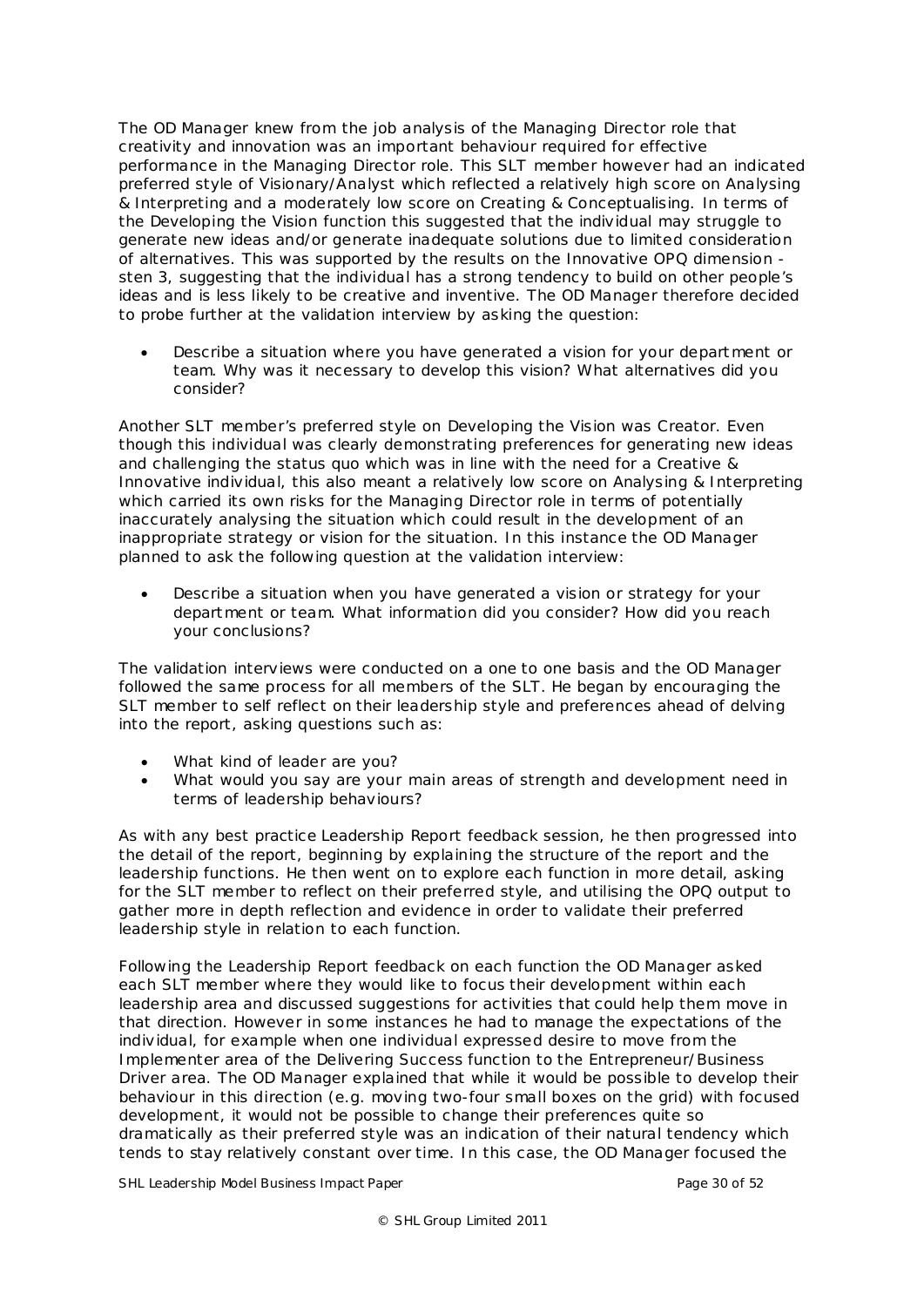individual on developing more towards Business Driver/Implementer style which would mean focusing development activities in relation to the Enterprising & Performing competency. The OD Manager suggested the following development activities:

- Set yourself one target a week that pushes you outside of your comfort zone (e.g. Putting yourself forward for a project/task that will be challenging for you to achieve).
- Take part in one self development activity per quarter (such as attending a training session or conference)

Once the report feedback was complete, the OD Manager asked each SLT member what their aspirations and career expectations were for the next one-three years. This was essential to the process as there was little point identifying an individual who was ready to progress to the Managing Director role if they did not have the desire to progress.

## **Outcomes**

Once the validation interviews were complete, the SLT members undertook the analysis and presentation exercise.

The scores for each participant on all aspects of the assessment process were discussed by the OD Manager and the Managing Director and each participant was assigned a 'readiness rating' in relation to how soon they would be ready to progress to the next level within the organisation. Only one of the SLT had been identified as being 'ready' to progress to the Managing Director role within 12-18 months with focused development in terms of the Analysing and Interpreting competency. It was in fact the individual who had the preferred 'Creator' style in terms of the Developing the Vision function discussed above. The Leadership Report and subsequent validation interview added to this decision because it transpired through the feedback discussion that the individual had over the years decided to delegate 'number crunching' and 'detailed analytical' tasks to her team members in order to focus on more strategic issues. She was clearly able to analyse information accurately as demonstrated by the effective conclusions that she drew from the analysis presentation exercise, it was just no longer her preference to 'get absorbed in the detail'. The OD Manager therefore proposed development actions aimed to challenge her to analyse complex business information on a more regular basis, supporting the Finance Director in calculating forecasts and projections for the business over the coming 12-18 months. The SLT Member responded by saying:

*"It will be great to be able to utilise my analytical skills within such a strategic context."*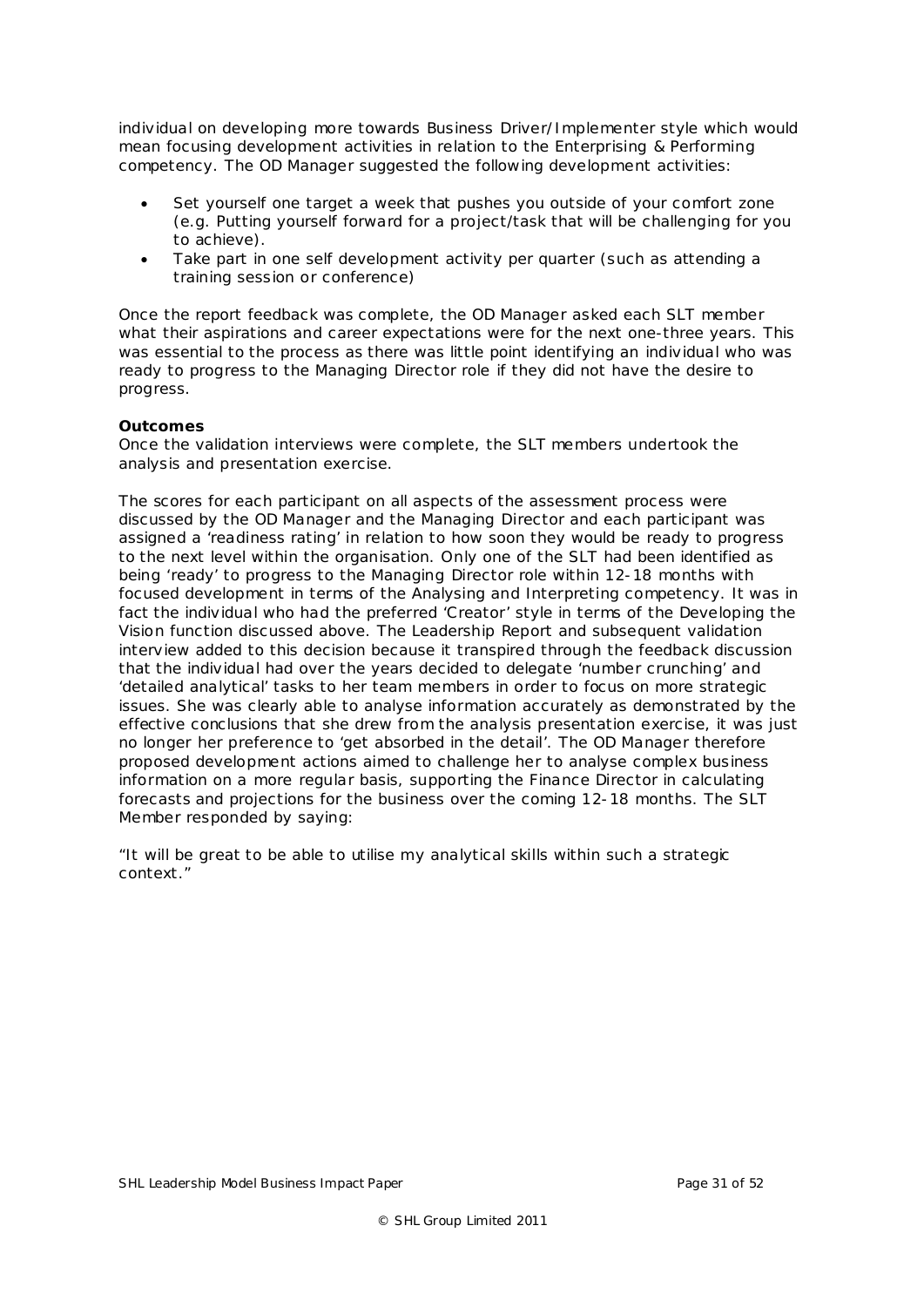

## <span id="page-31-0"></span>**6.4 Case Study 4: Using the SHL Leadership Report for Team Development Activities**

#### **Context**

The organisation in this example had recently merged with a competitor company. From the outset the new organisation faced 'people' challenges as they restructured, redeployed and made redundancies in order to create a fully integrated organisation with a single Senior Leadership Team (SLT) and central supporting functions. The 'new' SLT consisted of: the Chief Executive, Chief Finance Officer, Chief Operations Officer, Vice President of Sales and Head of Human Resources. As the SLT was mixed in terms of their previous company's heritage, after three months of trying to 'hit the ground running' as a new team, they concluded that they would benefit from a focused team development exercise in order to facilitate their effectiveness and cohesiveness as a team.

The HR Director suggested completing the OPQ and using the Leadership Report to identify common areas of strength and development which should help them to understand each other better and improve their overall performance as a team.

#### **Using the Report**

The Head of Talent Development was asked to take control of the facilitation and delivery of the process as he was OPQ qualified. He decided to first give one-to-one feedback to each SLT member in relation to their Leadership Report output and then aggregate the team outputs for the purpose of a half day facilitated team building workshop. When delivering the one-to-one feedback the Head of Talent Development encouraged the SLT members to think about their preferred style and how it could be impacting on how they interact with others at work, especially within the context of the merger.

In preparation for the team workshop, the Leadership Report outputs were aggregated in order to visually display the team's spread of styles across each of the Nine Box models. The workshop was intended to give the SLT the opportunity to see their aggregate team scores and discuss the implications for the effective functioning of the team going forward.

The Head of Talent Development gave the team the option to anonymise the aggregate feedback and in response the SLT agreed that they would prefer to keep their outputs anonymous given the sensitivities of the working relationships and current situation (they did not feel as though they 'knew each other well enough' to share such personal information at this stage). They wanted to keep the discussions high level in terms of improving the overall team functioning rather than getting bogged down in too much detail regarding specific individual styles. The Head of Talent Development explained that by making the outputs transparent and through identifying individuals against their preferred styles, they may actually help their understanding and working relationships at an interpersonal level due to a greater understanding of their colleagues' own specific preferences, but the consensus was to go with anonymous aggregate feedback which the Head of Talent Development respected.

At the beginning of the workshop, the Head of Talent Development began by introducing the purpose for the workshop and setting some ground rules such as: keeping it developmentally focused; not focusing on individuals but the overall styles and preferences of the team as a whole; identifying aggregate areas of strength and areas in which they might be weaker as a team and how these could be overcome.

SHL Leadership Model Business Impact Paper **Page 32 of 52** and Page 32 of 52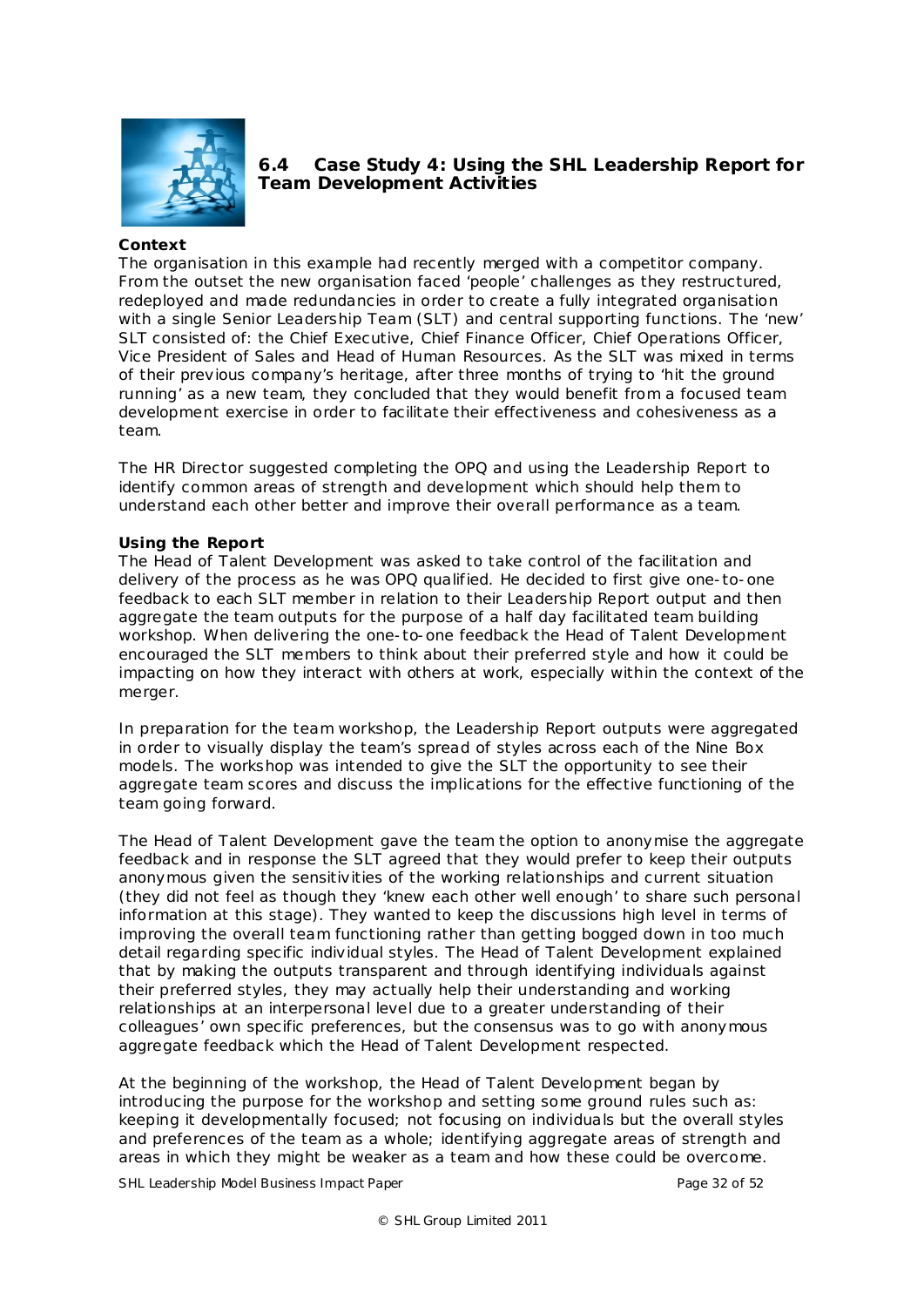Before delving into the detail of the team outputs, the Head of Talent Development conducted a visionary interview with the SLT in order to identify the strategic aims of the business and ensure any development initiatives were aligned with business aims and goals. He therefore facilitated discussions by asking the following questions:

- What are the strategic aims for our business?
- What does that mean for each of its functions?
- Given these aims and implications, what does it mean for us as a leadership team? How do we need to work together? What do we each need to contribute to the team as individuals?

The Head of Talent Development then went on to conduct a gap analysis, first focusing on 'where are we now as a leadership team?'. At this stage in the process, the Head of Talent Development fed back and discussed the aggregate outputs from the Leadership Report for each leadership function, at each stage asking:

- Where are we now as a leadership team?
- What do we each contribute?
- What works well?
- What could work even better?

The main findings from this process are outlined below:

Figure 6.4.1. Overall Management Focus Vs Leadership Focus.



*Transactional*

SHL Leadership Model Business Impact Paper **Page 33** of 52 Generally as a group the SLT were high on leadership focus but lower on management behaviours. The implications being that as a team, they were likely to enjoy change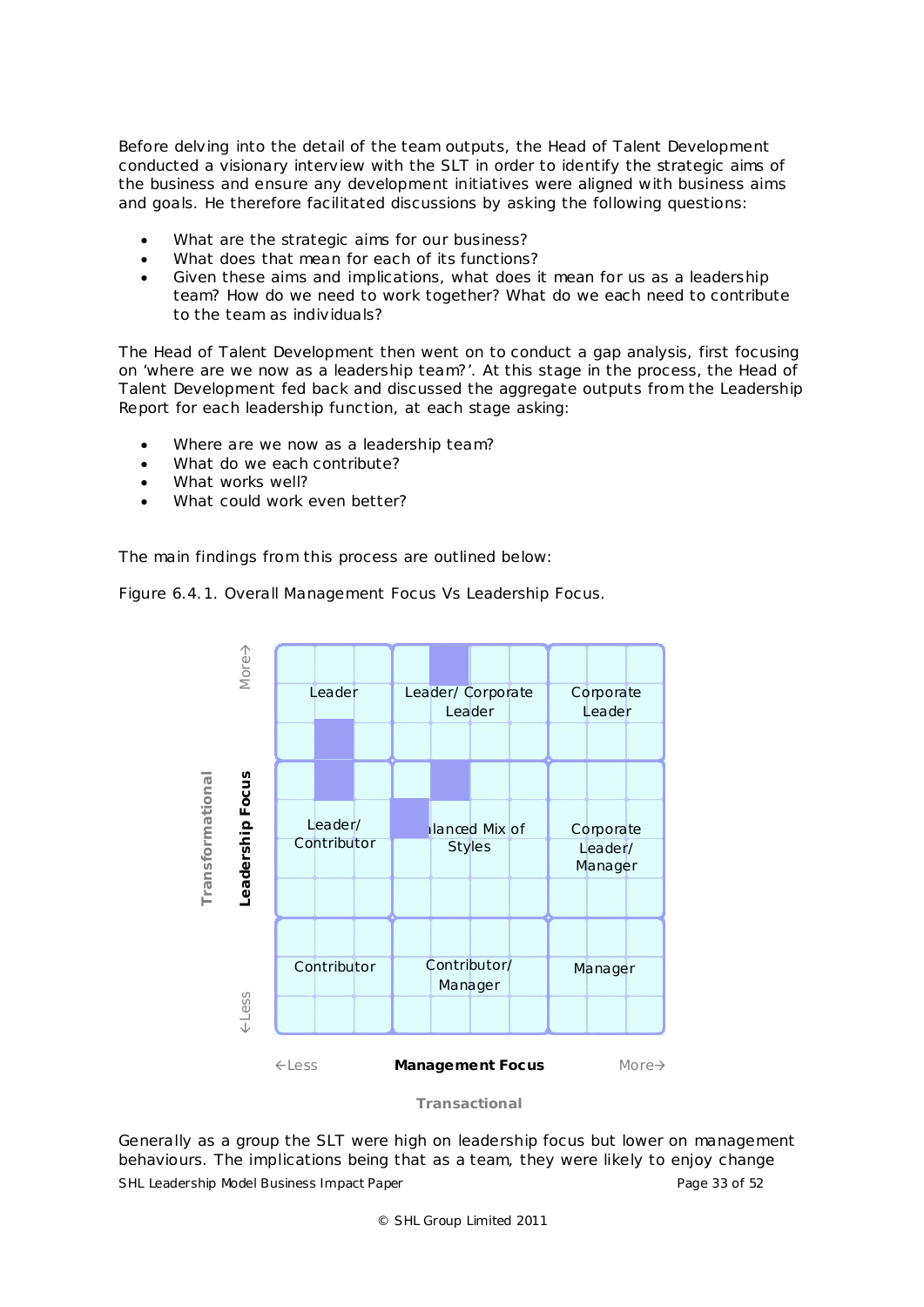and generating new ideas along with being comfortable with setting direction and taking the lead. However the risk was in relation to the extent to which they would turn their creative ideas into workable solutions and gain the support and buy in of their peers and teams. The group agreed that one of their frustrations was the fact that at meetings, they all came up with lots of ideas but no one took the lead in driving them forward and turning them into a practical reality. They also (with a little coercion!) admitted that:

*"There are many strong personalities within this room, and all of us probably like to think we have the best ideas. I guess we need to learn that for the good of the group, we sometimes need to allow others to take the lead rather than all of us trying to be in the spotlight all of the time."*

The group were encouraged to discuss what they thought they could do differently in order to ensure transactional aspects associated with effective management were not overlooked going forward.



Figure 6.4.2. Developing the vision.

*Transactional*

In terms of the Developing the Vision function, the aggregate scores showed collective strengths on Creating and Conceptualising whereas there were lower scores on Analysing & Interpreting overall. The Head of Talent Development explained the potential business risk as being the potential for a vision or strategy to be developed on the basis of an inaccurate or lack of analysis of the situation, meaning that the solution may not be appropriate for the situation.

SHL Leadership Model Business Impact Paper **Page 34 of 52** and Page 34 of 52 The CEO reflected that it had been intentional when selecting who would make the integrated SLT from the two organisations, to select those individuals who were brave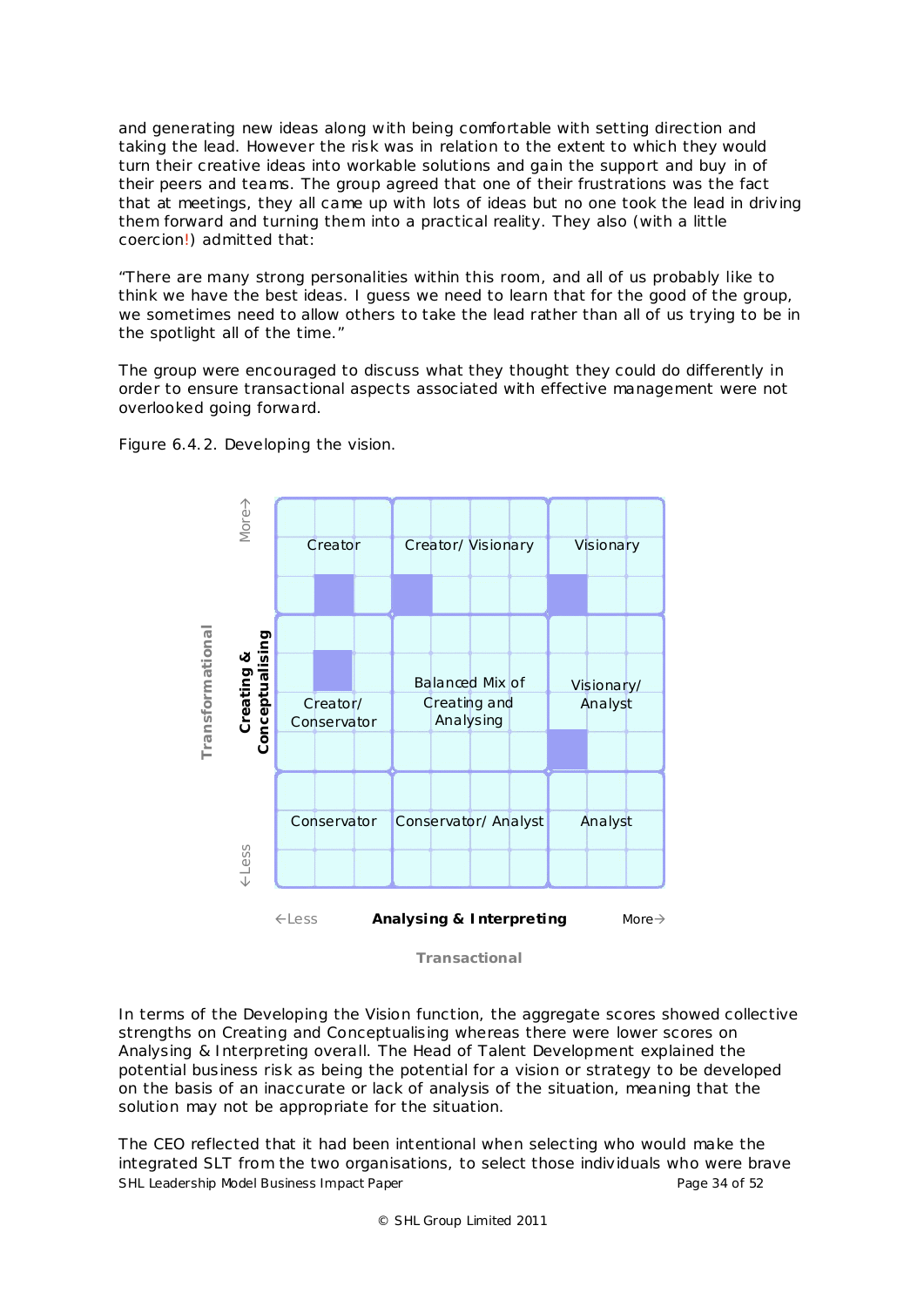enough to challenge the status quo and be able to lead in times of unrest and change. He stated that he had not considered the potential impact that this could and subsequently did have on their ability to come up with an appropriate and cohesive strategic plan and vision for the new organisation.





Following on from the CEO's comments in response to Developing the Vision, it was no surprise to see the SLT's aggregate outputs indicated high scores on Adapting & Coping and Interacting & Presenting. The Head of Talent Development pointed out that as a team they would need to be mindful of those who may have difficulties adapting to change.

In response to The Head of talent Development's question 'what could you be doing differently' they responded by saying:

*"We will commit to ensuring we make ourselves visible and accessible to our management teams to ensure they are able to voice their concerns and feed into the organisational planning processes. It is important that they feel involved in any changes that may affect them and that they know who to go to for support should they require it."*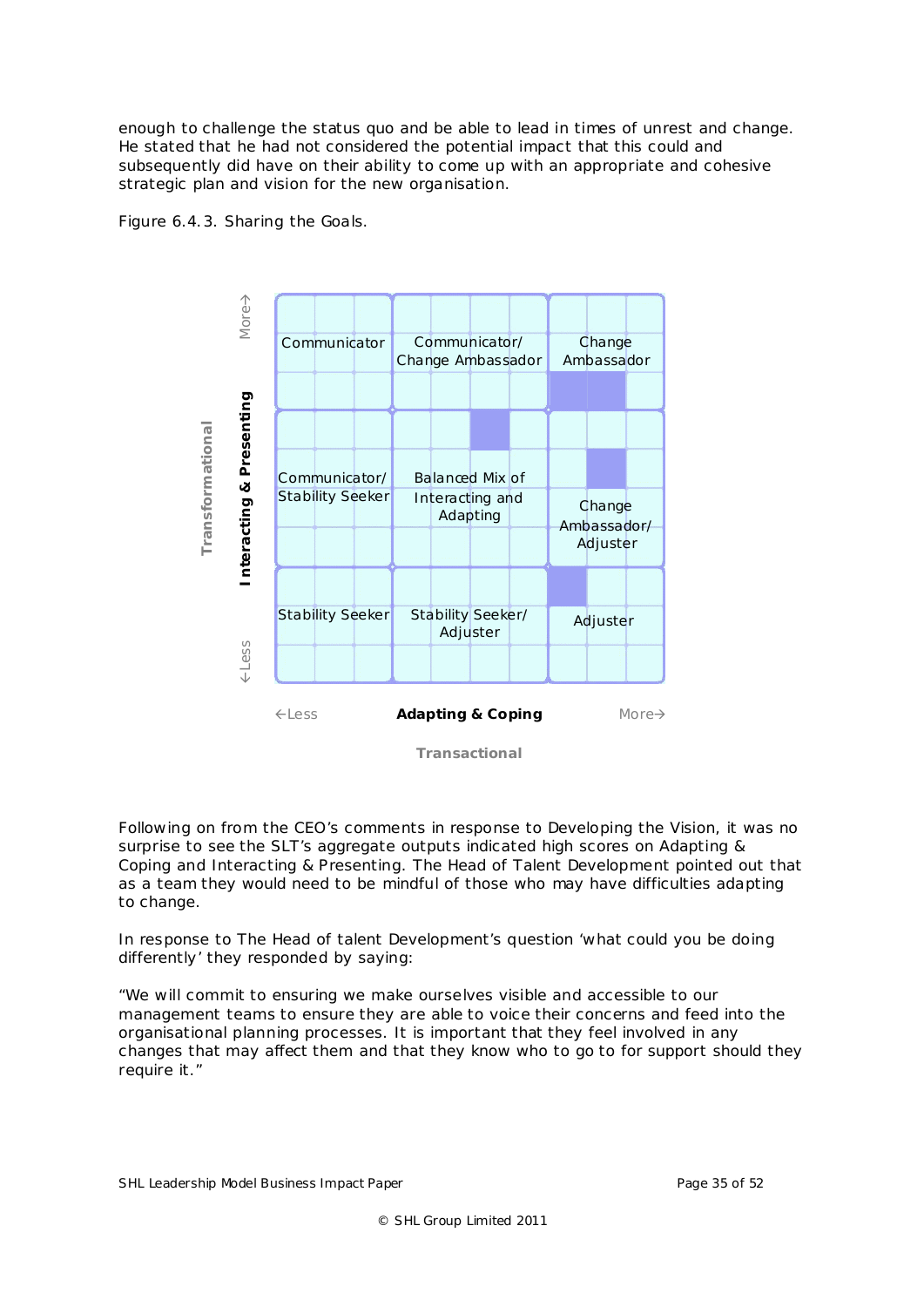Figure 6.4.4. Gaining Support.



*Transactional*

In terms of the Gaining Support function, there was more of an even distribution of styles across the team. However, collectively they tended to display comparative strengths in terms of Leading and Deciding, therefore supporting their previous reflections that as a team they currently would typically all attempt to 'take the lead' in most situations which was proving counter-productive in terms of their ability to move situations forward effectively.

In terms of what they could do differently going forward they reflected that they should focus on ensuring they worked together more collaboratively as a team and ensuring that the right person always took control of the situation at hand depending on who was most 'expert' in the area, even if that meant placing their faith in others to take the lead on making important decisions.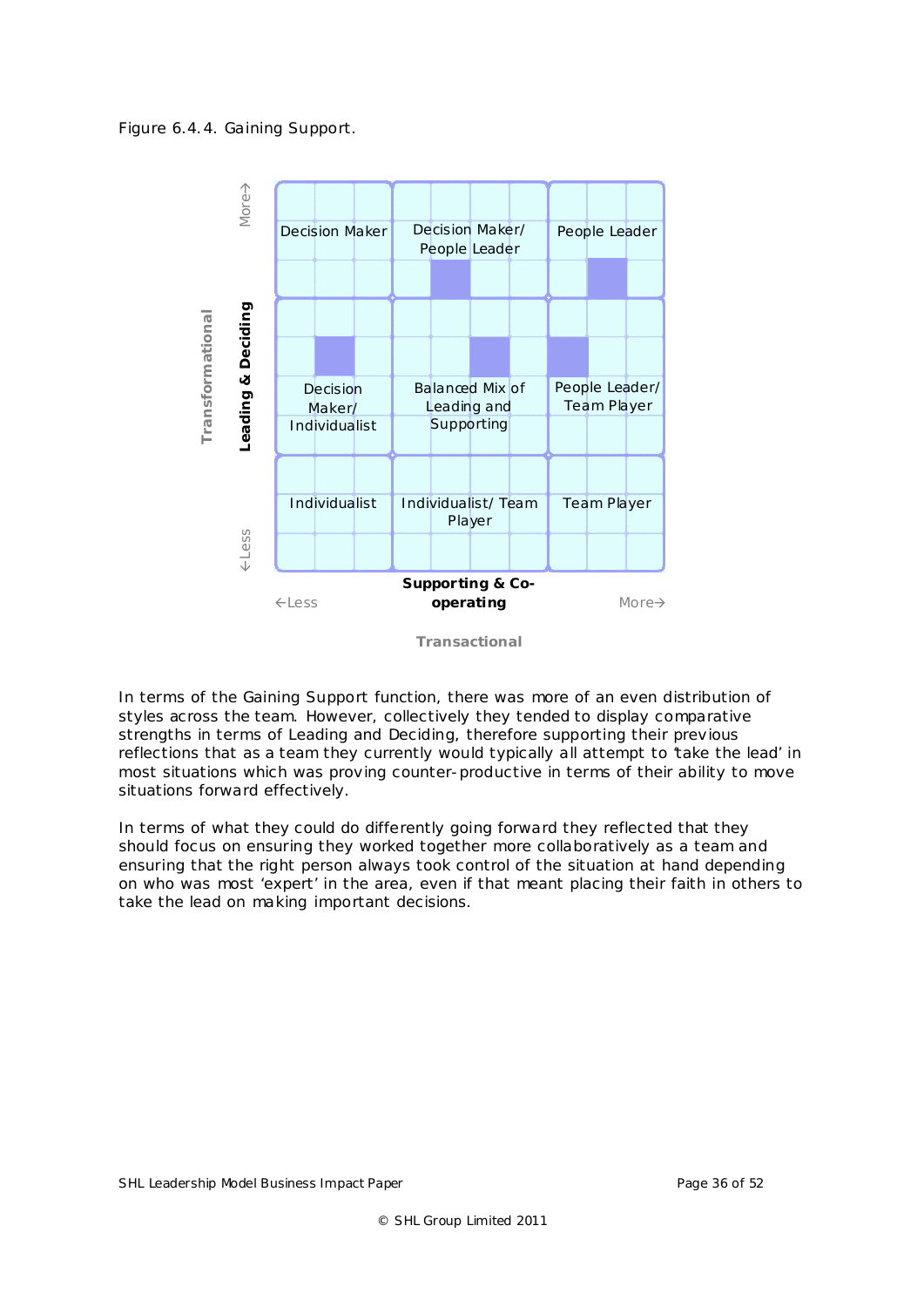Figure 6.4.5. Delivering Success.



*Transactional*

As a group, their preferred styles in relation to the Delivering Success function tended to be relatively high on Enterprising and Performing. The CEO explained that again this had been intentional when selecting the new SLT; that all members had previously demonstrated strong commercial focus and ability. He was therefore pleased that the Leadership Report outputs had corroborated their perceptions of the individuals in the room.

Towards the end of the workshop the team members began to try and guess who occupied which coloured square on each of the grids (something the Head of Talent Development had predicted would happen at the outset!). The Head of Talent Development guided the discussion to ensure all individuals felt comfortable sharing their information. He emphasised the benefits of sharing individual profiles, as for example in this instance where someone has a strong entrepreneurial focus they may miss some of the detail when planning how to achieve goals and objectives (if scoring lower on Organising and Executing), therefore by identifying individuals in the team who are stronger by nature at attending to detail, and getting the two people to work together, they would be able to compliment each other's areas of strength. It would also help individuals to understand why in this instance some people needed the detail and others needed it less.

In order to complete the gap analysis exercise, once all of the aggregate information had been shared the Head of Talent Development reflected the SLT back over the outputs of the visionary discussions at the beginning of the session and asked:

SHL Leadership Model Business Impact Paper **Page 37** of 52 What do we need to change in order to close the gap between where we are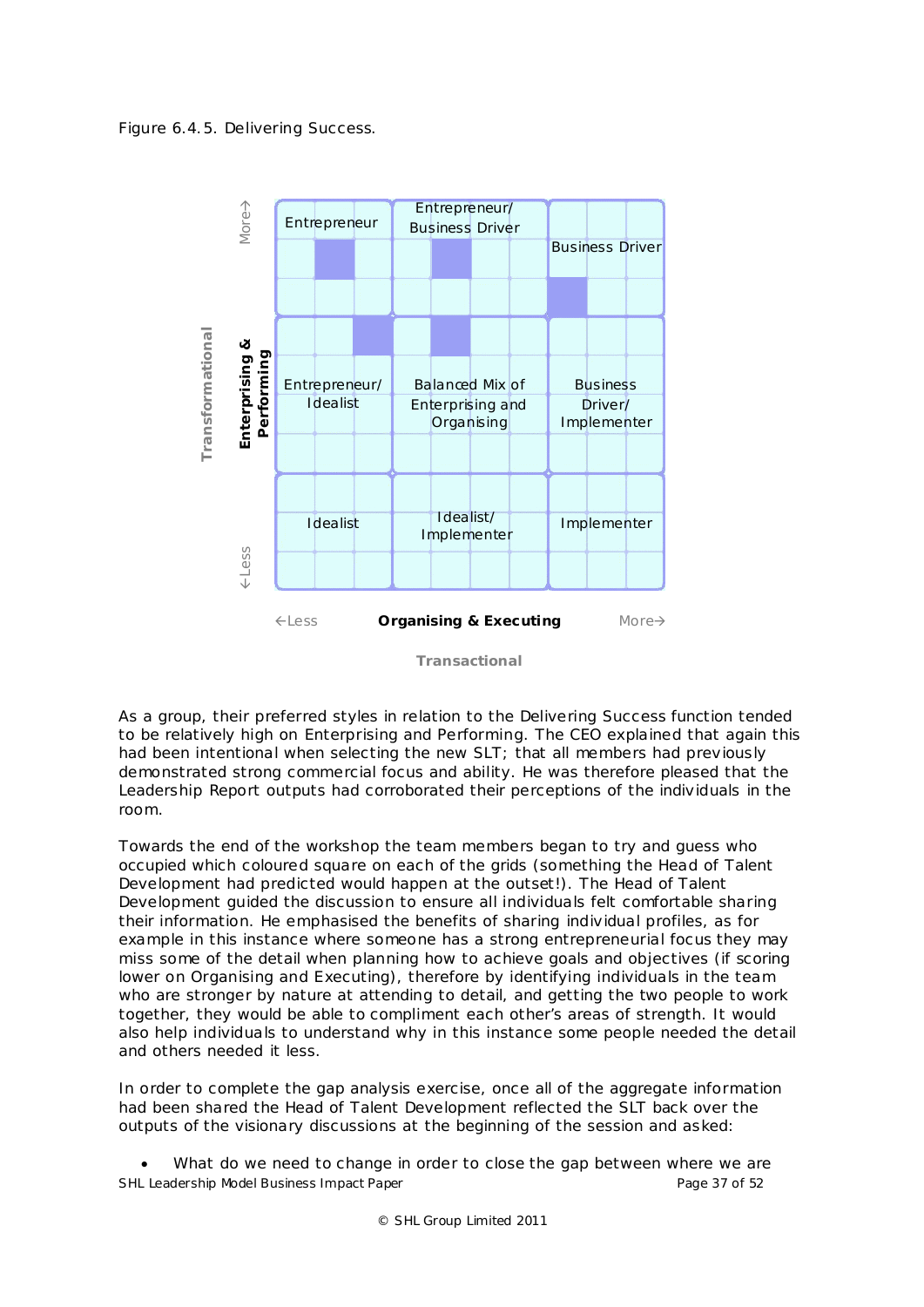now and where we need to be?

- How can we practically make this happen?
- What will we personally commit to keep doing/doing more of/stop doing/do differently?
- How can we monitor our progress and hold ourselves accountable for these actions?

#### **Outcomes**

In identifying common areas of strength and development in relation to leadership style, the CEO stated:

*"In selecting individuals for the new SLT, the Board had clearly selected those who they thought would be great 'leaders' without giving thought that we would also need management focus in order to be successful. This workshop helped us to understand that we didn't all need to be 'leading' at the same time and in the same way, and that it would be beneficial to have a more balanced spread of styles within the team. It also helped us to understand why despite all of our efforts we just weren't able to resolve some of the issues...we are clearly just far too similar!"*

## <span id="page-37-0"></span>**7 Understanding the Business Impact**

Although there is no absolute 'right or wrong' in terms of a person's personality, we do know that certain leadership styles can be contributing factors to different business outcomes. The Leadership Report focuses on leadership styles and competencies that predict leadership effectiveness. Leadership behaviour has a wider impact within an organisation by influencing key people and ultimately impacting revenue/organisational effectiveness. Leadership can be a high-risk activity. The level of influence and potential risk is determined by the scope of the leadership role. For example, if a CEO provides the wrong direction, or fails to have the impact necessary for achieving a change in direction, the results can be disastrous for the whole organisation. Therefore in general terms, the more senior the position, the more impact (positive or negative) the leadership behaviour is likely to have.

#### *Top Tip*

*See appendix 1 for detailed information on the different business impacts which may be associated with the various leadership styles depicted within the SHL Corporate Leadership Model. This information is aimed at helping you to work through what impact a particular leadership style might have for your organisation.*

# <span id="page-37-1"></span>**8 Guide lines for Using the Supporting Slides**

In addition to the user guide you have available to you a deck of supporting workshop slides that can be used as a resource to enable you to run internal workshops within your organisations for individuals who wish to utilise the Leadership Report in different practical contexts (in relation to selection, development and team building situations). The slide deck is constructed in a way that will allow you to pick and choose relevant slides depending on the context within which you are intending to use the report. The slides are heavily focused on practical exercises that will allow you to practice interpreting and applying the Leadership Report within different contexts.

SHL Leadership Model Business Impact Paper **Page 38** of 52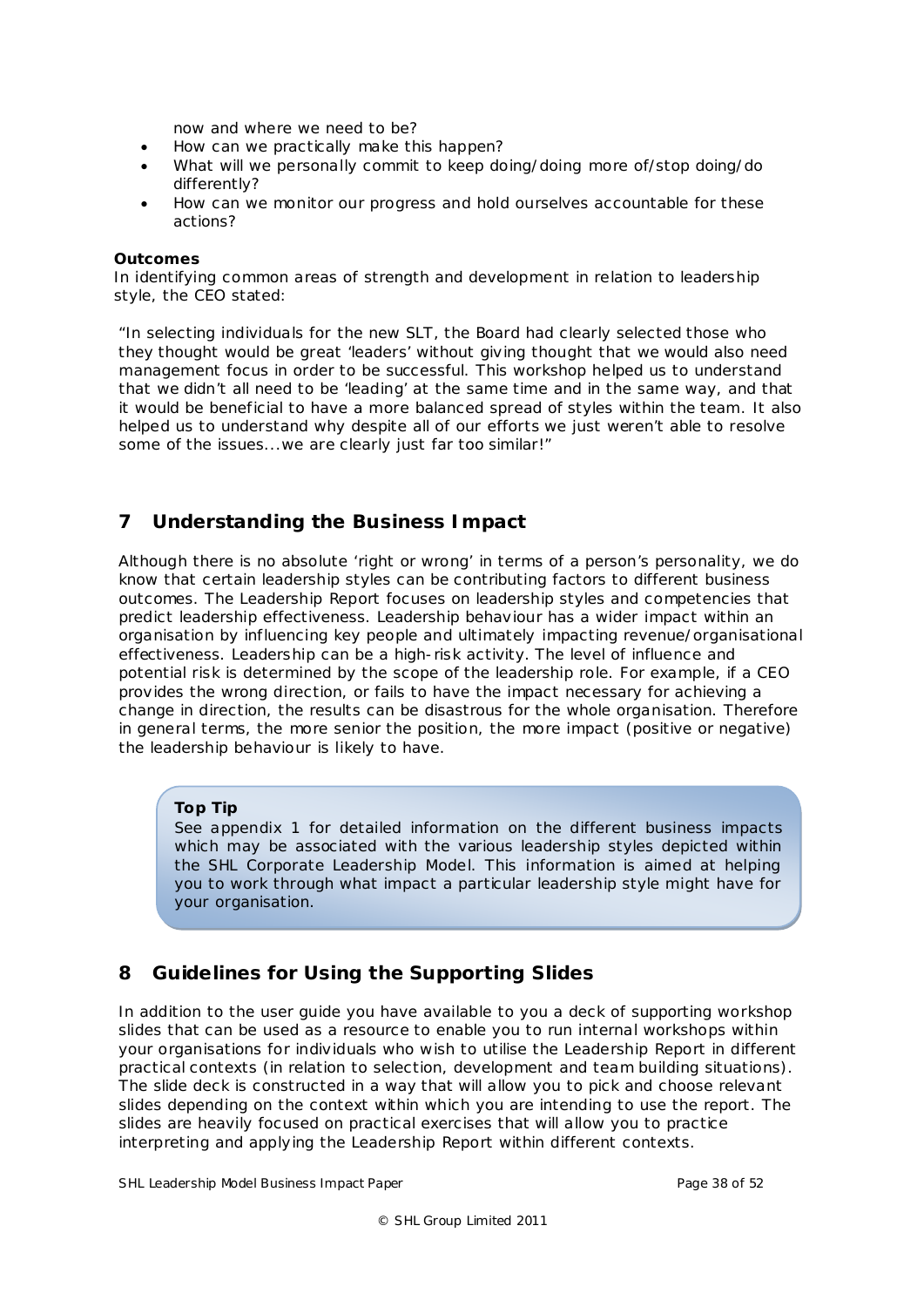# <span id="page-38-0"></span>**9 Frequently Asked Questions**

## **Q1. Do I need to be a trained user of the OPQ to use this user guide and the SHL Leadership Report?**

You must be an OPQ trained user in order to utilise the SHL Leadership Report. Specific occupational requirements will vary depending on the country within which it is being used.

## **Q2. Is the top right hand corner always the 'best' style for a leader to have?**

Not necessarily, it depends on the context and role. For example some roles will require more of a transactional focus and others will require more of a transformational focus. It depends on the requirements of the specific role and organisational context.

## **Q3. I see many individuals who have a 'balanced mix of styles'. Why is this?** The "Balanced Mix of Styles" label appears when an individual scores stens 4,5,6 or 7 on both the transactional and the transformational competencies for a given leadership function. As these stens fall in the middle of the normal distribution curve, they will be seen most frequently.

## **Q4. At what levels within the organisation is the Leadership Report suitable to be used?**

The Leadership Report is designed to measure senior leadership behaviours. Therefore it is normally recommended for use at the most senior level within organisations (either for selecting to senior management positions/developing senior managers/succession planning to senior management positions in which case it may be used to profile mid level managers/development of senior teams).

## **Q5. What if an individua l's profile is bottom left for every function, how do I position the feedback?**

It is less likely but not impossible for a person's style to be 'bottom left' for every function i.e. 'less preferred style' or 'less likely to be a strength' across all competencies. During the feedback session attempt to reassure the individual by emphasising that the Leadership Report is based on the Occupational Personality Questionnaire which is a self-report measure and therefore it is solely their perception of themselves as opposed to other peoples. When feeding back on each function, probe for examples from the individual where they have received positive feedback at work. Use any evidence of this kind to explore difference in perceptions (i.e. between self and others). Where they have positive evidence from work, use this within the "feedback sandwich" format to help motivate the individual.

## **Q6. What if a person asks if they can change their natura l sty le, how do I respond?**

It is possible to alter an individual's style through focused development activities. While a moderate degree of change (between 2 to 4 small boxes on the grid) is realistic a complete change of style may not be possible. This is based on the belief that a person's natural preferences and tendencies will remain relatively constant and while individuals can develop, put in place "coping strategies" and learn new ways of behaving a dramatic change in style may not be sustainable longer term. Try to focus development activities on something that is achievable rather than near impossible.

## **Q7. What if I feed back the outputs to an interview panel and they ask me which person is best suited to the job on the bas is of the SHL Leadership Report?**

SHL Leadership Model Business Impact Paper **Page 39** of 52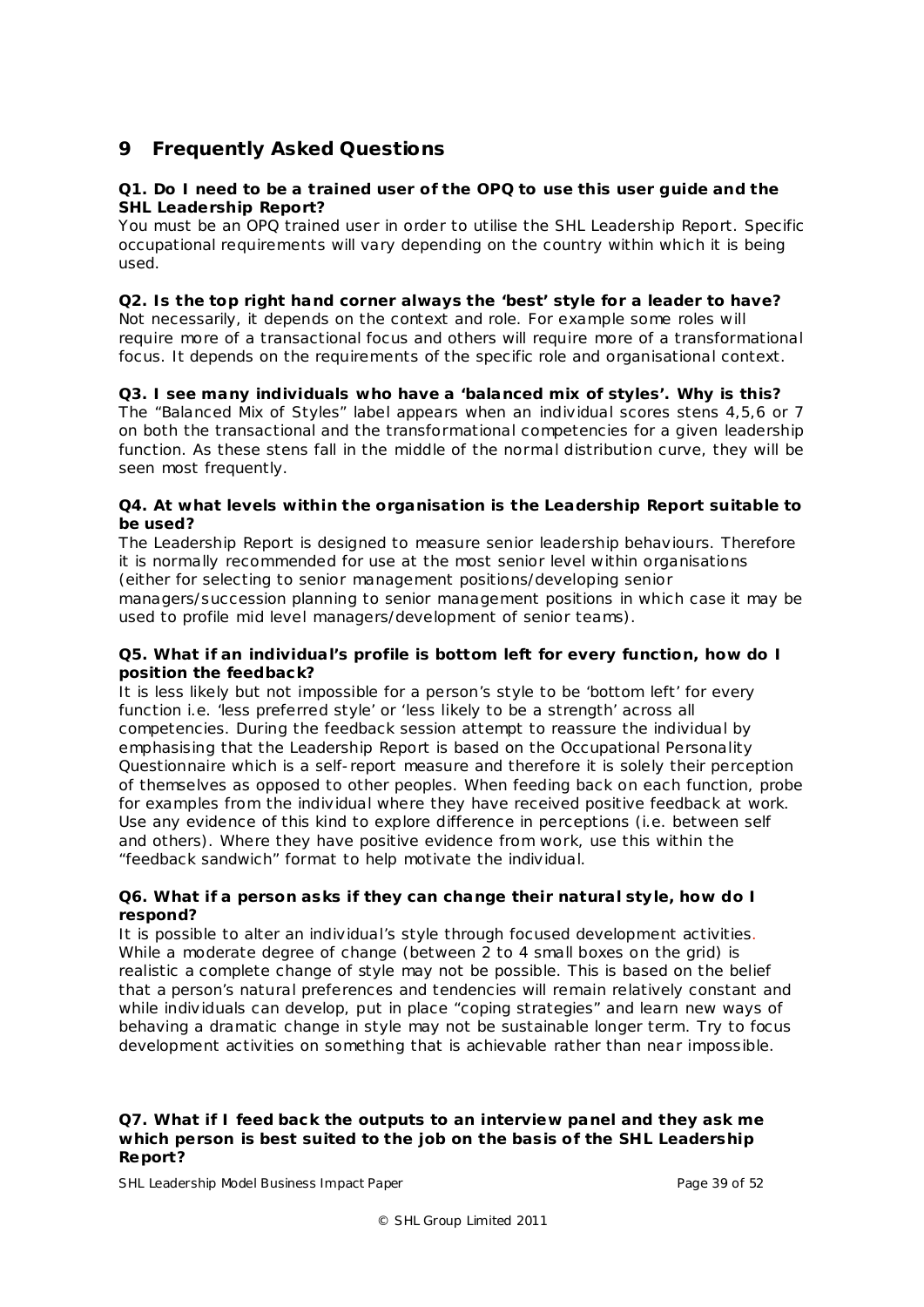As with any personality output, it is not best practice to make selection decisions on a person's personality profile alone. The Leadership Report is a self report measure which depicts preference rather than ability. Therefore the purpose of the interview is to gain evidence to validate the output within the Leadership Report. Once actual evidence of behaviour has been gathered, the interview panel will be better placed to make an informed decision regarding each candidate's suitability for the role.

#### **Q8. How do I know what a 'good' team profile looks like?**

This will depend on the team in question and the organisational context. What does the organisation require from the team? What are the organisation's strategic objectives? Do the team's profiles enable them to successfully achieve their organisational objectives or would it be beneficial for them to do some things differently in order to help them to achieve their goals? Does the team require a balanced mix of styles (i.e. a range of different styles across the team) or is it beneficial to have team members displaying a similar set of styles? In order to answer these questions, a well facilitated team development workshop is recommended in order to feed back aggregate scores and complete a gap analysis exercise.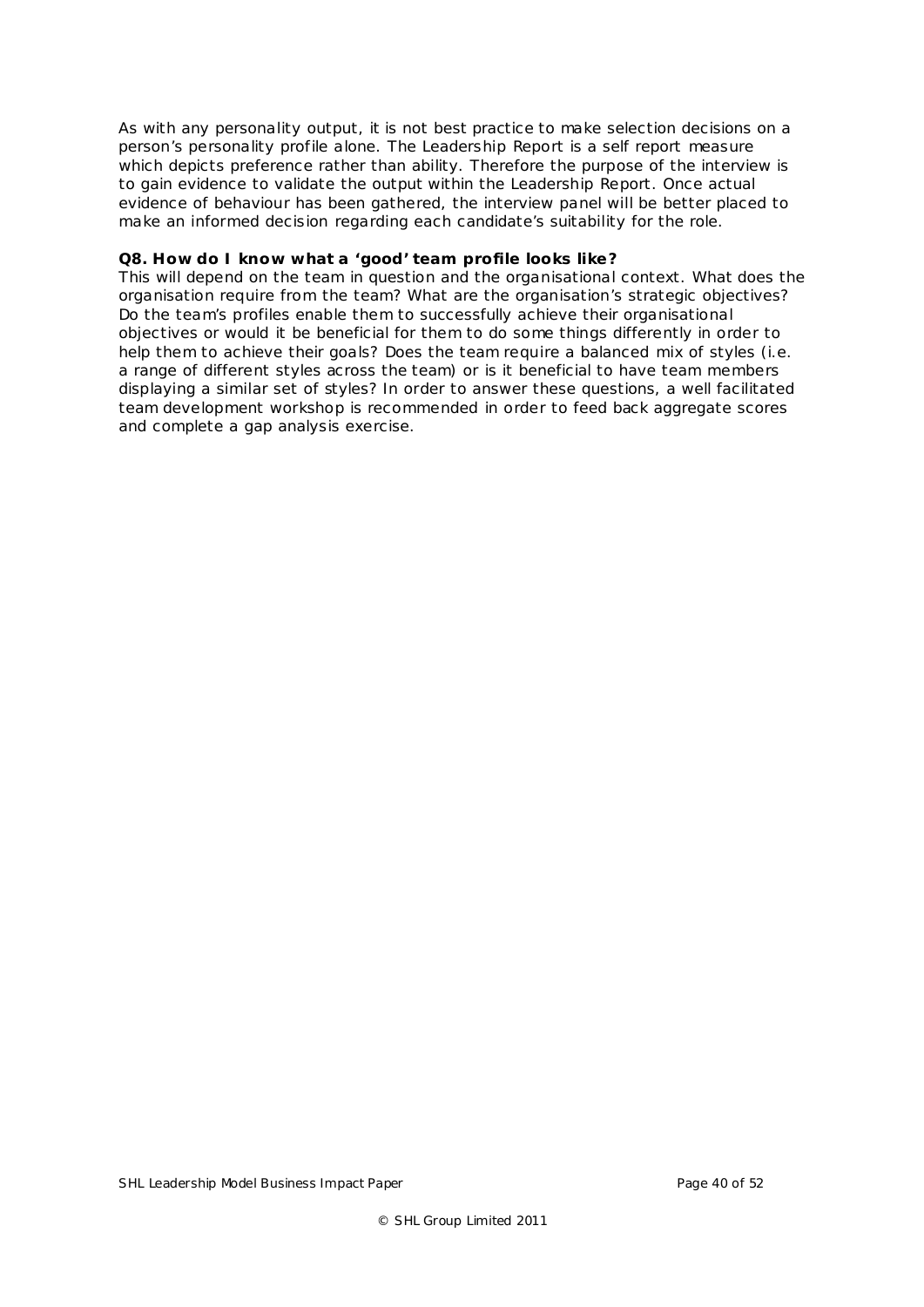## <span id="page-40-0"></span>**10 APPENDIX 1: SHL Leadership Model Bus iness Impact (Risk Factors) Paper**

## <span id="page-40-1"></span>**10.1 Scope and risk factors**

The SHL Leadership Model focuses on leadership styles and competencies that predict leadership effectiveness. Leadership behaviour has a wider impact within an organisation by influencing key people and ultimately impacting revenue/organisational effectiveness. Leadership can be a high-risk activity. The level of influence and potential risk is determined by the scope of the leadership role. For example, if a CEO provides the wrong direction, or fails to have the impact necessary for achieving a change in direction, the results can be disastrous for the whole organisation. Each of the four main leadership functions has risks associated with it. We will first provide some questions to understand the scope of the leadership role and then discuss risk factors in relation to the four functions.

| <b>Leadership</b><br><b>Function</b> | <b>Definition</b>                                                                                                                                                |  |  |  |  |  |
|--------------------------------------|------------------------------------------------------------------------------------------------------------------------------------------------------------------|--|--|--|--|--|
| Developing the<br><b>Vision</b>      | This involves the critical analysis of the current<br>situation, and the generation of ideas to move forward<br>(Strategy).                                      |  |  |  |  |  |
| <b>Sharing the Goals</b>             | This involves persuasively communicating the vision to<br>others, as well as personally adapting to the changes<br>that the new strategy brings (Communication). |  |  |  |  |  |
| <b>Gaining Support</b>               | This involves gaining other people's support by<br>motivating and empowering them to implement the<br>actions needed to deliver the strategy (People).           |  |  |  |  |  |
| <b>Delivering Success</b>            | This involves using operational efficiency and<br>commercial acumen to effectively implement the<br>strategy (Operations).                                       |  |  |  |  |  |

## **The four functions in the SHL Leadership model**

# <span id="page-40-2"></span>**10.2 The scope /extent of leadership impact**

In assessing leadership impact it is important to consider the position the leader occupies in the organisation and the discretion (autonomy, decision-making power) that comes with the role. The more senior the position, and the more formal power the leader has, the more impact leadership behaviour is likely to have. Time is also another key factor to take into account: over what course of time is the leader expected to show an impact?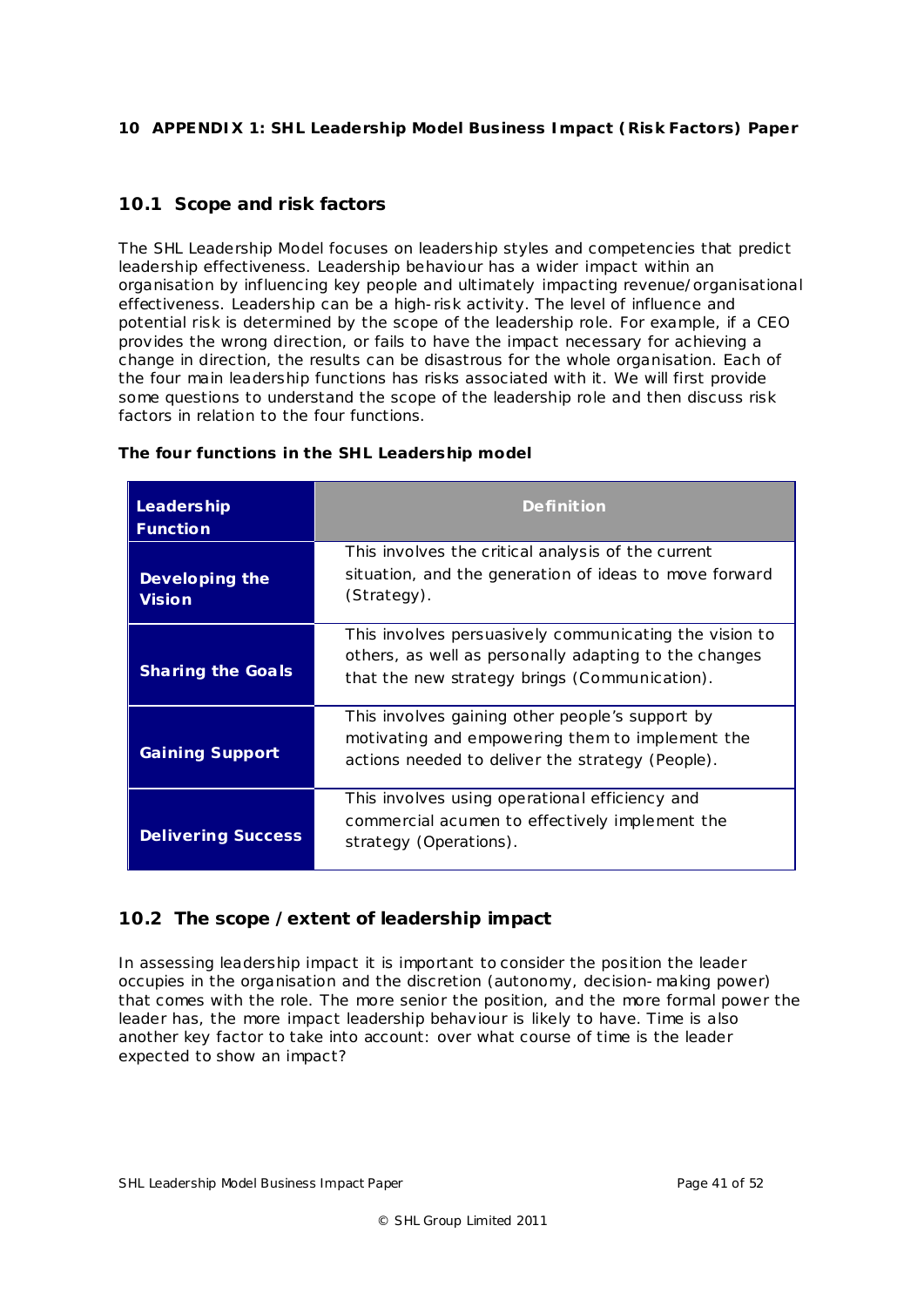Below a few questions are listed that help determine the scope of a leadership role:

- 1. At what level within the organisation does the leader operate?
	- a. Executive Committee or Board level
	- b. Senior Management
	- c . Middle Management
	- d. Junior Management
- 2. What is the scope or extent of the leader's impact?
	- a. Confined to the leader's immediate work group.
	- b. Confined to their department or section within the organisation.
	- c . Affecting the performance of a complete local business unit or other semi autonomous section of the company.
	- d. Affecting the whole company or group nationwide.
	- e. Affecting the whole company or group internationally.
- 3. Over what time scale is the leader expected to demonstrate an impact? More time allows the leader to demonstrate more impact, especially if it affects the wider organisation.
	- a. A few months
	- b. 2-3 years
	- c . 5 years or more

## <span id="page-41-0"></span>**10.3 Risk factors: What can go wrong?**

One approach to risk assessment in leadership is to consider it from the viewpoint of things that can go wrong, which would critically impact on the chances of successful outcomes being achieved. Problems can arise in relation to each function and through failures of either the transactional or transformational aspects of the function. The potential risk will also be influenced by the scope of the leadership role. The larger the scope of the leadership role (for example, the more formal power the leader has), the higher the impact will be in terms of risk. The following list provides some examples by considering leadership competencies by function and the scope of the leadership role. It is intended to be illustrative rather than exhaustive.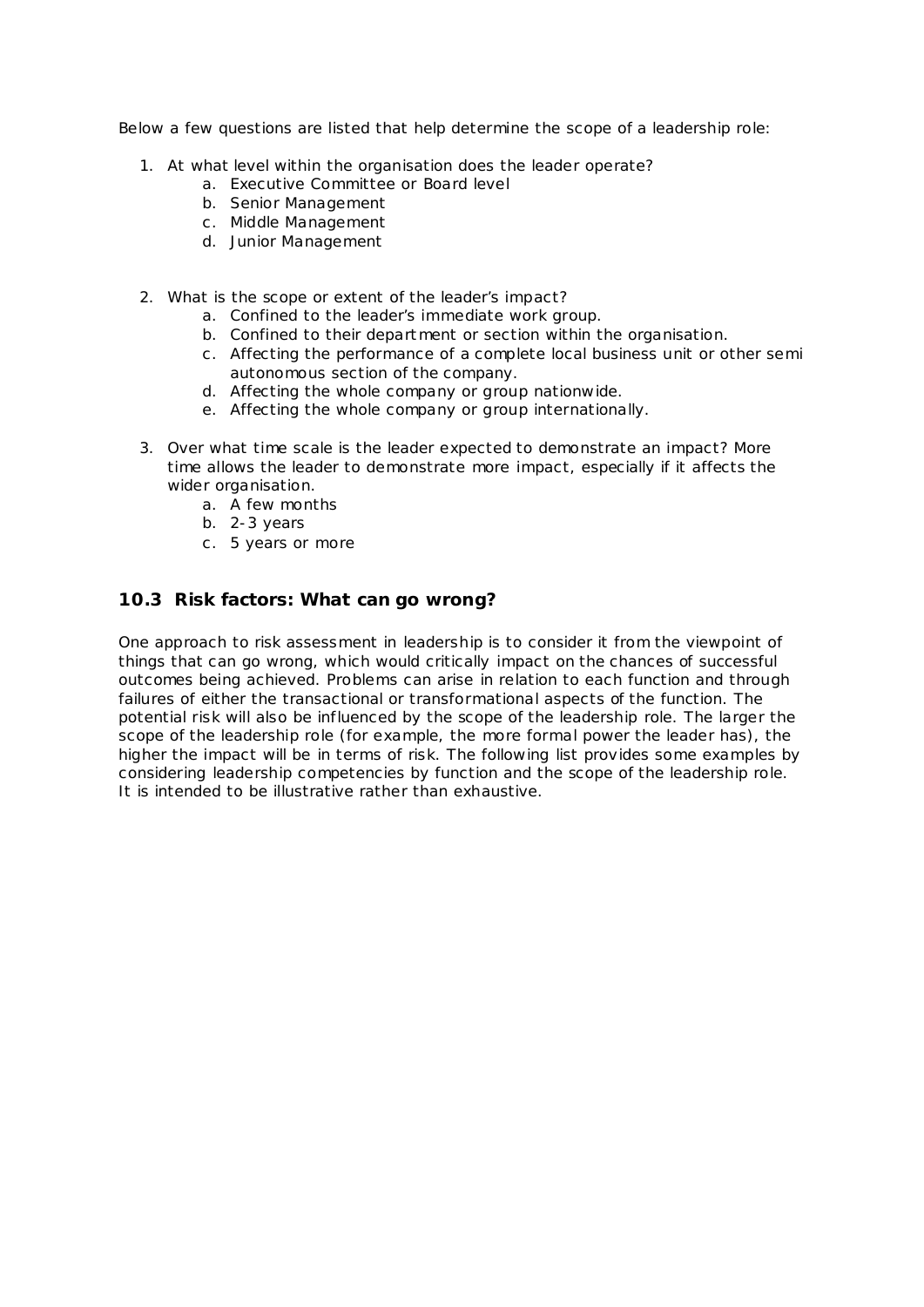## **Overall Management Versus Leadership Focus**

Management represents a transactional focus on keeping the system running effectively and delivering dependable performance of specified objectives. The key competencies which are associated with a transactional focus are Analysing & Interpreting, Adapting & Coping, Supporting & Co-operating, and Organising & Executing.

The following examples illustrate the **potentia l risks of low scores on Management focus**:

- A strategy that is based on insufficient or inaccurate analysis.
- Good ideas not being turned into workable solutions.
- A strategy that is poorly implemented, without consideration for gaining support and buy-in from others.
- Behaviours that are aimed at realising the organisational vision are not encouraged or supported.
- Operational inefficiencies in delivering organisational goals.



Leadership represents a transformational focus on creating, developing or changing the system's direction and inspiring both people and the organisation to achieve beyond expectations. The key competencies associated with a transformational focus are: Creating & Conceptualising, Interacting & Presenting, Leading & Deciding, and Enterprising & Performing.

SHL Leadership Model Business Impact Paper **Page 43 of 52** and Page 43 of 52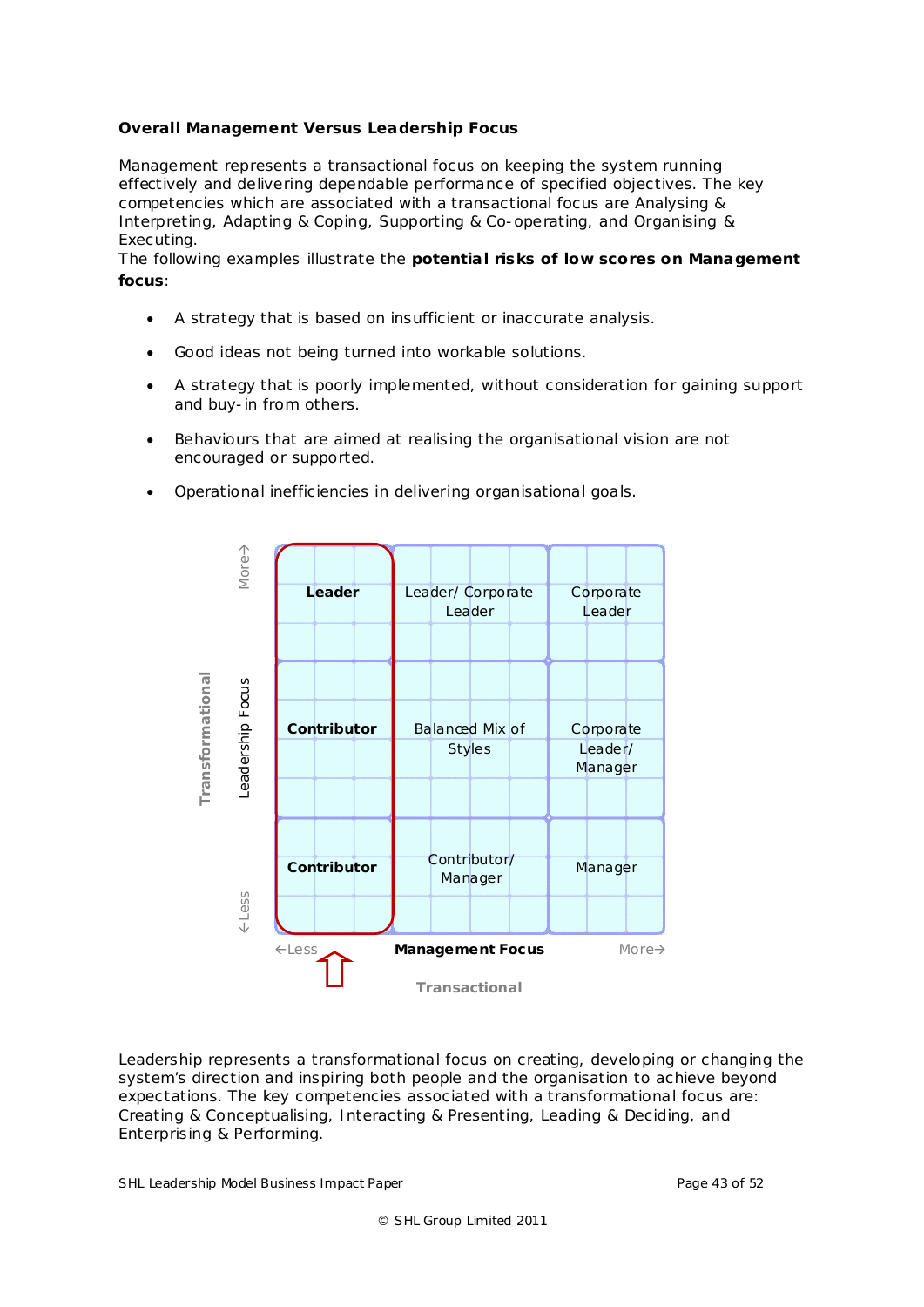The following examples illustrate **the potential risks of low scores on Leadership focus**:

- The lack of a clear strategic vision for the organisation.
- The need for creativity in the future vision is under-estimated, instead emphasis is placed on continuing to improve the efficiency of the status quo.
- The vision is not clearly communicated to others in the organisation, inappropriate or ineffective means of communication are used.
- Change is avoided although needed.
- There is a lack of drive or a lack of focus on challenging objectives.



*Transactional*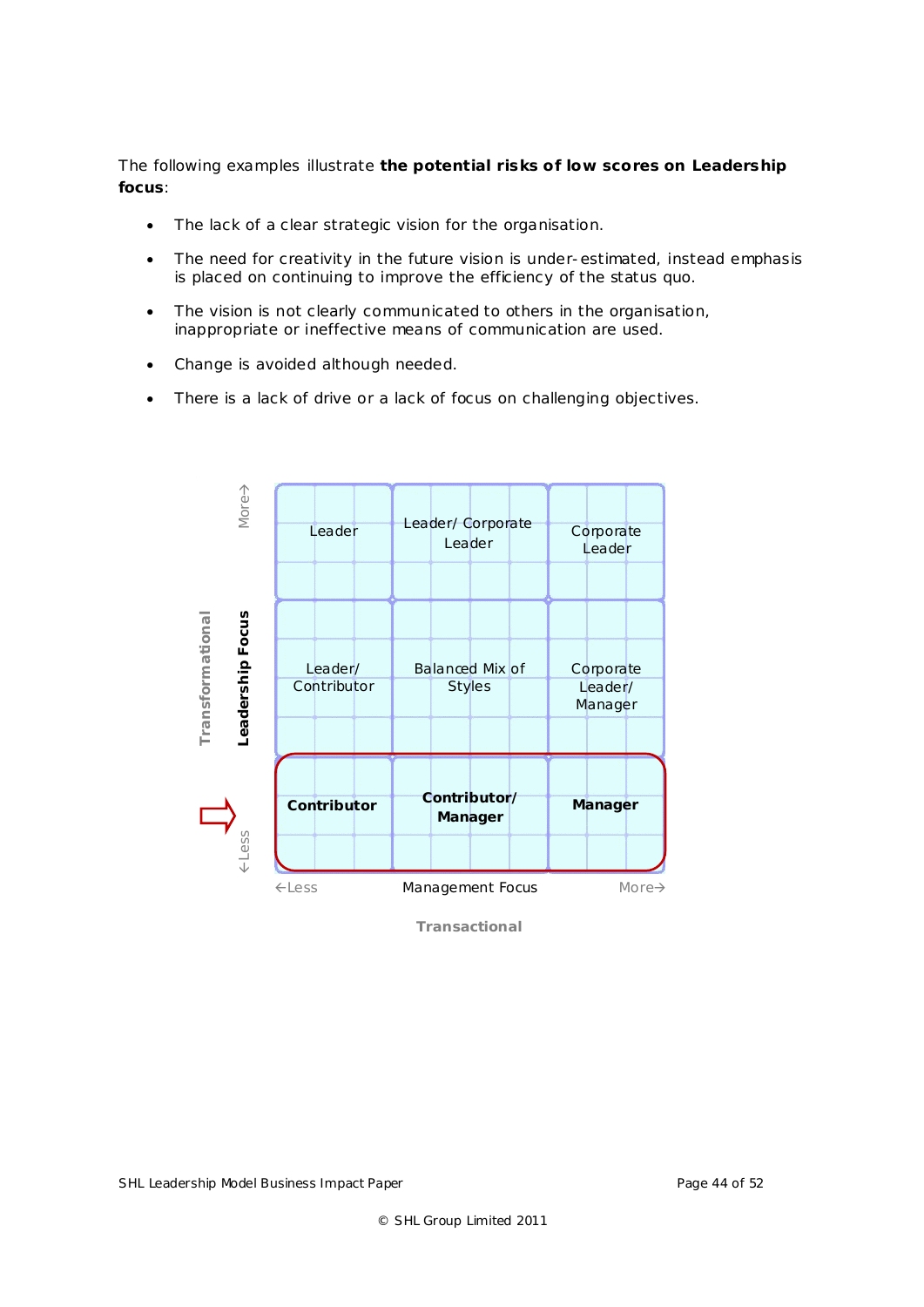## **Developing the Vis ion: The strategy domain**

Developing the Vision involves the critical analysis of the current situation, and the generation of ideas to move forward (Strategy). The impact of not developing the right vision is greater, the more scope the leader has. For example, the impact would be large if the CEO of a whole organisation sets out a strategy which impacts all departments and teams and ultimately organisational revenue. By contrast, the impact would be lower if a junior manager develops a strategy for a particular project that only involves one team in the organisation and does not affect other teams.

**Low scores on** *Ana lysing & Interpreting* can pose a potential risk for developing the vision and setting the strategy. The vision may be based on an incorrect analysis of the situation, meaning that the starting point for a solution would be flawed. The following examples illustrate this by also considering different levels of influence (scope):

- The need for change is not recognised in the organization, a specific business unit or project.
- The urgency with which change is needed is either over or underestimated.
- The analysis is incomplete, ignoring important areas of the organisation, a project, or task.



SHL Leadership Model Business Impact Paper **Page 45** of 52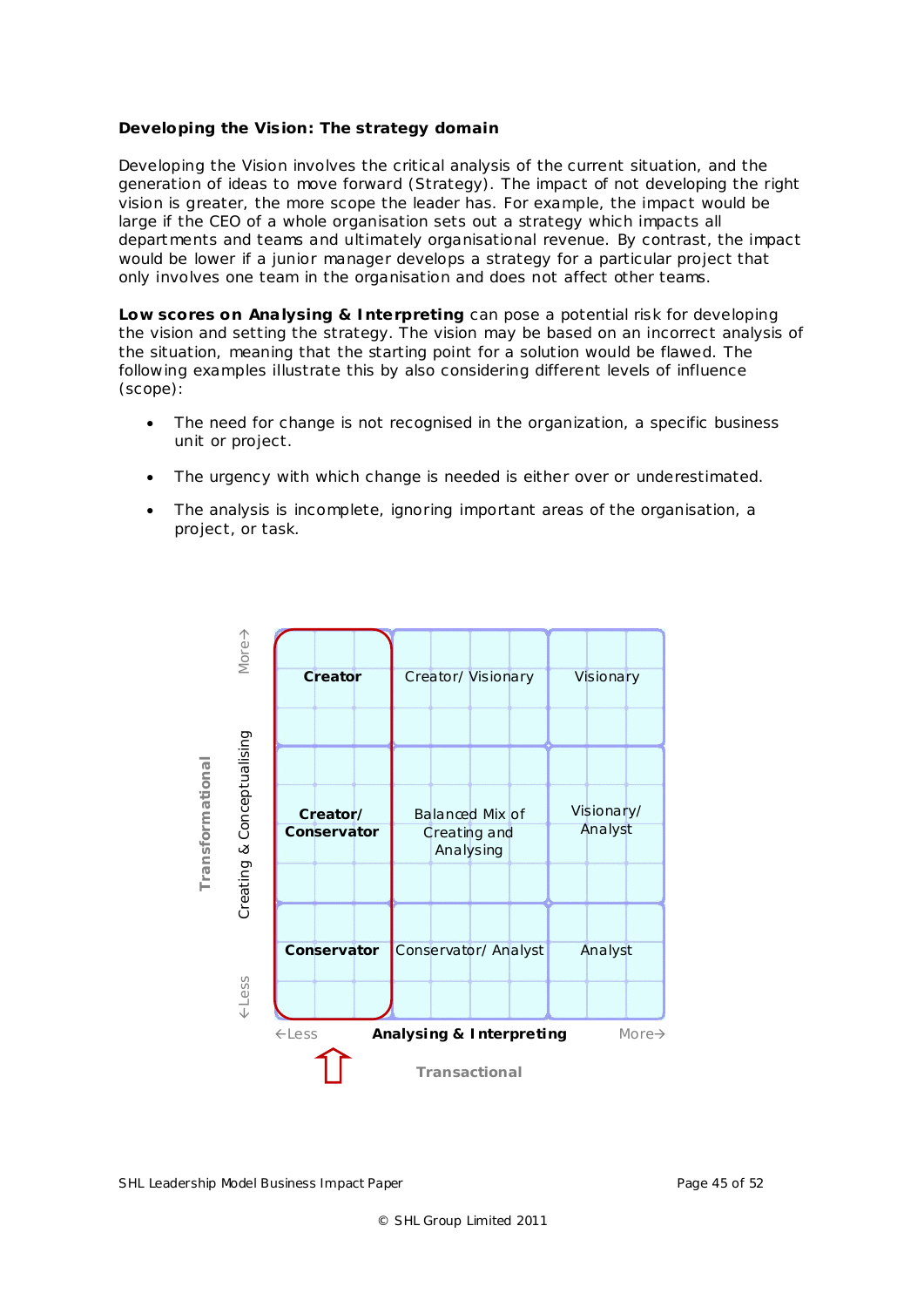**Low scores on** *Creating & Conceptualising* can result in a lack of solutions, or solutions that are not appropriate. The following examples outline some risks:

- The vision represents an ineffective solution for the problem, though the analysis was correct.
- Change is initiated when none is needed because no other adequate solution is considered.
- The leader fails to pull together the right team to lead the change. This can happen if the situation is not analysed correctly (see above) or the proposed solution is not strategic enough to involve all important stakeholders.



*Transactional*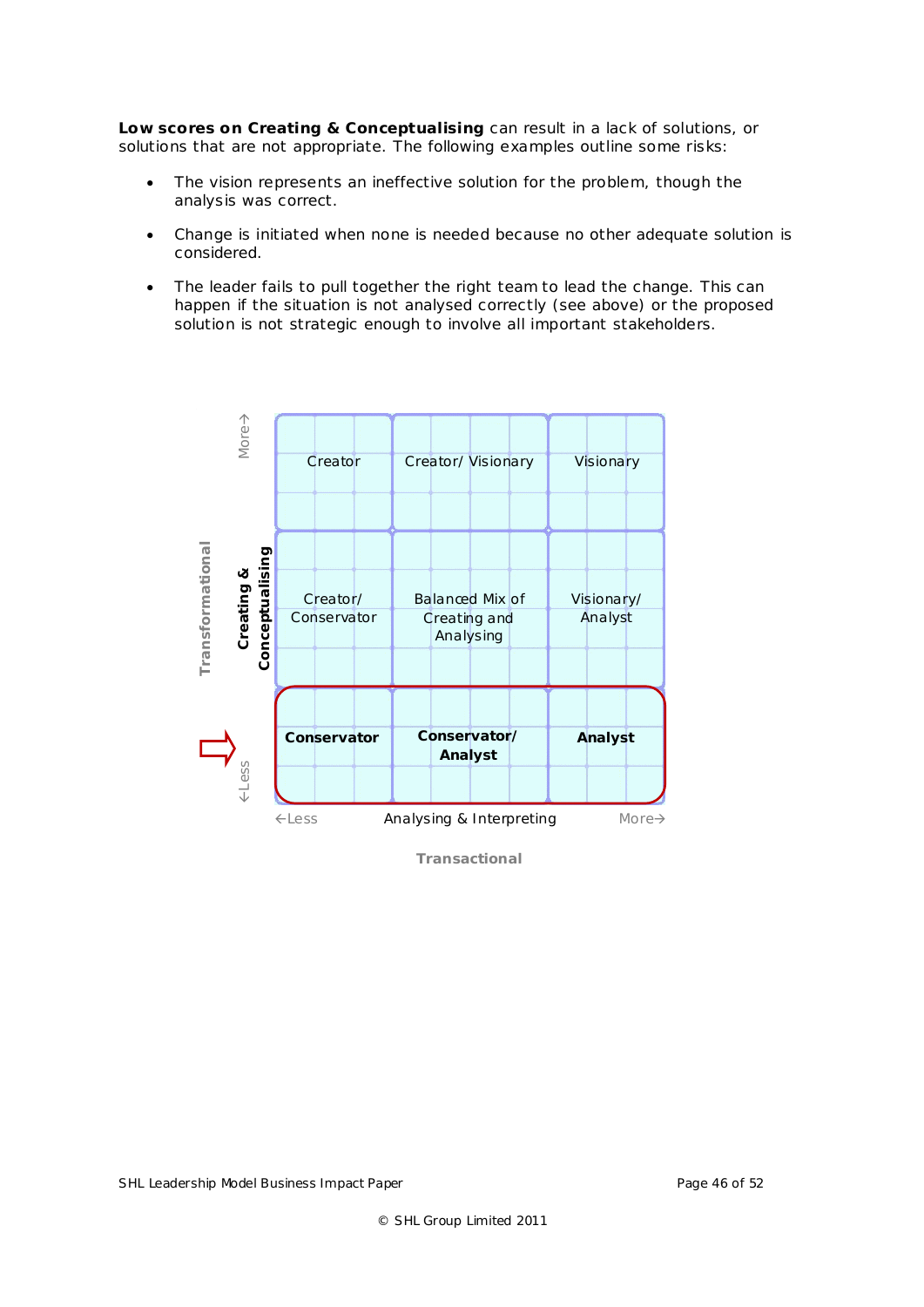## **Sharing the Goa ls: The communication domain**

Sharing the Goals involves persuasively communicating the vision to others, as well as personally adapting to the changes that the new strategy brings (Communication). If goals are not communicated effectively, potential risks can be, for example, failure to implement an organizational strategy in a whole organization, a product development strategy, or a bonus scheme for sales departments. All of these outcomes have a different scope and would affect organizational revenue to a different extent.

When the vision has been developed, one risk is that the leader is not ready for the consequences of the change. **Low scores on** *Adapting & Coping* can be a risk if the leader finds it difficult to adapt to the changes and potential pressures associated with change. Potential consequences are:

- Necessary change is not initiated.
- Changes are only partial and targeted at specific areas, in order to avoid ma jor adjustments.

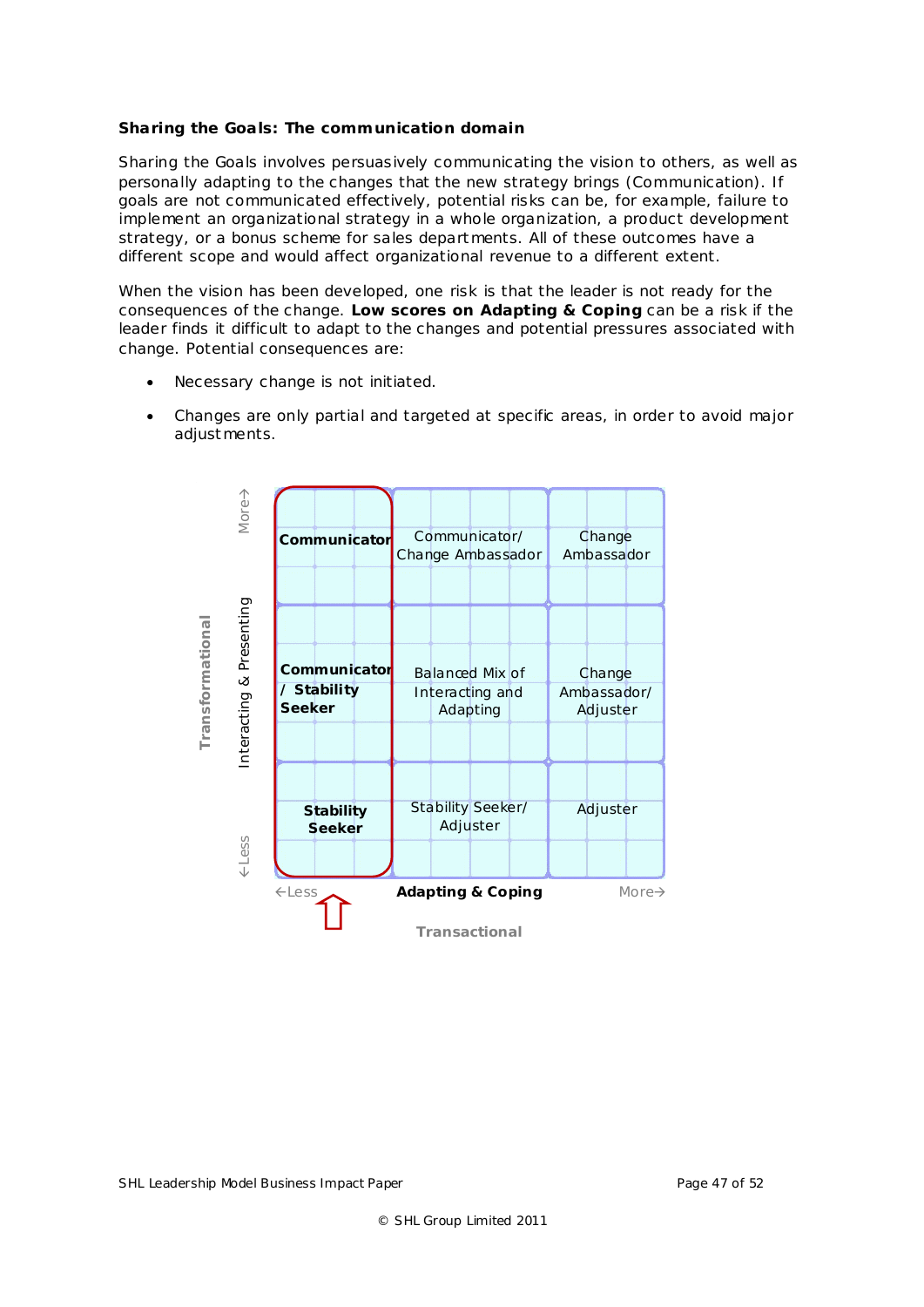Effective communication is essential for sharing the goals. Different types of risks can results from **low scores on** *Interacting & Presenting.* Examples are:

- The vision is not communicated effectively.
- The vision is not communicated widely enough.
- The relevance of the new goals for individuals and their work is not communicated.
- The change process is not communicated.



*Transactional*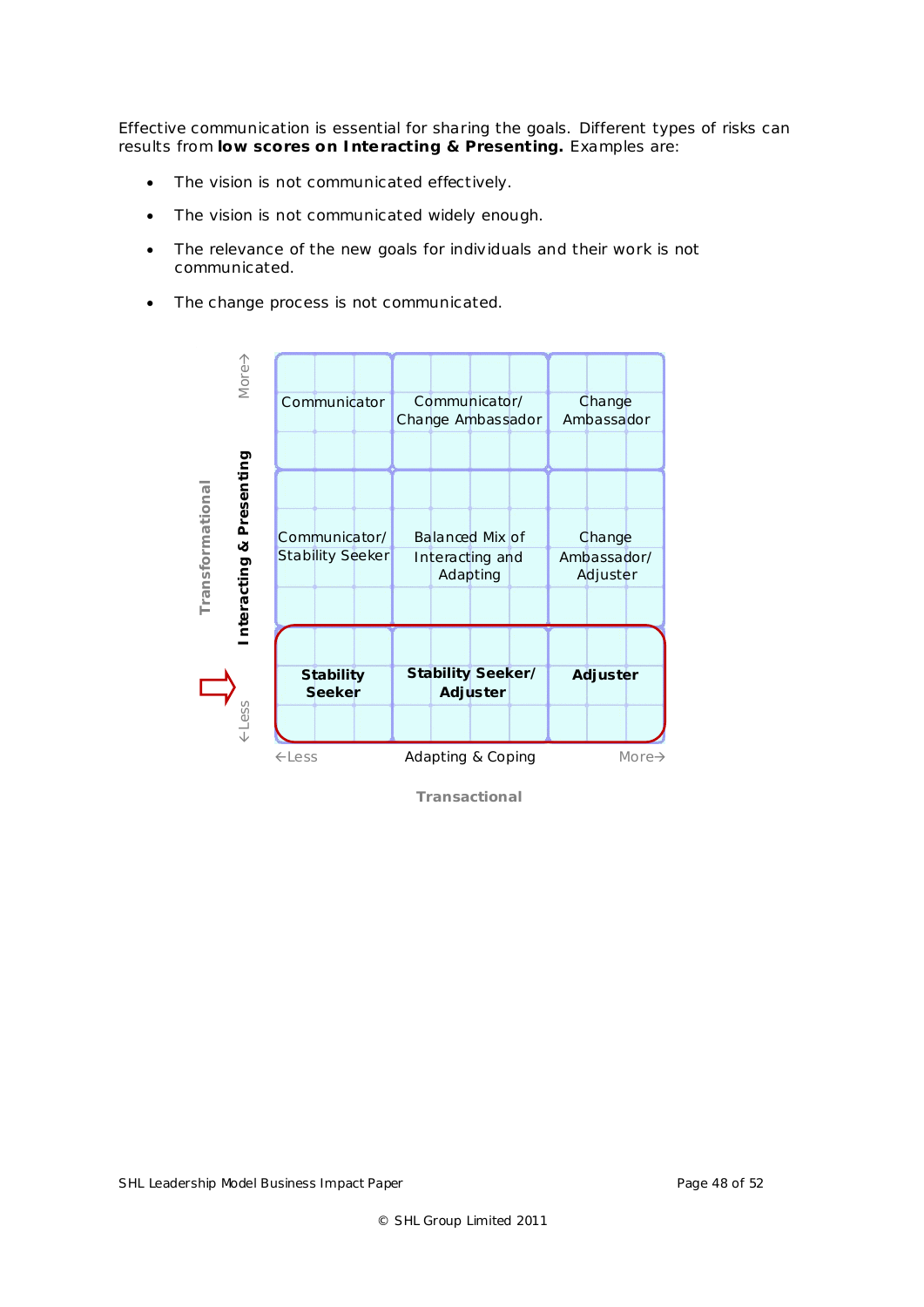#### **Gaining Support: The people doma in**

The next step in the process involves gaining other people's support by motivating and empowering them to implement the actions needed to deliver the strategy. The vision and goals may have been communicated well but without actions in place that ensure that these are delivered, there is a high risk that the implementation of the strategy and specific goals will fail. The impact of such a failure is partly determined by the scope of the leader. For example, if the CEO does not take adequate steps that ensure that the strategy is implemented, consequences are likely to far reaching. If a project or department leaders do not get their teams on board to deliver the required actions, projects can fail which in turn may affect other parts of the business (e.g. not delivering improvements to IT infrastructure which enable faster client sales).

Gaining support requires working together with people from different areas in the organisation to implement the changes. **Low scores on** *Supporting & Co-operating* can be a potential obstacle in that people may not be provided with sufficient support and assistance during the change process. Example scenarios include:

- Methods for dealing with individuals who resist the change are ineffective.
- Decisions are made without considering the impact on others and getting buy-in from important people in the change process.
- There are no quick wins in the change process and prolonged collaboration with others is required, but collaboration proves ineffective as people are not sufficiently consulted and listened to.

![](_page_48_Figure_6.jpeg)

SHL Leadership Model Business Impact Paper **Page 49** of 52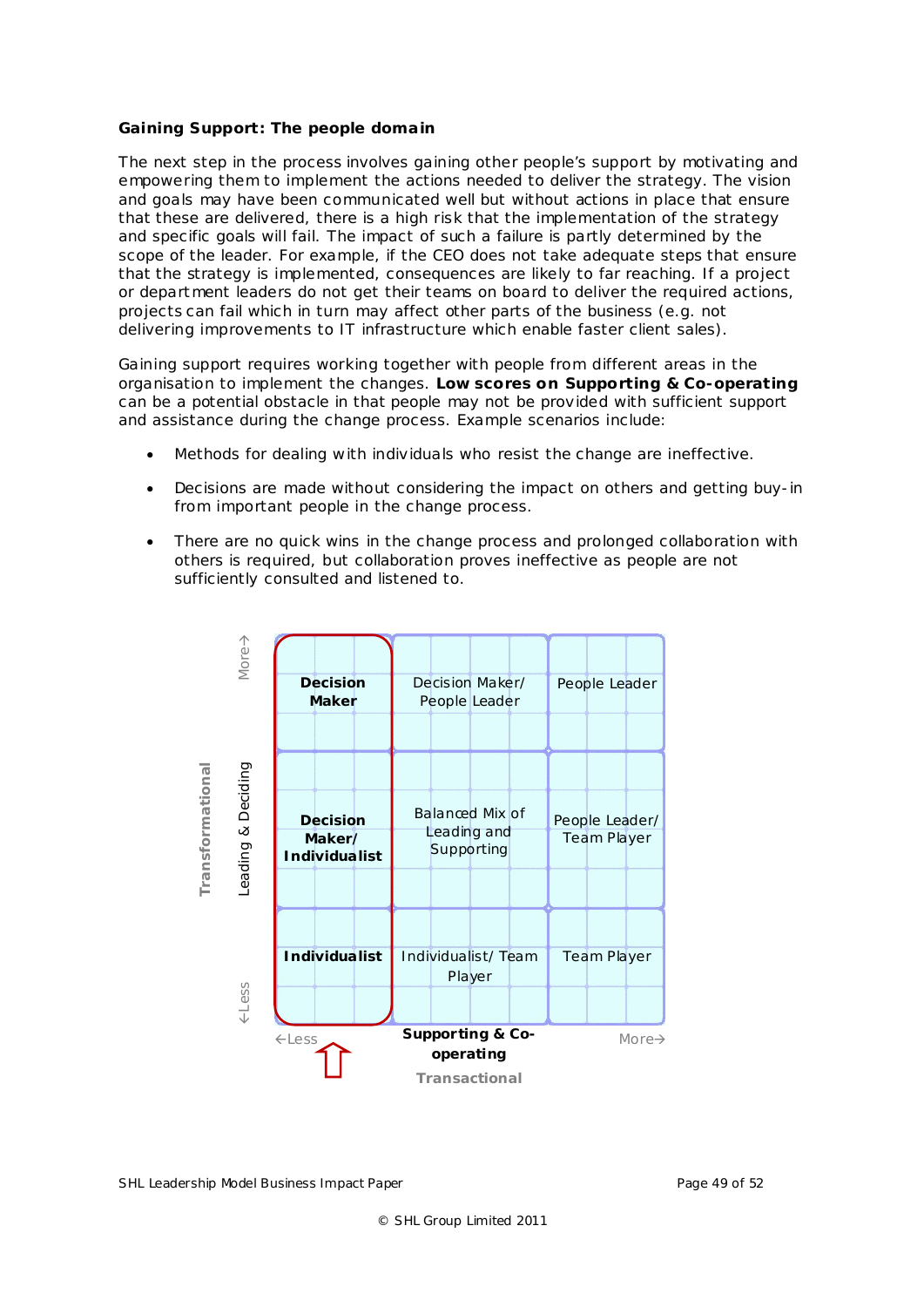Gaining support also involves taking responsibility for actions and projects as well as empowering and motivating others to implement the required changes. **Low scores on** *Leading & Deciding* may cause some risks in that process.

- Line management are not adequately involved in implementation.
- Old structures and obstacles which block change are left in place. These would pose a challenge for any leadership but a reluctance to make decisions would make it even more difficult to deal with old structures and obstacles.
- Decisions required to drive the change process and implement the strategy are not taken.

![](_page_49_Figure_4.jpeg)

*Transactional*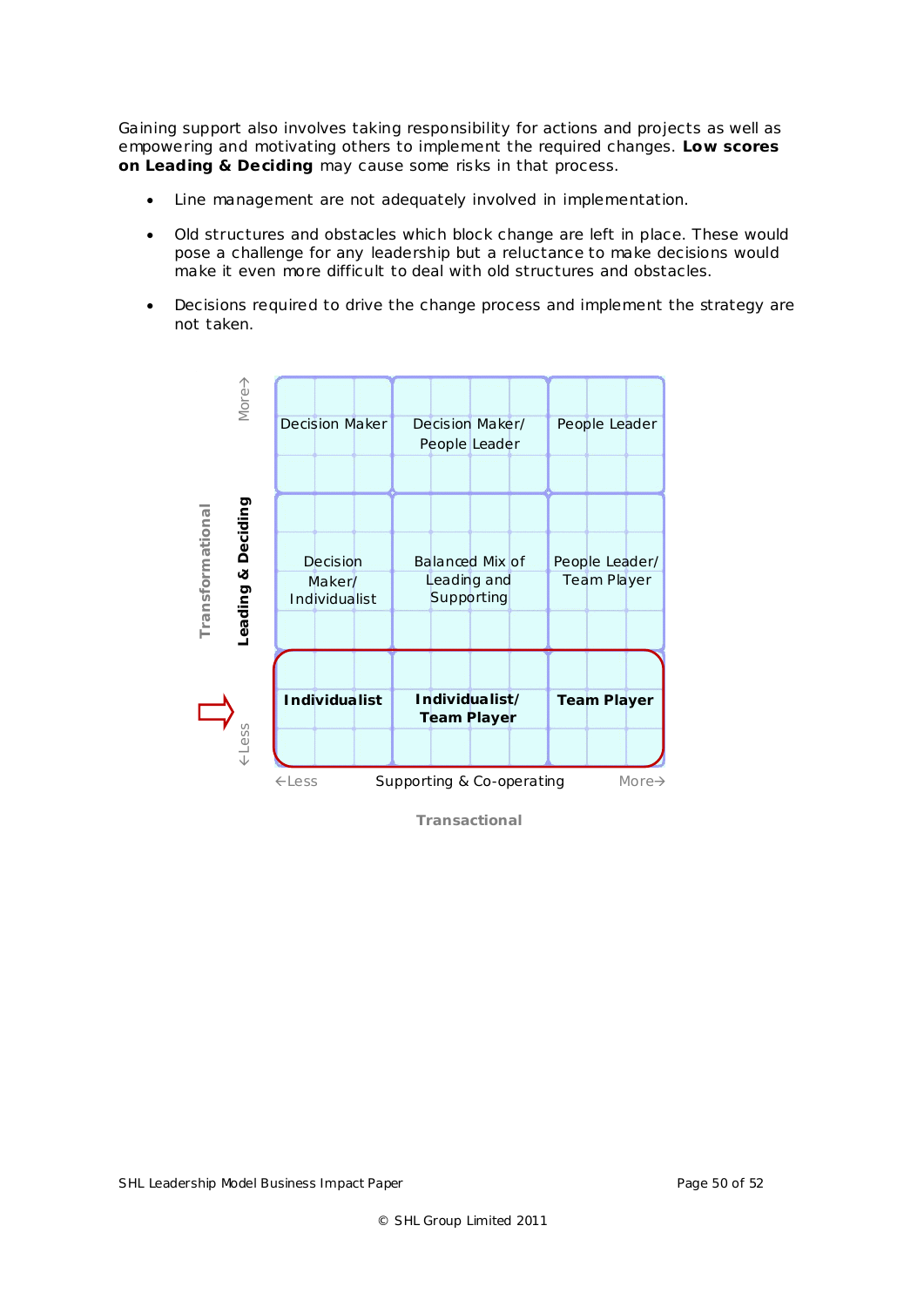## **Delivering Success: The operations domain**

Delivering success involves using operational efficiency and commercial acumen to effectively implement the strategy (Operations). Failure to implement the organizational strategy can prevent growing the organization or winning business. At the team or departmental level potential consequences are unsuccessful delivery of projects which support or help the business to grow or enhance the capability of staff to increase business.

*Organising & Executing* is important for delivering success by planning ahead, and working in a systematic and organized manner. The following examples outline some potential risks entailed by **low scores on** *Organising & Executing*:

- The change process is terminated before the change has become consolidated as operations are not followed through to completion.
- Changes do not become embedded within new organizational norms and values.
- The need for 'course corrections' is not appreciated as progress is not monitored and the change process gets pushed off course.

![](_page_50_Figure_6.jpeg)